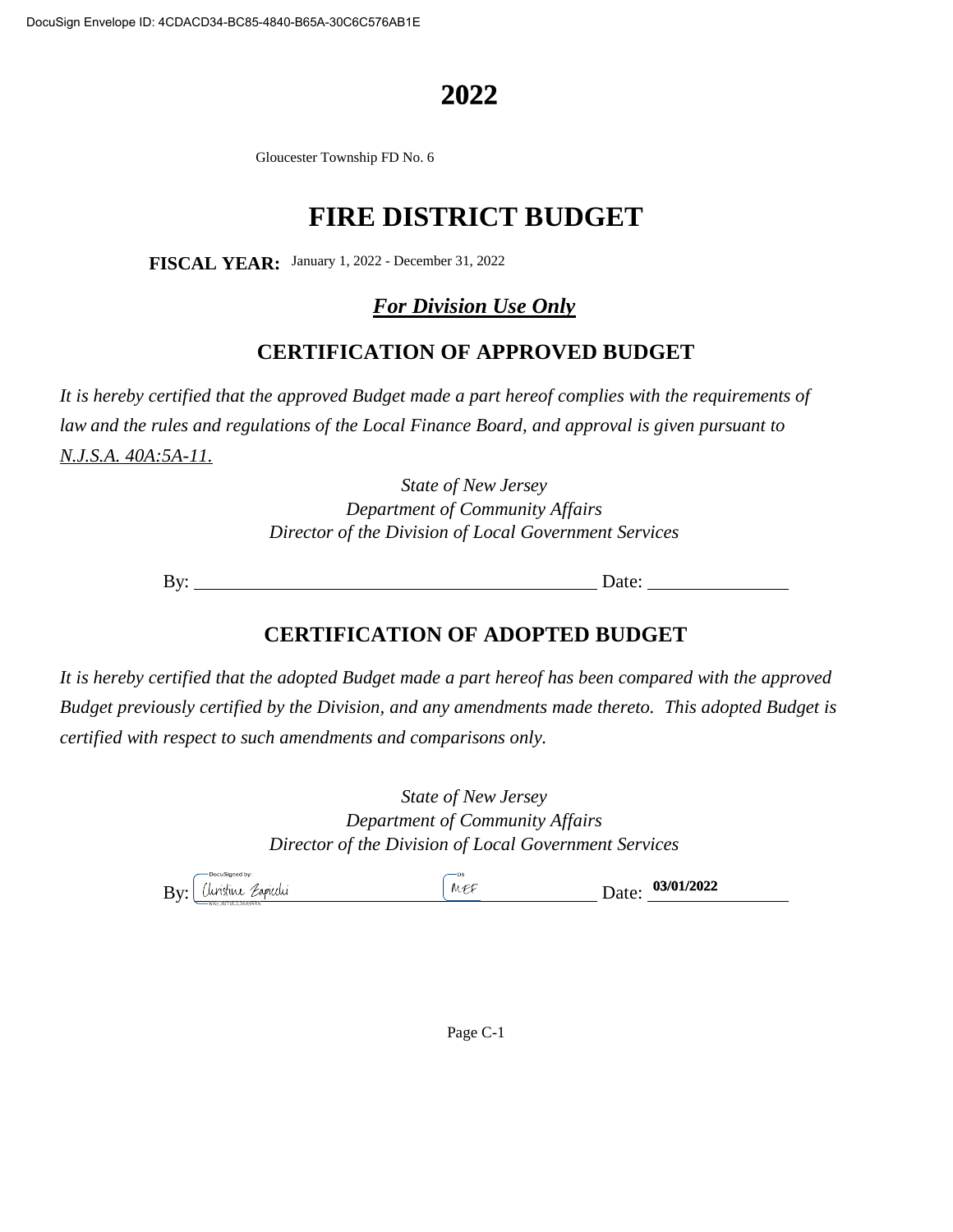### **General Instructions to Complete the Fire District Budget Workbook**

- a) This workbook shall be used for completing the Fire District Introduced and Adopted Budgets.
- b) It is designed to automatically calculate amounts linked from various data entry points.
- c) The individual tabs containing formulas are locked to protect the formulas.
- d) Fill in only the gray and yellow highlighted sections of the worksheet.
- e) Begin by navigating to the "KEY INPUTS" tab.

Select the Fire District by clicking on cell B2 and selecting from the dropdown menu. This will populate the entity name and

- f) county. Continue to complete each of the fields in order to populate standard information throughout the workbook. When copying information from another document, users must select "Paste Values" when pasting the information into this
- g) workbook.
- h) In all applicable signature lines, insert the email address of the applicable official. Once approved by the Board of Fire Commissioners, the completed Introduced Budget must be submitted to the Division via the FAST "Introduced Budget" record portal and it must be precisely named as: <**municode> introbudget\_20xx**. The list of
- i) municodes for Fire Districts can be found at:

[https://www.nj.gov/dca/divisions/dlgs/pdf/Fire%20District%20MuniCodes.pdf](https://www.nj.gov/dca/divisions/dlgs/pdf/Fire District MuniCodes.pdf) 

Once approved by the Board of Fire Commissioners, the completed Adopted Budget must be submitted to the Division via the FAST "Adopted Budget" record portal and it must be precisely named as: **<municode>\_adoptbudget\_20xx**. The list of

j) municodes for Fire Districts can be found at:

[https://www.nj.gov/dca/divisions/dlgs/pdf/Fire%20District%20MuniCodes.pdf](https://www.nj.gov/dca/divisions/dlgs/pdf/Fire District MuniCodes.pdf) 

k) Only the Designated Officials for the Fire District have access to the "Submit for Review" tab within the FAST portal.

l) Please review the additional instructions "FAST System for Fire Districts: Introduction and User Guide" link below: [https://www.nj.gov/dca/divisions/dlgs/pdf/FAST%20Fire%20Budget%20User%20Guide.pdf](https://www.nj.gov/dca/divisions/dlgs/pdf/FAST Fire Budget User Guide.pdf)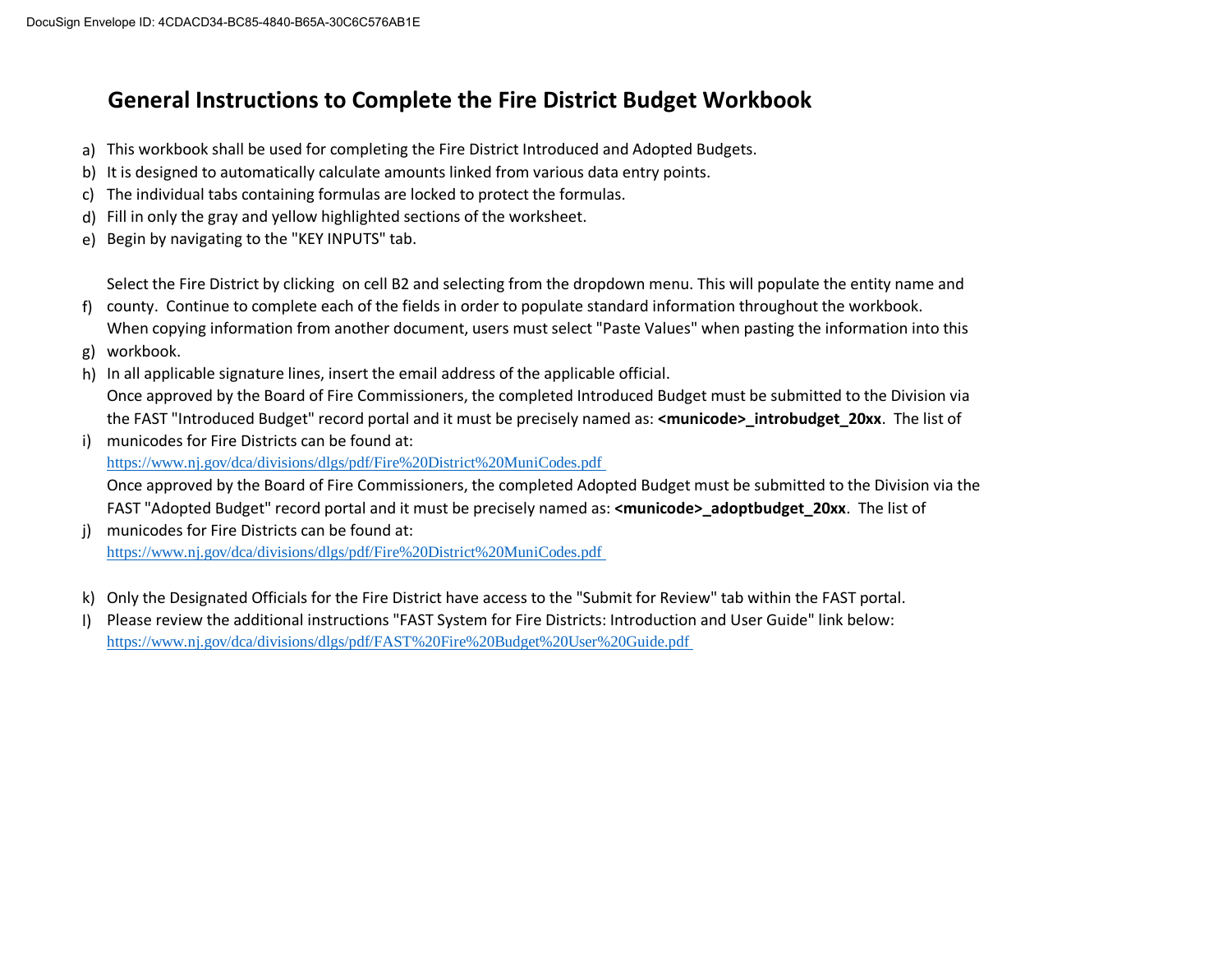DocuSign Envelope ID: 4CDACD34-BC85-4840-B65A-30C6C576AB1E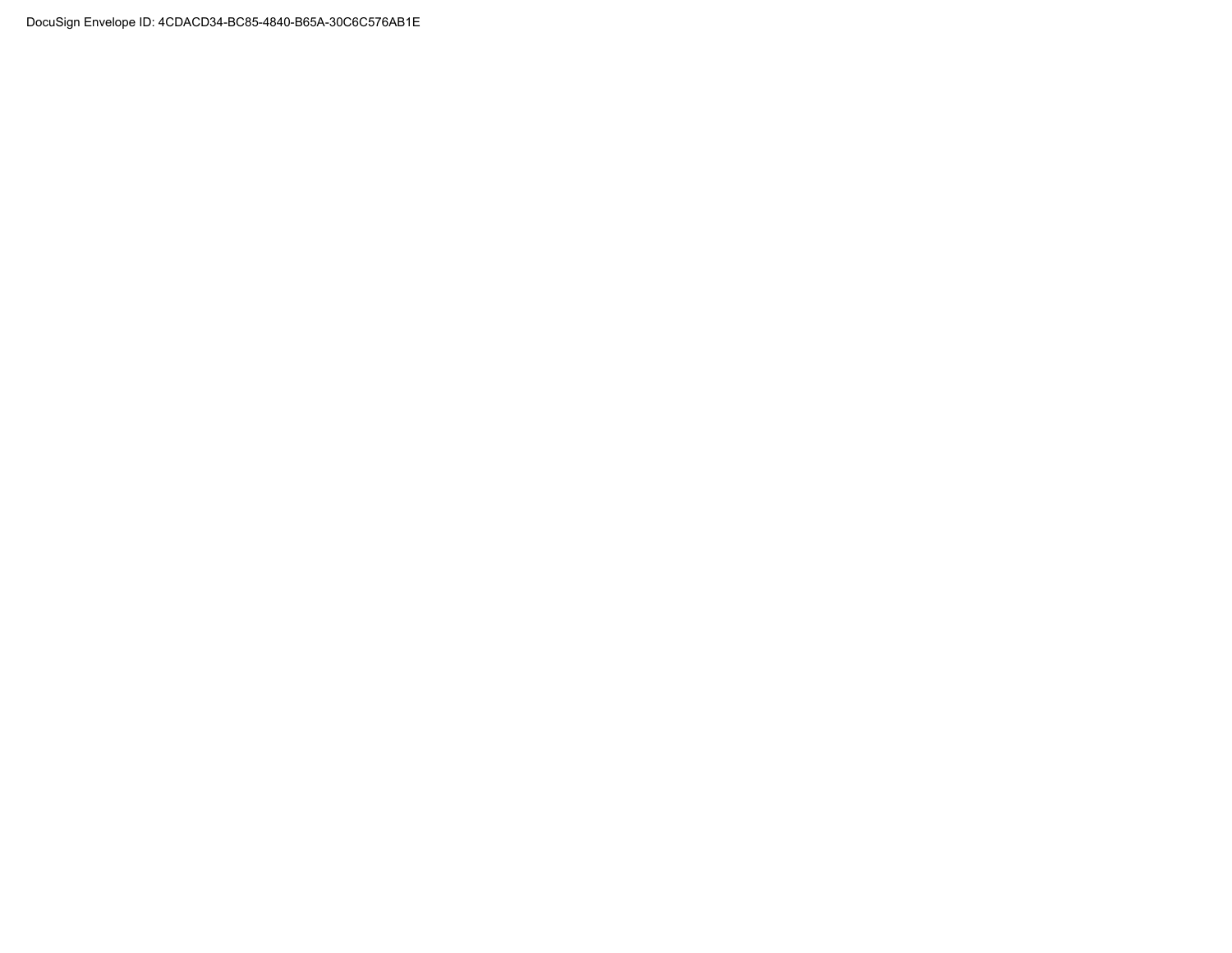| <b>IYear</b>          | 2022                                | <b>Board of Fire Commissioners:</b> |                   |
|-----------------------|-------------------------------------|-------------------------------------|-------------------|
| <b>Fire District</b>  | <b>Gloucester Township FD No. 6</b> | <b>Chairperson</b>                  | George L. Brown   |
| <b>County</b>         | Camden                              | <b>Treasurer</b>                    | Brian Robinson    |
| <b>Web Address</b>    | gtfd6.com                           | <b>Secretary</b>                    | George W. Flinn   |
| <b>Election Month</b> | February                            | <b>Commissioner</b>                 | Steven Funkhouser |
|                       |                                     | <b>Commissioner</b>                 | Derek Grier       |

| <b>Certification Sections</b> |                                                           |                                             | <b>Expand Section Length</b> |  |
|-------------------------------|-----------------------------------------------------------|---------------------------------------------|------------------------------|--|
|                               | <b>Preparer and Preparer - Other Assets Certification</b> | <b>Vehicle List</b>                         | Standard                     |  |
| <b>Preparer Name</b>          | Jeffrey Bowley                                            | <b>Accumulated Absences</b> Standard        |                              |  |
| <b>Title</b>                  | CPA                                                       | <b>Salary &amp; Benefit Detail</b> Expanded |                              |  |
| <b>Address</b>                | 27 W Church St Blackwood, NJ 08012                        | <b>Capital Budget Detail</b> Standard       |                              |  |
| <b>Phone</b>                  | (856) 228 8006                                            |                                             |                              |  |
| Fax                           | (856) 228 3629                                            |                                             |                              |  |
| Email                         | jeff.bowley@jwbco.net                                     |                                             |                              |  |

| <b>Approval Certification</b> |                                        |  |
|-------------------------------|----------------------------------------|--|
| <b>Officer's Name</b>         | George W Flinn                         |  |
| <b>Title</b>                  | Secretary                              |  |
| <b>Address</b>                | 1946 Williamstown Road Erial, NJ 08081 |  |
| Phone                         | (856) 435 0700                         |  |
| Fax                           | (856) 435 4274                         |  |
| Email                         | gtfd6@hotmail.com                      |  |

| <b>Internet Certification</b>            |          |  |
|------------------------------------------|----------|--|
| <b>Officer's Name</b><br>George L. Brown |          |  |
| <b>Title</b>                             | Chairman |  |

| <b>Adoption Certification</b> |                                        |  |
|-------------------------------|----------------------------------------|--|
| <b>Officer's Name</b>         | George L. Brown                        |  |
| <b>Title</b>                  | Chairman                               |  |
| <b>Address</b>                | 1946 Williamstown Road Erial, NJ 08081 |  |
| Phone                         | (856) 435 0700                         |  |
| Fax                           | (856) 435 4274                         |  |
| Email                         | gtfd6@hotmail.com                      |  |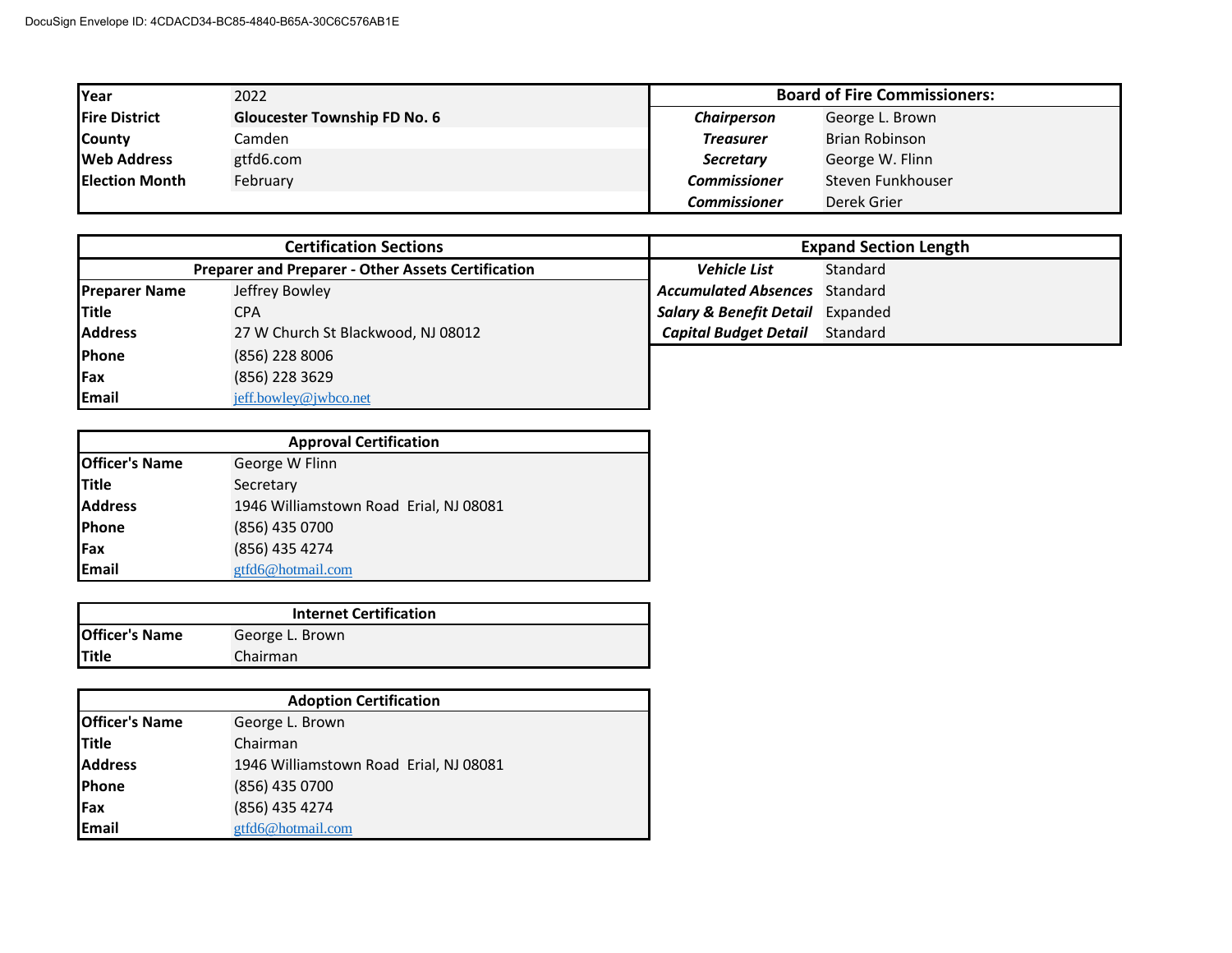# 2022

## Gloucester Township FD No. 6 Fire District Budget

gtfd6.com



### Division of Local Government Services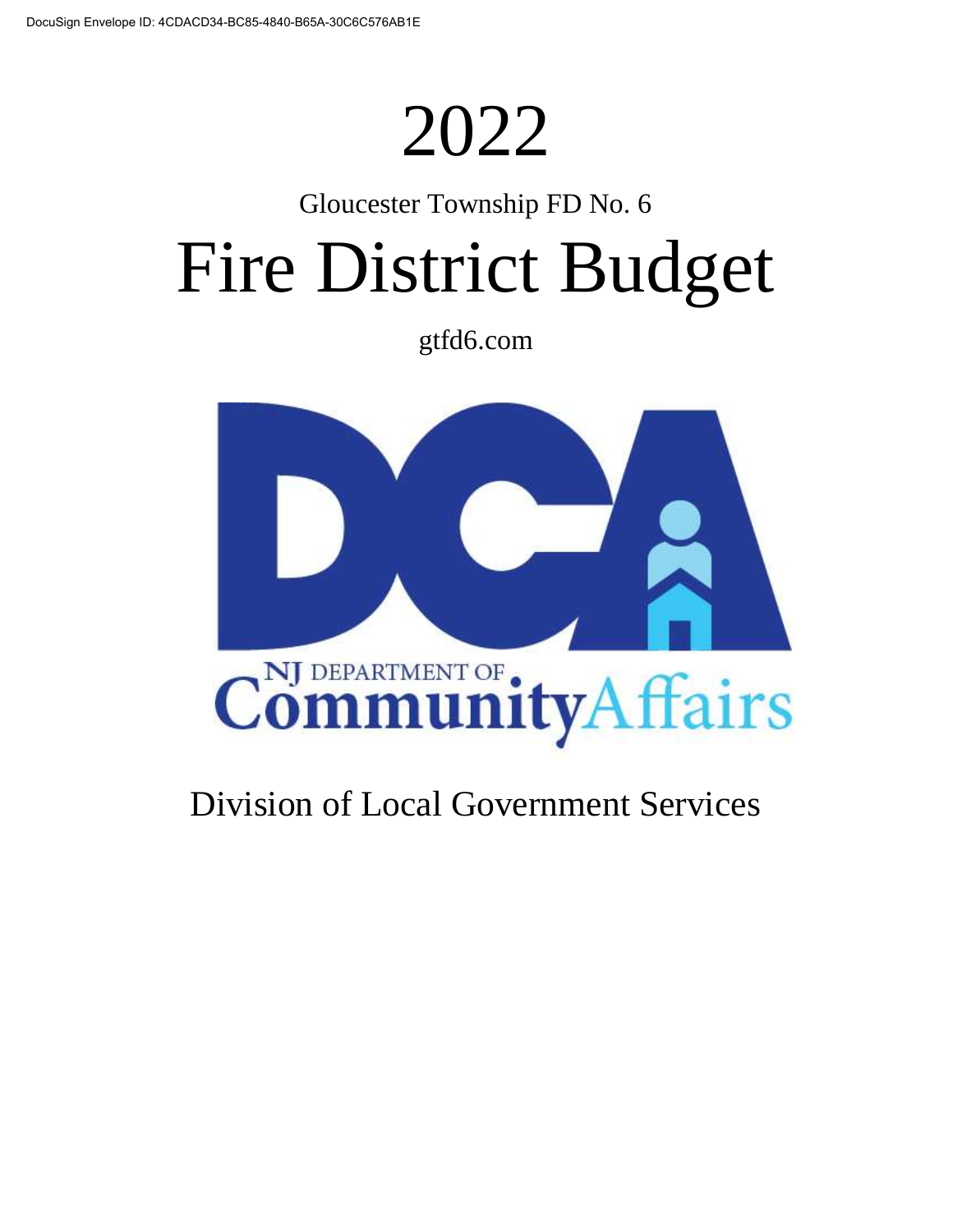### **2022 FIRE DISTRICT BUDGET Certification Section**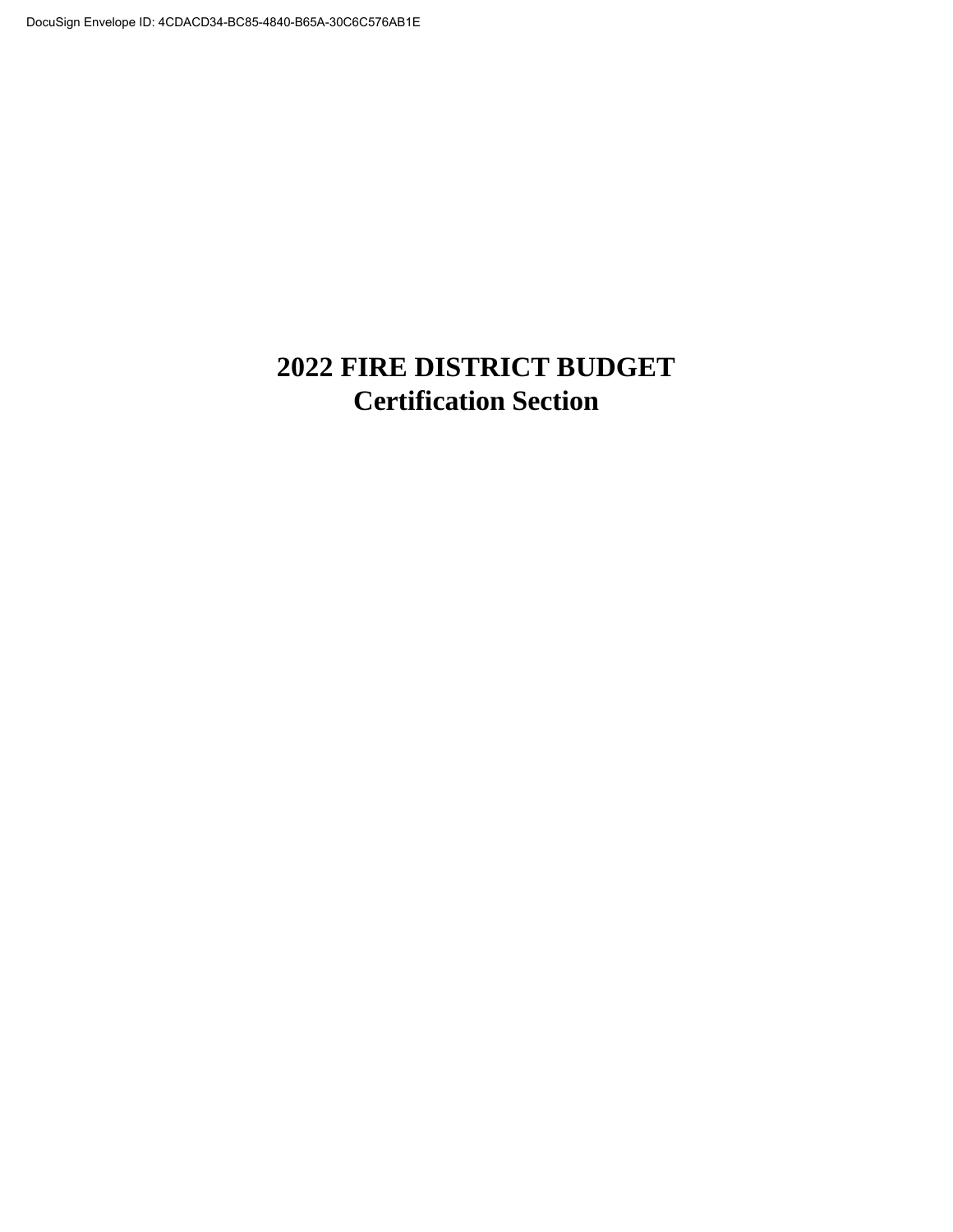### **2022**

Gloucester Township FD No. 6

### **FIRE DISTRICT BUDGET**

### **FISCAL YEAR: January 1, 2022 to December 31, 2022**

*For Division Use Only*

### **CERTIFICATION OF APPROVED BUDGET**

*It is hereby certified that the approved Budget made a part hereof complies with the requirements of law and the rules and regulations of the Local Finance Board, and approval is given pursuant to N.J.S.A. 40A:5A-11.*

> *Director of the Division of Local Government Services State of New Jersey Department of Community Affairs*

By: Date: Date:

### **CERTIFICATION OF ADOPTED BUDGET**

*certified with respect to such amendments and comparisons only. Budget previously certified by the Division, and any amendments made thereto. This adopted Budget is It is hereby certified that the adopted Budget made a part hereof has been compared with the approved*

> *Director of the Division of Local Government Services Department of Community Affairs State of New Jersey*

By: Date: Date:

Page C-1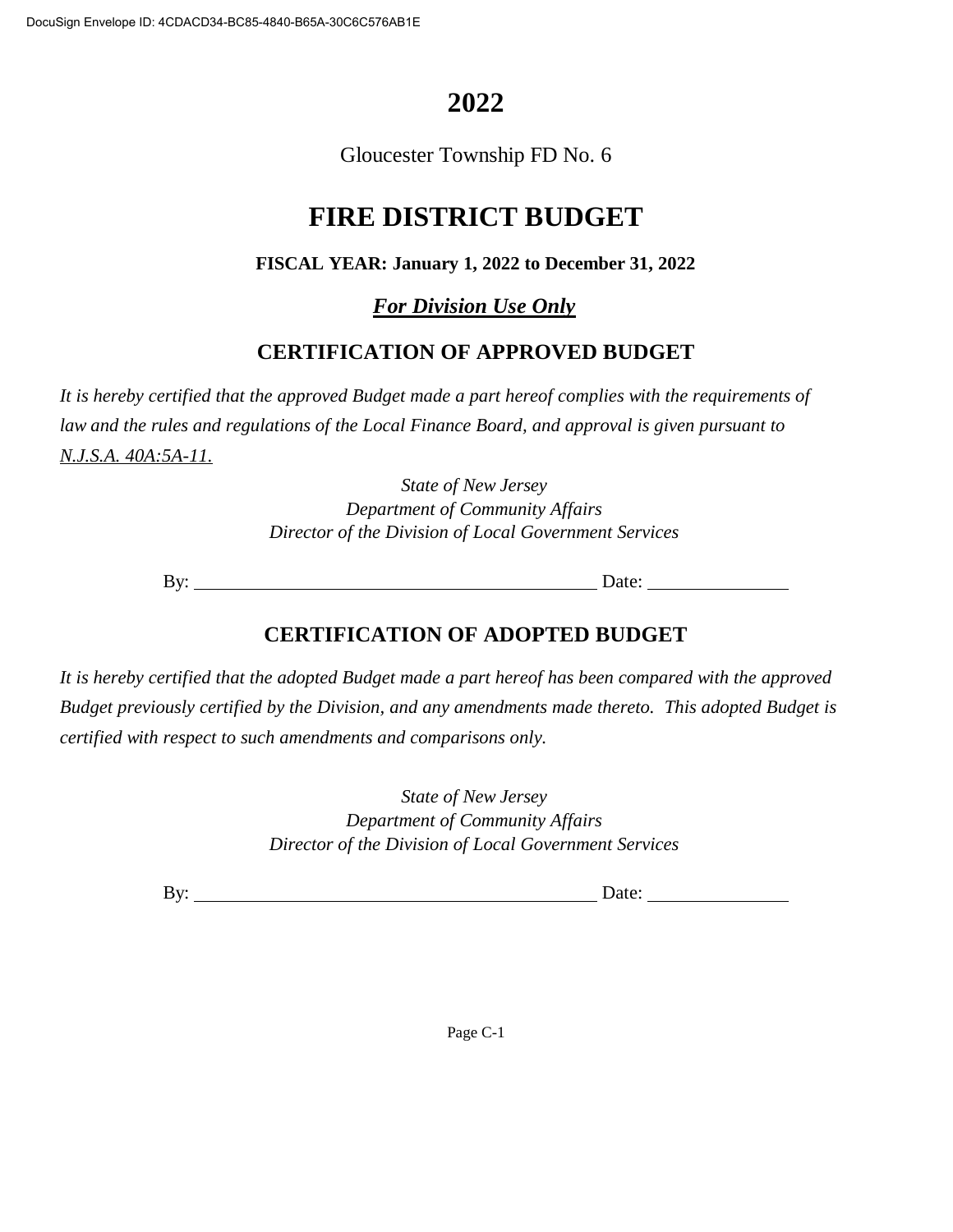### **2022 PREPARER'S CERTIFICATION**

### Gloucester Township FD No. 6

### **FIRE DISTRICT BUDGET**

### **FISCAL YEAR: January 1, 2022 to December 31, 2022**

content, the budget will permit the exercise of the comptroller function within the Fire District. accurate and correctly stated; all items of appropriation are properly set forth; and in itemization, form and revenues, including the amount to be raised by taxation to support the district budget, are reasonable thereto, represents the Board of Commissioners' resolve with respect to stature in that; all estimates of It is hereby certified that the Fire District Budget, including the annual budget and all schedules attached

completed and attached. reasonable assurance that all assertations contained herein are accurate and all required schedules are It is further certified that all proposed budgeted amounts and totals are correct. Also, I hereby provide

| Preparer's Signature: | <b>Jeffrey Bowley</b>              |
|-----------------------|------------------------------------|
| Name:                 | Jeffrey Bowley                     |
| Title:                | <b>CPA</b>                         |
| Address:              | 27 W Church St Blackwood, NJ 08012 |
| Phone Number:         | $(856)$ 228 8006                   |
| Fax Number:           | (856) 228 3629                     |
| E-mail Address:       | jeff.bowley@jwbco.net              |

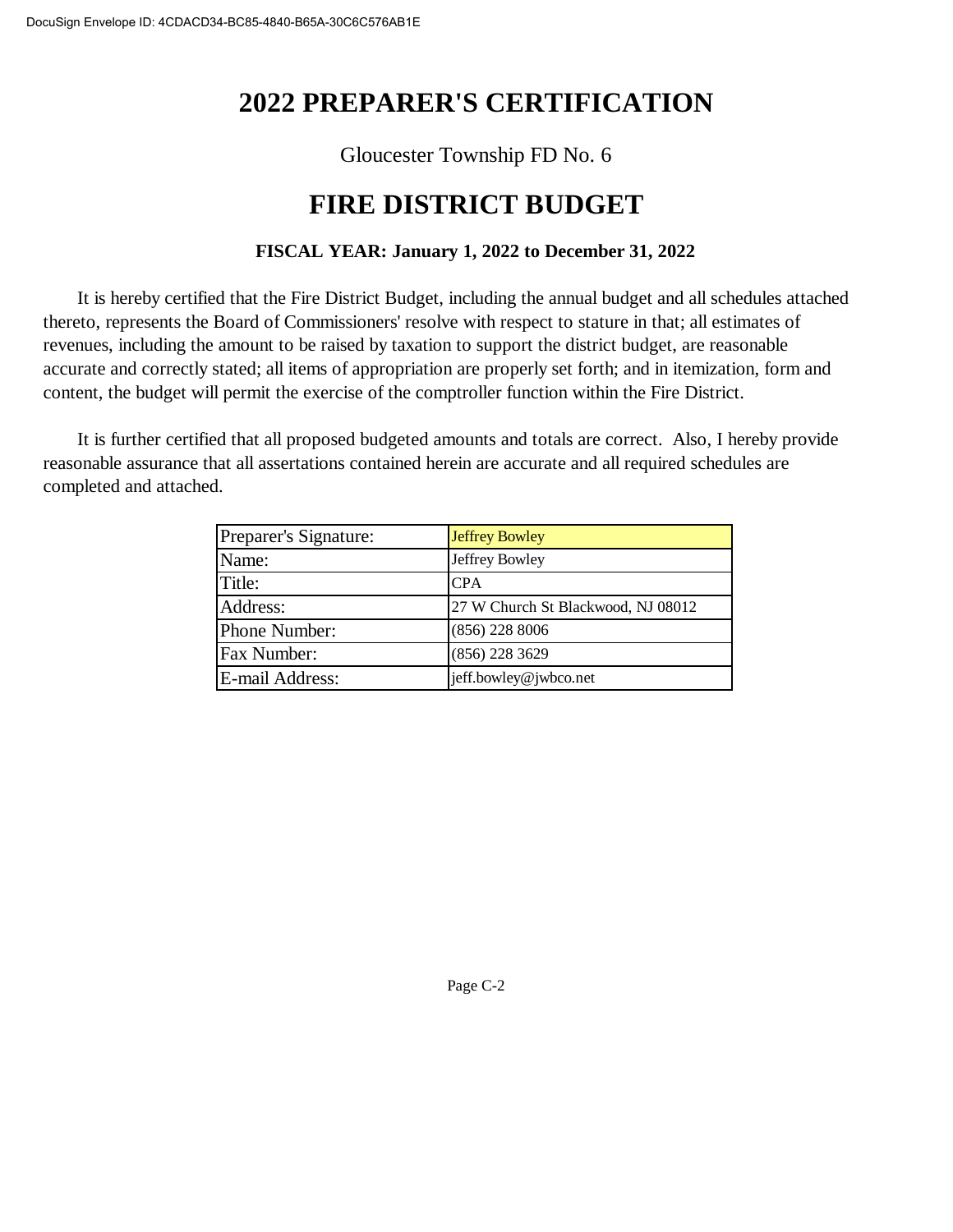### **2022 PREPARER'S CERTIFICATION OTHER ASSETS**

Gloucester Township FD No. 6

### **FIRE DISTRICT BUDGET**

### **FISCAL YEAR: January 1, 2022 to December 31, 2022**

 It is hereby certified that operating appropriations, as reported in this annual budget on Page F-3, for the Commissioners has determined that the aformentioned Other Asset appropriation(s) do not meet the criteria for bonding pursuant to the Local Bond Law (N.J.S.A. 40A:2-1 et seq.) and more specifically, as it pertains to the expected useful life of the asset, pursuant to N.J.S.A. 40A:2-21. acquisition of Other Assets not included as Capital Outlats are Non-Bondable Assets. The Board of

 It is further certified that the Other Asset appropriation(s) as reported herein have been determined not to be Capital Assets pursuant to N.J.S.A. 40A:14-84 and 40A:14-85. Therefore, the election has been made to treat such Other Assets as Operating Appropriations: Current Operating Expenses, pursuant to N.J.S.A. 40A:14-78.6.

| Preparer's Signature: | <b>Jeffrey Bowley</b>              |  |
|-----------------------|------------------------------------|--|
| Name:                 | Jeffrey Bowley                     |  |
| Title:                | <b>CPA</b>                         |  |
| Address:              | 27 W Church St Blackwood, NJ 08012 |  |
| Phone Number:         | $(856)$ 228 8006                   |  |
| Fax Number:           | (856) 228 3629                     |  |
| E-mail Address:       | jeff.bowley@jwbco.net              |  |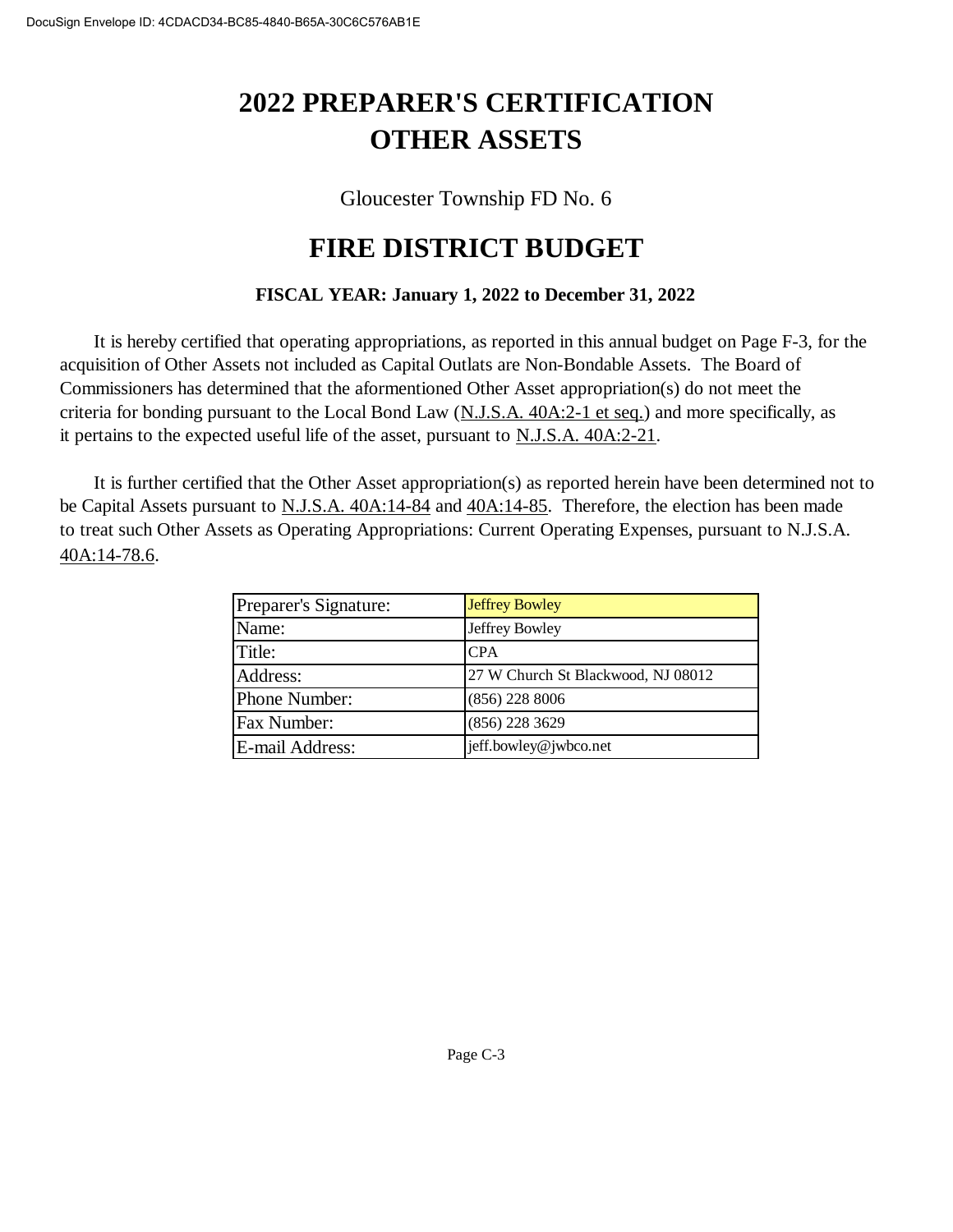### **FIRE DISTRICT INTERNET WEBSITE CERTIFICATION**

| <b>Fire District's Web Address:</b> | gtfd6.com |
|-------------------------------------|-----------|
|-------------------------------------|-----------|

activities. N.J.S.A. 40A:14-70.2 requires the following items to be included on the Fire District's website at a purpose of the website or webpage shall be to provide increased public access to the Fire District's operations and All fire districts shall maintain either an Internet website or a webpage on the municipality's Internet website. The 40A:14-70.2. minimum for public disclosure. Check the boxes below to certify the Fire District's compliance with N.J.S.A.

- $\Box$  A description of the Fire District's mission and responsibilities
- Commencing with 2013, the budgets for the current fiscal year and immediately two prior years
- $\triangledown$  The most recent Comprehensive Annual Financial Report (Unaudited) or similar financial information
- $\Box$  Commencing with 2012, the annual audits of the most recent fiscal year and immediately two prior years
- of the residents within the district The Fire District's rules, regulations and official policy statements deemed relevant by the commissioners to the interests
- $\triangledown$  Notice posted pursuant to the "Open Public Meetings Act" for each meeting of the commissioners, setting forth the time date, location and agenda of each meeting
- $\triangledown$  Beginning January 1, 2013, the approved minutes of each meeting of the commissioners including all resolutions of the commissioners and their committees; for at least three consecutive fiscal years
- supervision or management over some or all of the operations of the Fire District The name, mailing address, electronic mail address and phone number of every person who exercises day-to-day

under a Length of Service Award Program (LOSAP). for any service whatsoever rendered to the Fire District, but shall not include volunteers receiving benefits other organizations which received any renumeration of \$17,500 or more during the preceding fiscal year A list of attorneys, advisors, consultants and any other person, firm, business, partnership, corporation or

above. A check in each of the above boxes signifies compliance. webpage as identified above complies with the minimum statutory requirements of N.J.S.A. 40A:14-70.2 as listed It is hereby certified by the below authorized representative of the Fire District that the Fire District's website or

| Name of Officer Certifying Compliance:  | George L. Brown |  |
|-----------------------------------------|-----------------|--|
| Title of Officer Certifying Compliance: | Chairman        |  |
| Signature:                              | George L. Brown |  |

Page C-4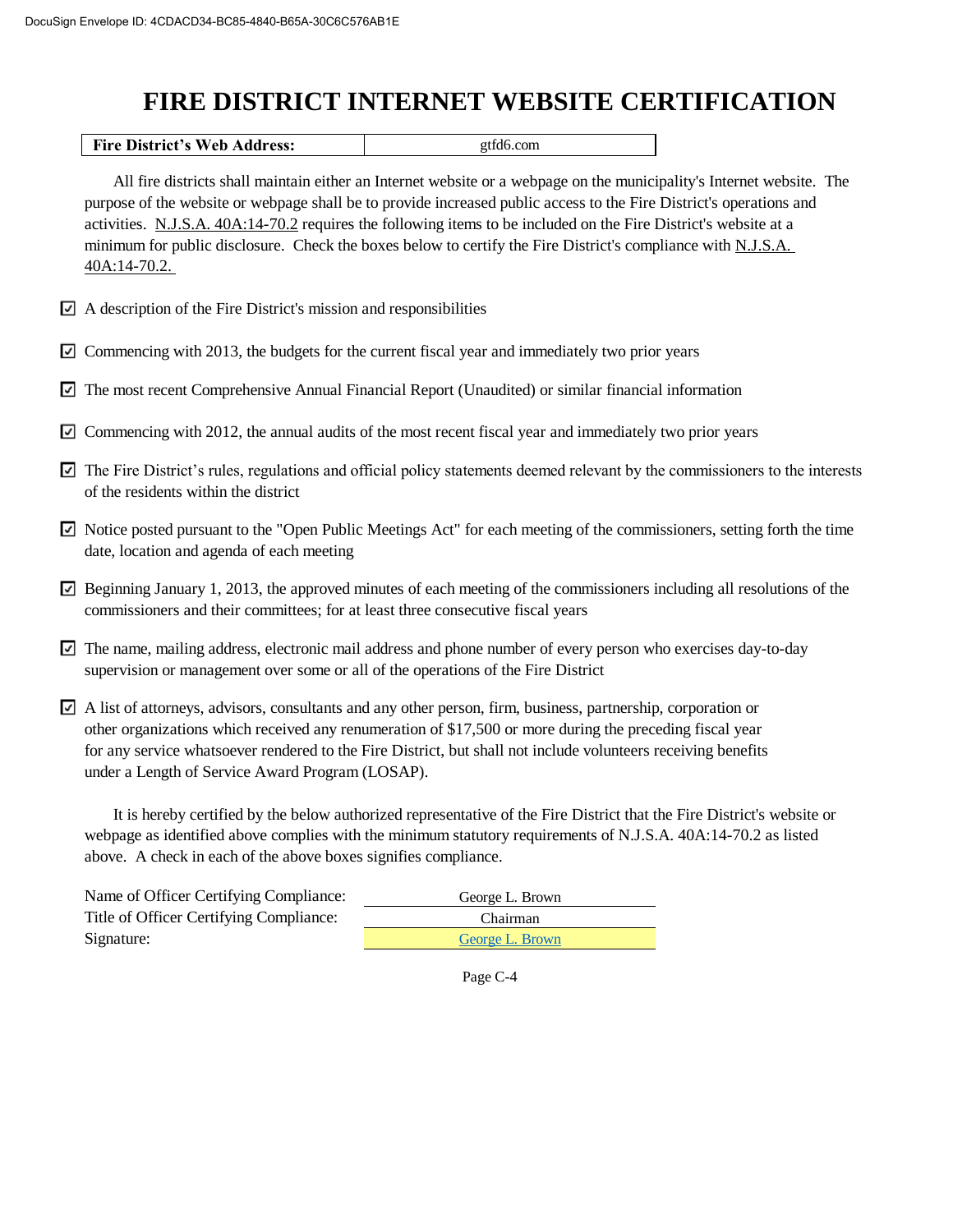### **2022 APPROVAL CERTIFICATION**

Gloucester Township FD No. 6

### **FIRE DISTRICT BUDGET**

### **FISCAL YEAR: January 1, 2022 to December 31, 2022**

of the Annual Budget approved by resolution of the Board of Commissioners of the Fire District, at an It is hereby certified that the Fire District Budget, including all schedules appended hereto, are a open public meeting held pursuant to N.J.A.C. 5:31-2.4, on December 20, 2021.

 It is further certified that the recorded vote appearing in the resolution represents not less than a of the full membership of the Board of Commissioners thereof.

| <b>Officer's Signature:</b> | George W Flinn                         |
|-----------------------------|----------------------------------------|
| Name:                       | George W Flinn                         |
| Title:                      | Secretary                              |
| <b>Address:</b>             | 1946 Williamstown Road Erial, NJ 08081 |
| <b>Phone Number:</b>        | $(856)$ 435 0700                       |
| <b>Fax Number:</b>          | (856) 435 4274                         |
| <b>E-mail Address:</b>      | gtfd6@hotmail.com                      |

Page C-5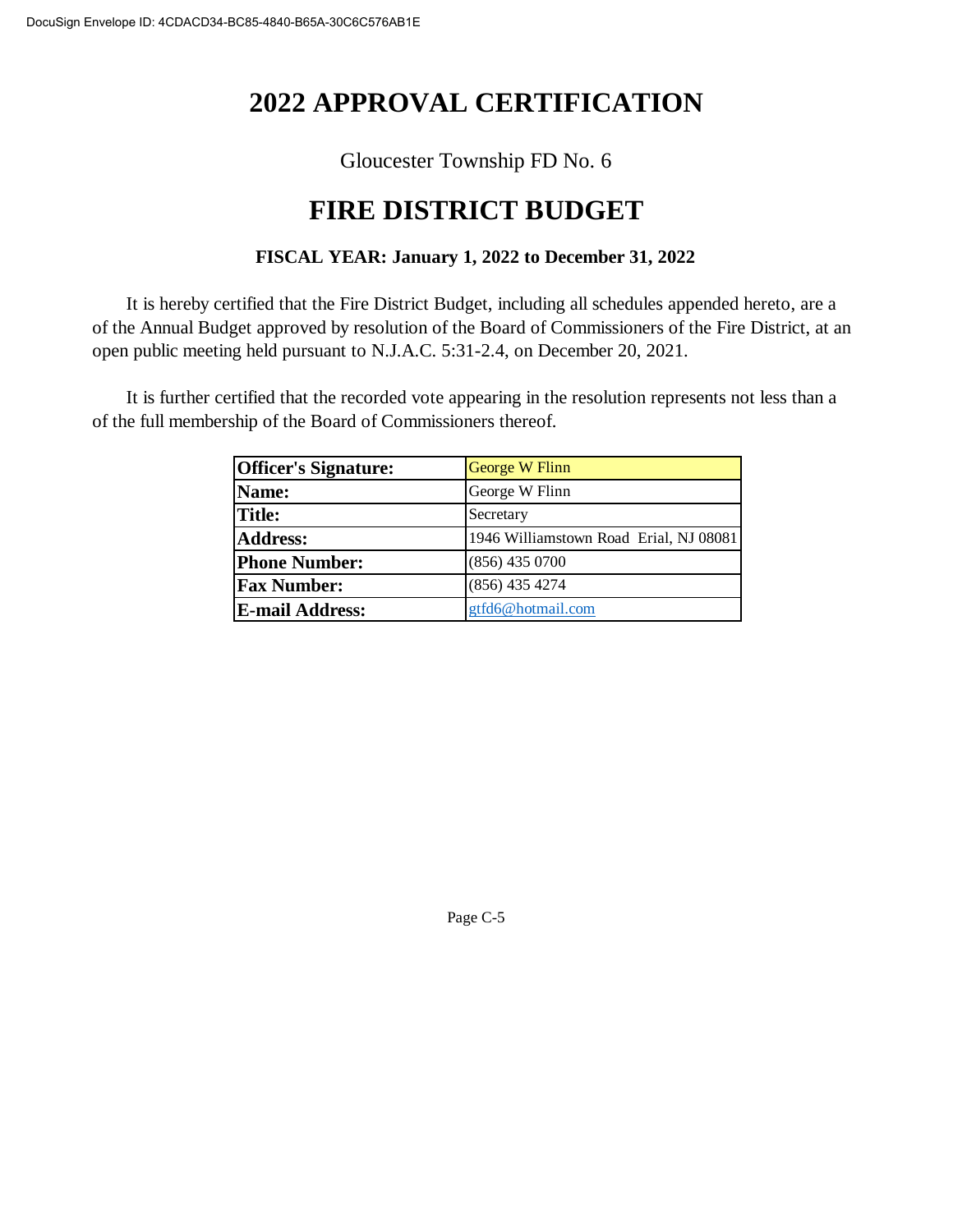### **2022 FIRE DISTRICT BUDGET RESOLUTION**

### Gloucester Township FD No. 6

### **FISCAL YEAR: January 1, 2022 to December 31, 2022**

WHEREAS, the Annual Budget for Gloucester Township FD No. 6 (the 'Fire District') for the fiscal year beginning at its open public meeting of December 20, 2021; and January 1, 2022 and ending December 31, 2022 has been presented before the Board of Commissioners of the Fire District

WHEREAS, the budget as introduced is in compliance with the Property Tax Levy Cap Law (N.J.S.A. 40A:4-45.44 et seq.); and

WHEREAS, the Annual Budget as introduced reflects Total Revenues of \$2,315,447.99 which includes an amount to be raised by taxation of \$1,648,645.04 and Total Appropriations of \$2,315,447.99; and

assessor of the municipality to be assessed against the taxable property in the district, pursuant to N.J.S.A. 40A:14-79. Such WHEREAS, the amount to be raised by taxation to support the district budget shall be the amount to be certified to the miscellaneous revenues set forth in the budget; and amount shall be equal to the amount of the total appropriations set forth in the budget minus the total amount surplus and

of taxable property in the Fire District; WHEREAS, in calculating the amount to be raised by taxation, the Fire District has taken into account the assessed valuation

January 1, 2022 and ending December 31, 2022 is hereby approved; and on December 20, 2021 that the Annual Budget, including all related schedules, of the Fire District for the fiscal year beginning NOW, THEREFORE BE IT RESOLVED, by the Board of Commissioners of the Fire District, at an open public meeting held

BE IT FURTHER RESOLVED, that the anticipated revenues as reflected in the Annual Budget are of sufficient amount to outstanding debt obligations, capital lease arrangements, service contracts, and other pledged agreements; and meet all proposed expenditures/expenses and all covenants, terms and provisions as stipulated in the Fire District's

adoption on January 20, 2022. BE IT FURTHER RESOLVED, that the Board of Commissioners of the Fire District will consider the Annual Budget for

George W Flinn 2012 2021

|        | I <i>21</i> 207 20 |  |
|--------|--------------------|--|
| (Date) |                    |  |

#### **Board of Commissioners Recorded Vote**

(Secretary's Signature)

| <b>Member</b>         | Ave       | <b>Nav</b> | <b>Abstain</b> | <b>Absent</b> |
|-----------------------|-----------|------------|----------------|---------------|
| George L. Brown       | л         |            |                |               |
| <b>Brian Robinson</b> | $\lambda$ |            |                |               |
| Derek Gier            | $\Lambda$ |            |                |               |
| S. Funkhouser         |           |            |                |               |
| George Flinn          |           |            |                |               |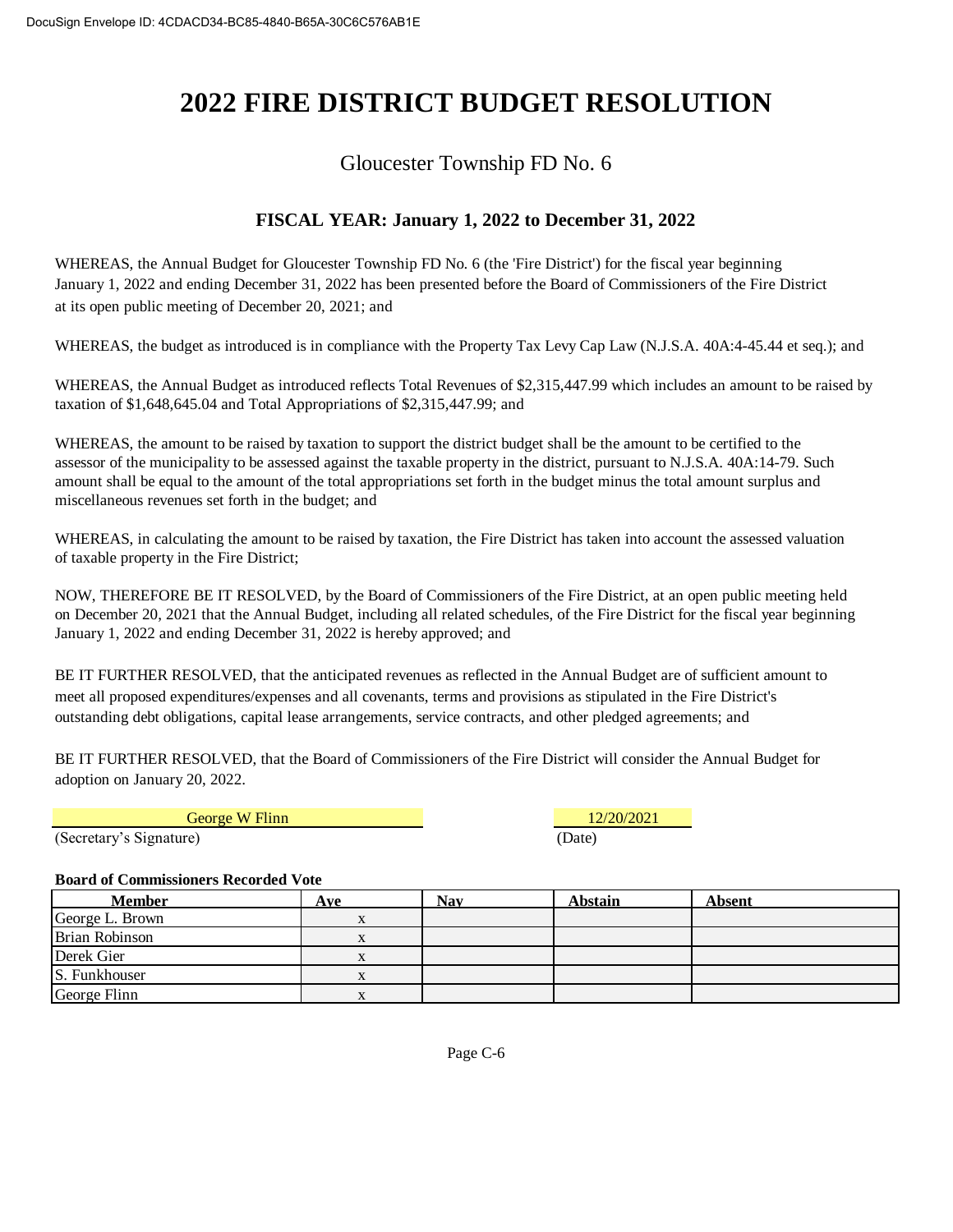### **2022 ADOPTION CERTIFICATION**

Gloucester Township FD No. 6

### **FIRE DISTRICT BUDGET**

### **FISCAL YEAR: January 1, 2022 to December 31, 2022**

the Board of Commissioners of the Fire District, pursuant to N.J.A.C. 5:31-2.4, on January 20, 2022. It is hereby certified that the Fire District Budget annexed hereto is a true copy of the Budget adopted by

| <b>Officer's Signature:</b> | George L. Brown                        |             |                  |  |  |
|-----------------------------|----------------------------------------|-------------|------------------|--|--|
| Name:                       | George L. Brown                        |             |                  |  |  |
| <b>Title:</b>               | Chairman                               |             |                  |  |  |
| <b>Address:</b>             | 1946 Williamstown Road Erial, NJ 08081 |             |                  |  |  |
| <b>Phone Number:</b>        | $(856)$ 435 0700                       | <b>Fax:</b> | $(856)$ 435 4274 |  |  |
| <b>E-mail address:</b>      | gtfd6@hotmail.com                      |             |                  |  |  |

Page C-7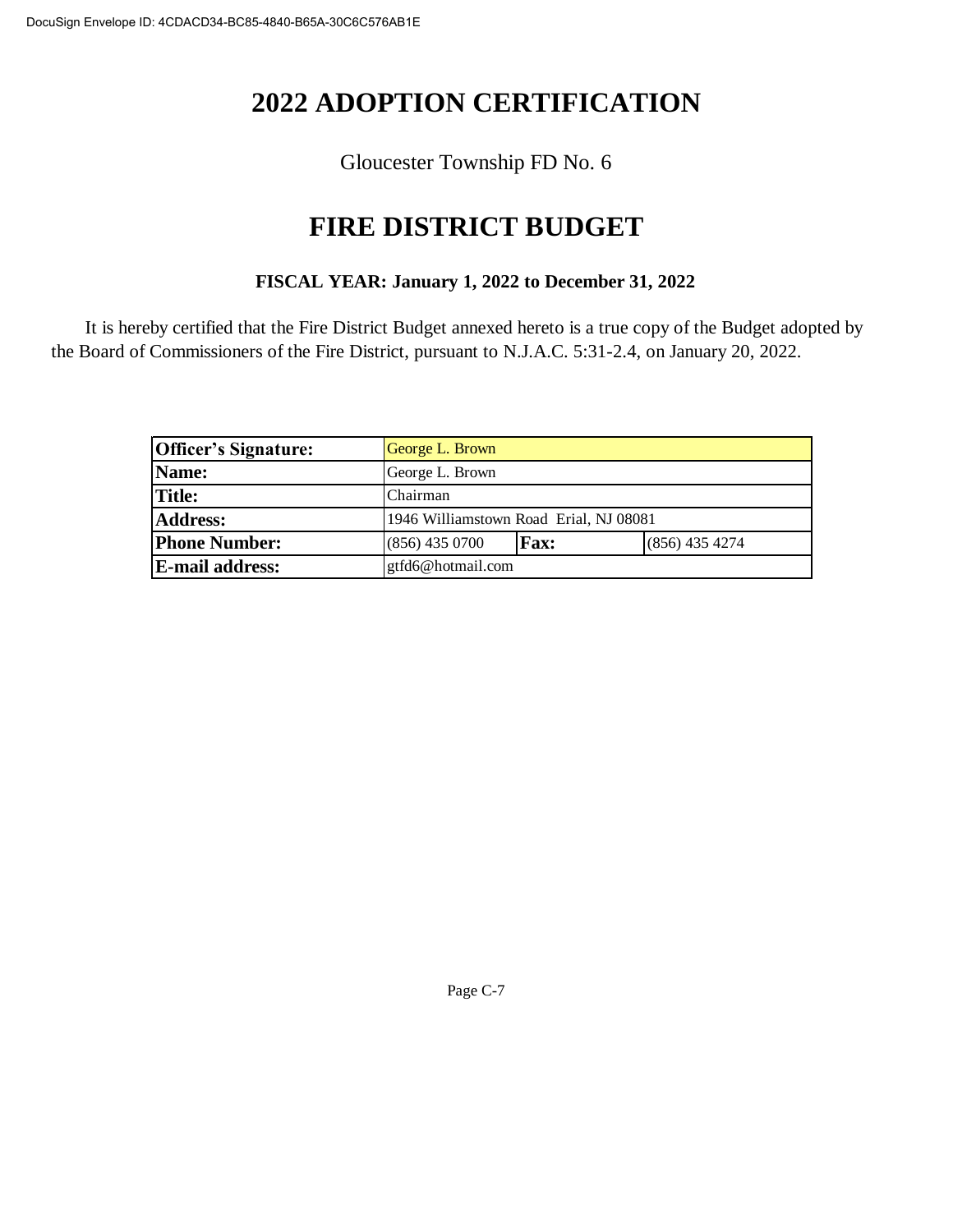### **2022 ADOPTED BUDGET RESOLUTION**

### Gloucester Township FD No. 6

#### **FISCAL YEAR: January 1, 2022 to December 31, 2022**

the Fire District at its open public meeting of January 20, 2022; and January 1, 2022 and ending December 31, 2022 has been presented for adoption before the Board of Commissioners of WHEREAS, the Annual Budget for the Gloucester Township FD No. 6 (the 'Fire District') for the fiscal year beginning

approved by the Director of the Division of Local Government Services; and and title as set forth in the introduced and approved budget, including all amendments thereto, if any, which have been WHEREAS, the Annual Budget as presented for adoption reflects each item of revenue and apprpriation in the same amount

WHEREAS, the adopted budget is in compliance with the Property Tax Levy Cap Law (N.J.S.A. 40A:4-45.44 et seq.); and

raised by taxation of \$1,648,645.04, and Total Appropriations of \$2,315,447.99; and WHEREAS, the Annual Budget as presented for adoption reflects Total Revenues of \$2,315,447.99 which includes amount to be

determine the amount to be raised by taxation for the ensuing year; WHEREAS, an election shall be held annually on the third Saturday of February in each established fire district to

January 20, 2022 that the Annual Budget of the Fire District for the fiscal year beginning January 1, 2022 and ending NOW, THEREFORE BE IT RESOLVED, by the Board of Commissioners of the Fire District at an open public meeting held on of \$2,315,447.99, which includes amount to be raised by taxation of \$1,648,645.04, and Total Appropriations of \$2,315,447.99; and December 31, 2022 is hereby adopted and, shall constitute appropriations for the purposes stated and authorization of Total Revenues

thereto, if any, which have been approved by the Director of the Division of Local Government Services; and appropriation in the same amount and title as set forth in the introduced and approved budget, including all amendments BE IT FURTHER RESOLVED, that the Annual Budget as presented for adoption reflects each item of revenue and

amount to be raised by taxation for the ensuing year. The results of which shall be subsequently certified to the Division and the Municipal Assessor. BE IT FURTHER RESOLVED, that an annual election shall be held on the third Saturday of February to determine the

1/20/2022

(Secretary's Signature) (Date)

#### **Board of Commissioners Recorded Vote**

| <b>Member</b>         | Ave | <b>Nay</b> | <b>Abstain</b> | <b>Absent</b> |
|-----------------------|-----|------------|----------------|---------------|
| George L. Brown       |     |            |                |               |
| <b>Brian Robinson</b> |     |            |                |               |
| Steven Funkhouser     |     |            |                |               |
| George Flinn          |     |            |                |               |
| Derek Grier           |     |            |                |               |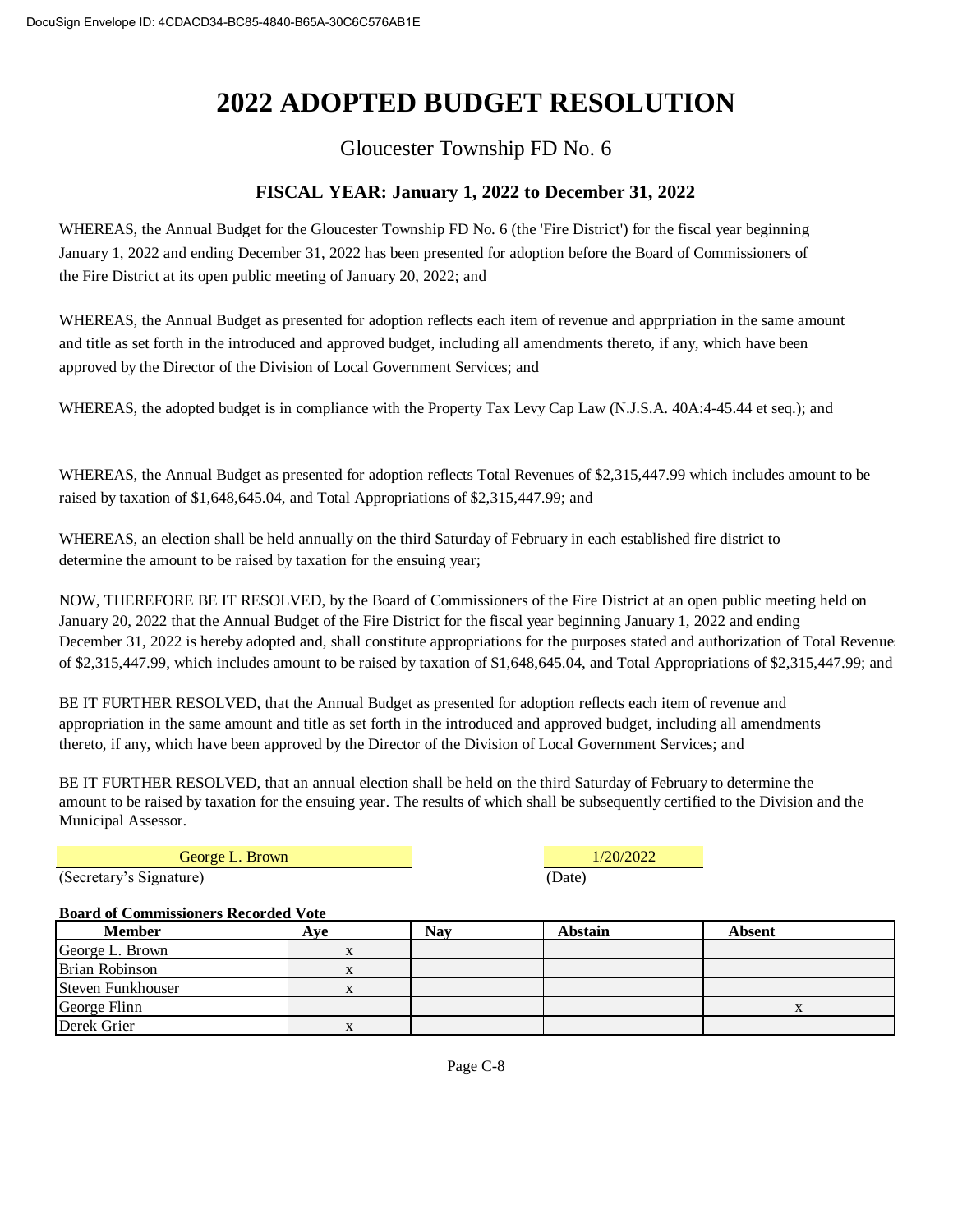### **2022 FIRE DISTRICT BUDGET Narrative and Information Section**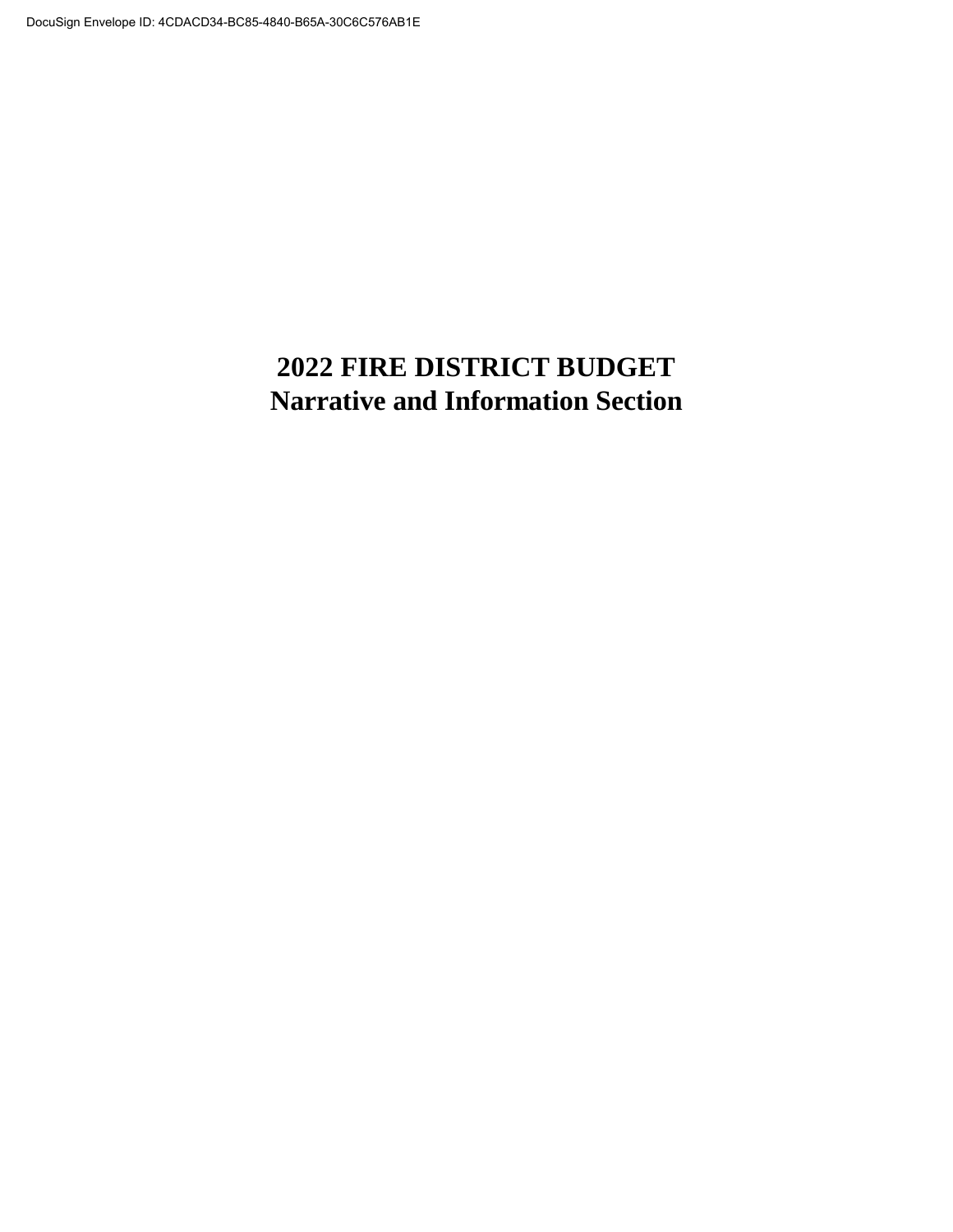### **2022 FIRE DISTRICT BUDGET MESSAGE & ANALYSIS**

### Gloucester Township FD No. 6

### **FISCAL YEAR: January 1, 2022 to December 31, 2022**

#### *Answer all questions below using the space provided. Do not attach answers as a separate document.*

**1.** When is the Fire District's annual election? (February and/or November) February If November, was the resolution submitted to the Division?

2. Complete a brief statement on the 2022 proposed Annual Budget and make comparison to the 2021 adopted budget.

Total appropriations for the 2022 budget are \$2,315,448. This will be funded by taxation in the amount of \$1,648,645. The appropriations for the 2021 budget were \$1,966,241. This was funded by taxation in the amount of \$1,577,950. The significant changes to the 2022 budget consists of the following: a new admin employee, SAFE supplement increases, additonal equipment, and a new roof.

**3. Explain any variances over +/-10% for each line item**. Attach in FAST any supporting documentation that will help to explain reason for the increase/decrease in the budgeted line item.

UFSA Permits & Fees: The increase is due to additional business inspections and permits required within the District.

Annual Registration Fees: The decreases are due per NJ DCA 2022 Anticipated Revenue.

Admin Salaries: The increase is due to a new employee.

Supplies: There will be an increase in fuel costs.

Recruitment and Retention: Costs of goods and membership dues were increased.

Furniture and Equipment: The increase is due to additional equipment in the computer room and a new phone system.

SAFE Supplement: There will be an increase due to additional duty crew members and related costs.

In Station Supplies: There will be an increase in supply costs.

Communications and Equipment: Additional purchases of radios and pagers.

Computers: The decrease is due to less hardware needed for 2022.

**4.** Complete a brief statement on the impact the proposed Annual Budget will have on the Amount to be Raised by Taxation, the use of the Restricted and Unrestricted Fund Balance(s) and how they are complying with the Property Tax Levy Cap. If Unrestricted Fund Balance is reduced by more than 10%, explain the projected impact on the following year's budget.

The amount to be raised by taxation for the 2022 budget will be \$1,648,645 compared to the amount to be raised by taxation for 2021 in the amount of \$1,577,950. For 2022, \$430,806 and for 2021, \$370,313 of unrestricted fund balance will be used. Note, for 2021 the budget contained a \$200,000 provison that is being reserved for the new roof. The impact on the fund balance accounts is disclosed on the fund balance schedule of the budget. The use of unrestricted fund balance leaves the district liquid for future years to meet budget obligations and future budgets. A majority of the unrestricted balance being used is for the new roof.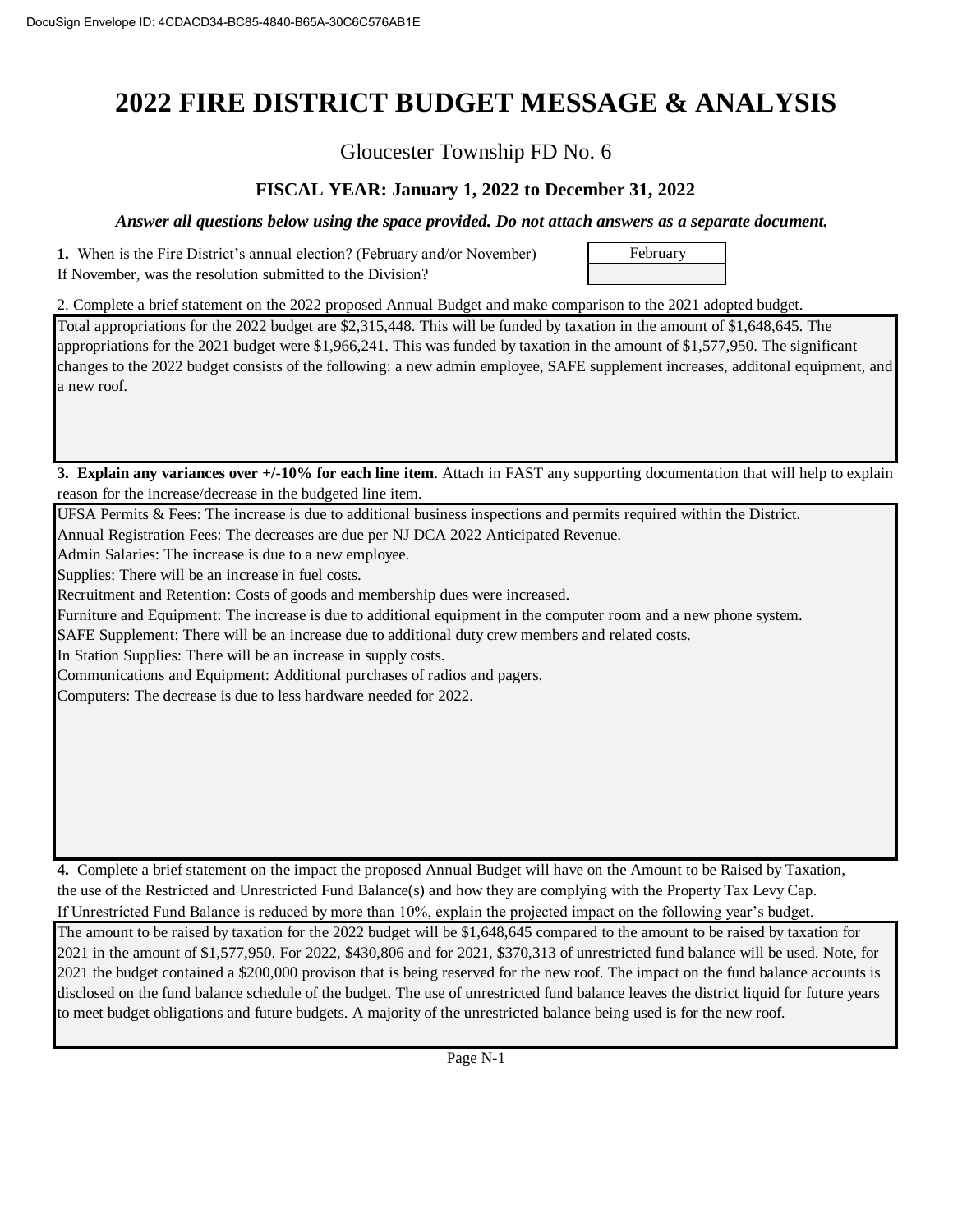### **2022 FIRE DISTRICT BUDGET MESSAGE & ANALYSIS**

### Gloucester Township FD No. 6

#### **FISCAL YEAR: January 1, 2022 to December 31, 2022**

#### *Answer all questions below using the space provided. Do not attach answers as a separate document.*

**5.** Does the Fire District plan on exceeding the Levy Cap? If so, please provide a statement with the reasons for exceeding the Levy Cap and identify the appropriations that caused the Fire District to exceed the Levy Cap, and how they are being addressed by a referendum.

The district is in compliance with the 2% tax levy cap. There are no waivers or referendums in 2022.

6. If the Fire District plans to pass a Resolution for the Release of Restricted Fund Balance to be used in the 2022 proposed operating budget, explain the reason and purposes of the appropriation.

For the 2021 Budget, \$200,000 was set aside in reserve for future capital projects. The restriced fund balance totaled \$200,000 as of 12/31/2021. For the 2022 budget, the Fire District plans to pass a Resolution for the Release of Restricted Fund Balance to fund a new roof project. \$200,000 will be utilized from the Restricted Fund Balance and another \$200,000 will be utilized from the Unrestricted Fund Balance.

**7.** Complete a brief statement on the Annual Budget's proposed capital appropriations including debt service for the proposed budget year and for future years.

A special meeting was held on December 11, 2021 to secure voter approval for a new roof, expenses not to exceed \$400,000. The vote was approved 15 to 0. \$200,000 of the funds for the roof will come from the restricted fund balance and other \$200,000 will come from the unrestricted fund balance.

**8.** If the proposed Annual Budget contains an amount for a Cash Deficit of the Preceding Year pursuant to N.J.S.A. 40A:14- 78.6, then explain the reasons for the occurrence of the deficit.

There is no cash deficit from the preceding or any other years.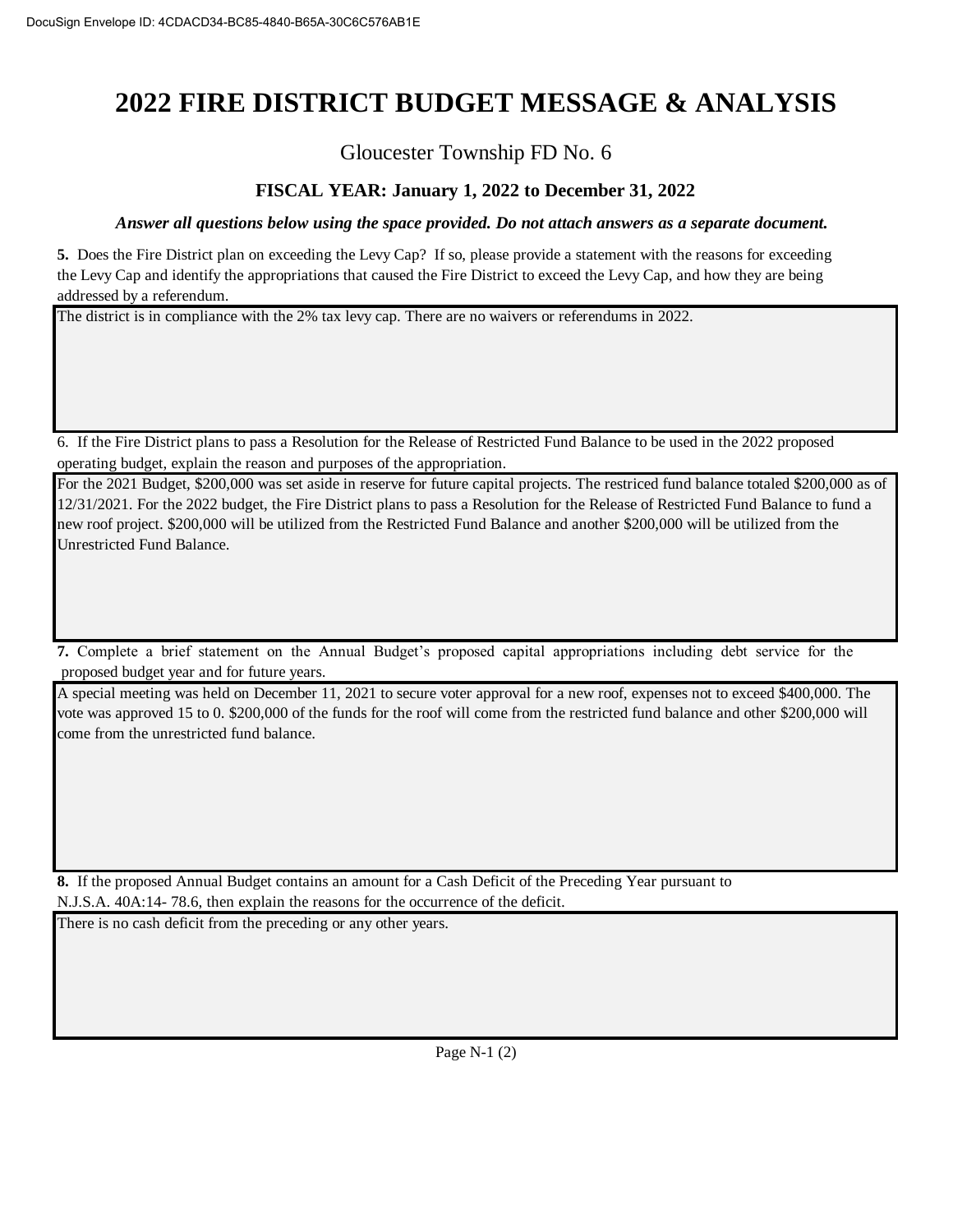### **2022 FIRE DISTRICT BUDGET MESSAGE & ANALYSIS**

### Gloucester Township FD No. 6

#### **FISCAL YEAR: January 1, 2022 to December 31, 2022**

#### *Answer all questions below using the space provided. Do not attach answers as a separate document.*

**9.** Does the Annual Budget appropriate such sums as it may deem necessary for the purchase of first aid, ambulance, rescue, or other emergency vehicles, equipment, supplies and materials for use by a duly incorporated association, pursuant N.J.S.A. 40A:14-85.1? If so, provide the organization's incorporated name and amounts. No

| N/A |  |  |
|-----|--|--|
|     |  |  |
|     |  |  |
|     |  |  |
|     |  |  |
|     |  |  |
|     |  |  |

**10.** Complete the following based on the municipal assessor's latest information pursuant to N.J.S.A. 54:4-35:

| Total Assessed Valuation of District              | 1,049,663,900.00 |
|---------------------------------------------------|------------------|
| Proposed Tax Rate per \$100 of Assessed Valuation | 0.1490           |

**11.** Is the Fire District providing for a first-year funding appropriation to establish a length of service award program (LOSAP) in this year's budget subject to public referendum thereof?

| $\mathbf{v}$<br>Ñ | . . | $ -$<br>$\alpha$<br>$\sim$ | - -<br><b>VAC</b><br><b>MAG 11</b><br>riated<br>l∩ ≘<br>าw<br>anni<br>ont<br>тнк<br>ш<br>. . |  |
|-------------------|-----|----------------------------|----------------------------------------------------------------------------------------------|--|
|                   |     |                            |                                                                                              |  |

If the public question is defeated, is the Board of Commissioners aware that the budget must be amended to delete the LOSAP appropriation amount and that the Amount to be Raised by Taxation to Support the Budget must be reduced by a like amount?

|  | . |    | . |  |
|--|---|----|---|--|
|  |   | -- |   |  |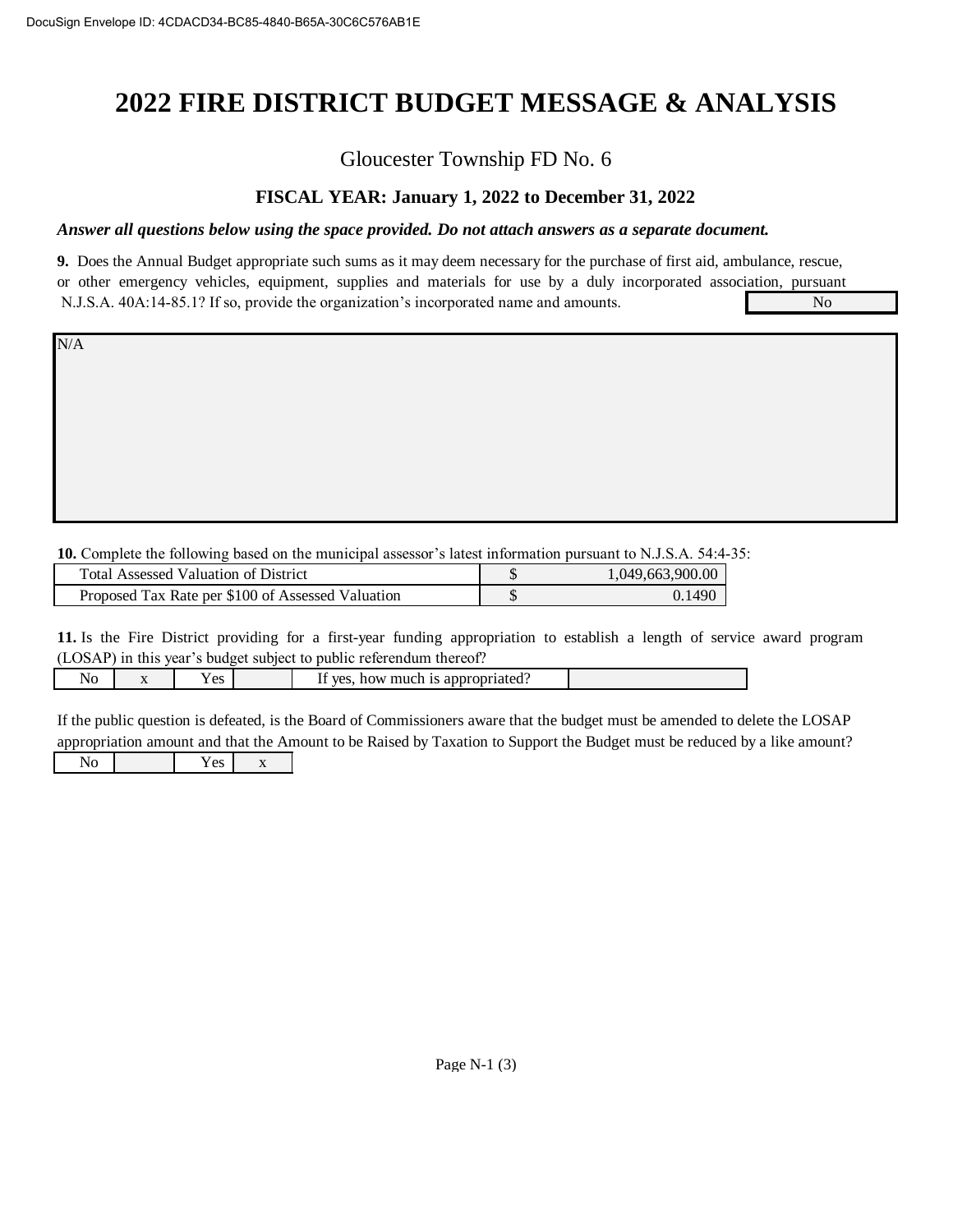### **FIRE DISTRICT CONTACT INFORMATION 2022**

Please complete the following information regarding this Fire District. **All** information requested below must be completed.

| <b>Name of Fire District:</b> |                         | <b>Gloucester Township FD No. 6</b> |           |                  |  |  |  |
|-------------------------------|-------------------------|-------------------------------------|-----------|------------------|--|--|--|
| Address:                      | 1946 Williamstown Road  |                                     |           |                  |  |  |  |
| City, State, Zip:             | Erial                   |                                     | <b>NJ</b> | 08081            |  |  |  |
| Phone: (ext.)                 | (856) 435 0700          | Fax:                                |           | $(856)$ 435 4274 |  |  |  |
| Fire District E-mail:         | gtfd6@hotmail.com       |                                     |           |                  |  |  |  |
|                               |                         |                                     |           |                  |  |  |  |
| <b>Preparer's Name:</b>       | Jeffrey Bowley          |                                     |           |                  |  |  |  |
| Preparer's Address:           | 27 W Church St          |                                     |           |                  |  |  |  |
| City, State, Zip:             | Blackwood               |                                     | NJ        | 08012            |  |  |  |
| Phone: (ext.)                 | $(856)$ 228 8006        | (856) 228 3629<br>Fax:              |           |                  |  |  |  |
| E-mail:                       | jeff.bowley@jwbco.net   |                                     |           |                  |  |  |  |
|                               |                         |                                     |           |                  |  |  |  |
| <b>Chairperson:</b>           | George L. Brown         |                                     |           |                  |  |  |  |
| Phone: (ext.)                 | (856) 435 0700          | Fax:                                |           |                  |  |  |  |
| E-mail:                       | gtfd6@hotmail.com       |                                     |           |                  |  |  |  |
|                               |                         |                                     |           |                  |  |  |  |
| <b>Secretary:</b>             | George W. Flinn         |                                     |           |                  |  |  |  |
| Phone: (ext.)                 | (856) 435 0700          | Fax:                                |           | (856) 435 4274   |  |  |  |
| E-mail:                       | gtfd6@hotmail.com       |                                     |           |                  |  |  |  |
|                               |                         |                                     |           |                  |  |  |  |
| <b>Treasurer:</b>             | Brian Robinson          |                                     |           |                  |  |  |  |
| Phone: (ext.)                 | (856) 435 0700          | Fax:                                |           | (856) 435 4274   |  |  |  |
| E-mail:                       | gtfd6@hotmail.com       |                                     |           |                  |  |  |  |
|                               |                         |                                     |           |                  |  |  |  |
| <b>Name of Auditor:</b>       | <b>Scott Baron</b>      |                                     |           |                  |  |  |  |
| Name of Firm:                 | Bowman and Company, LLP |                                     |           |                  |  |  |  |
| Address:                      | 601 White Horse Road    |                                     |           |                  |  |  |  |
| City, State, Zip:             | Voorhees                |                                     | <b>NJ</b> | 08043            |  |  |  |
| Phone: (ext.)                 | $(856)$ 435 6200        | $(856)$ 435 0490<br>Fax:            |           |                  |  |  |  |
| E-mail:                       | sbarron@bowmanllp.com   |                                     |           |                  |  |  |  |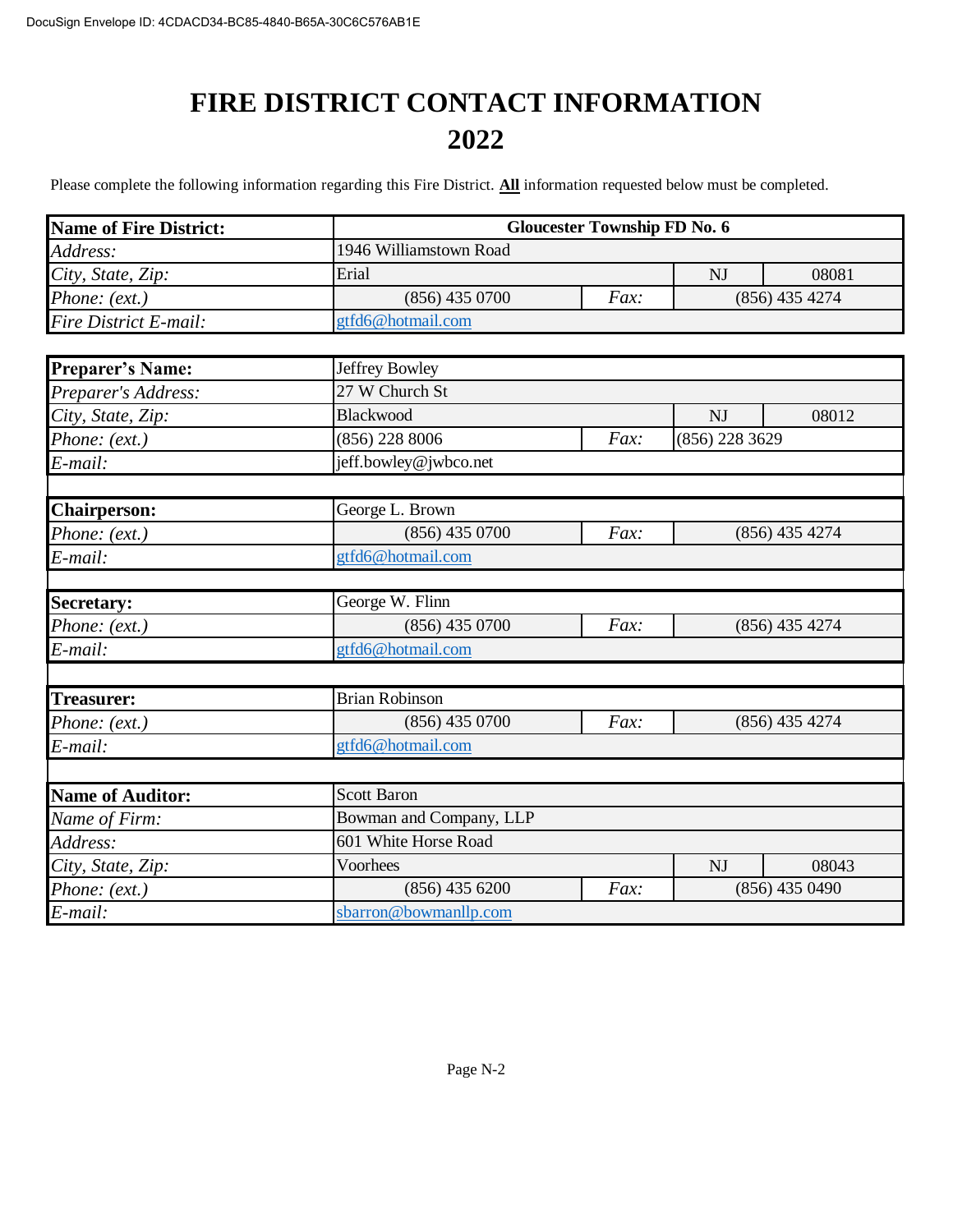### **FIRE DISTRICT INFORMATIONAL QUESTIONNAIRE**

Gloucester Township FD No. 6

#### **FISCAL YEAR: January 1, 2022 to December 31, 2022**

#### **Answer all questions below completely.**

|               |  |  |  | 1) Provide the number of regular voting members of the governing body: |  |  |  |  |
|---------------|--|--|--|------------------------------------------------------------------------|--|--|--|--|
| $\sim$ $\sim$ |  |  |  |                                                                        |  |  |  |  |

2) Provide the number of alternate voting members of the governing body:

3) Does the fire district have any amounts recievable from current or former commissioners, officers, or employees? No *If "yes," provide a list of those individuals, their position, the amount receivable, and a description of the amount due to the fire district.*

4) Was the fire district a party to a business transaction with one of the following parties:

- **a.** A current or former commissioner, officer, or employee? No
- **b.** A family member of a current or former commissioner, officer, or employee? No
- c. An entity of which a current or former commissioner, officer, or employee (or family member thereof) was an officer or direct or indirect owner? No

 *If the answer to any of the above is "yes," provide a description of the transaction, including the name of the commissioner, officer, or employee (or family member thereof) of the fire district; the name of the entitiy and relationship to the individual or family member; the amount paid, and whether the transaction was subject to a competitive bid process.* 

5) Did the fire district provide any of the following to or for a commissioner, officer, or any other employee of the Fire District:

| $a_{-}$        | First class or charter travel                            | N <sub>o</sub> |
|----------------|----------------------------------------------------------|----------------|
| b.             | Travel for companions                                    | N <sub>0</sub> |
|                | c. Tax indemnification and gross-up payments             | N <sub>0</sub> |
| d.             | Discretionary spending account                           | N <sub>o</sub> |
| e.             | Housing allowance or residence for personal use          | N <sub>0</sub> |
| f.             | Payments for business use of personal residence          | N <sub>o</sub> |
| g <sub>1</sub> | Vehicle/auto allowance or vehicle for personal use       | N <sub>0</sub> |
| h.             | Health or social club dues or initiation fees            | N <sub>0</sub> |
| i.             | Personal services ( <i>i.e.</i> : maid, chauffeur, chef) | No             |

*If the answer to any of the above is "yes," provide a description of the transaction including the name and position of the individual and the amount expended.* 

6) Use the "**Vehicle List**" tabs to list of the fire district's vehicles including make, model, and year, and indicate to whom the vehicles are assigned and their positions. If a vehicle is not assigned to a specific individual and is available to all authorized district personnel, indicate "motor pool." Do not attach the list as a separate document.

7) Did the fire district make any payments to current of former commissioners or employees for severance or termination? No *If "yes", provide an explanation including amount paid.* 

8) Did the Fire District make any payments to current or former commissioners or employees that were contingent upon the performance of the Fire District or that were considered discretionary bonuses? *If "yes," provide an explanation including amount paid.* 

Page N-3



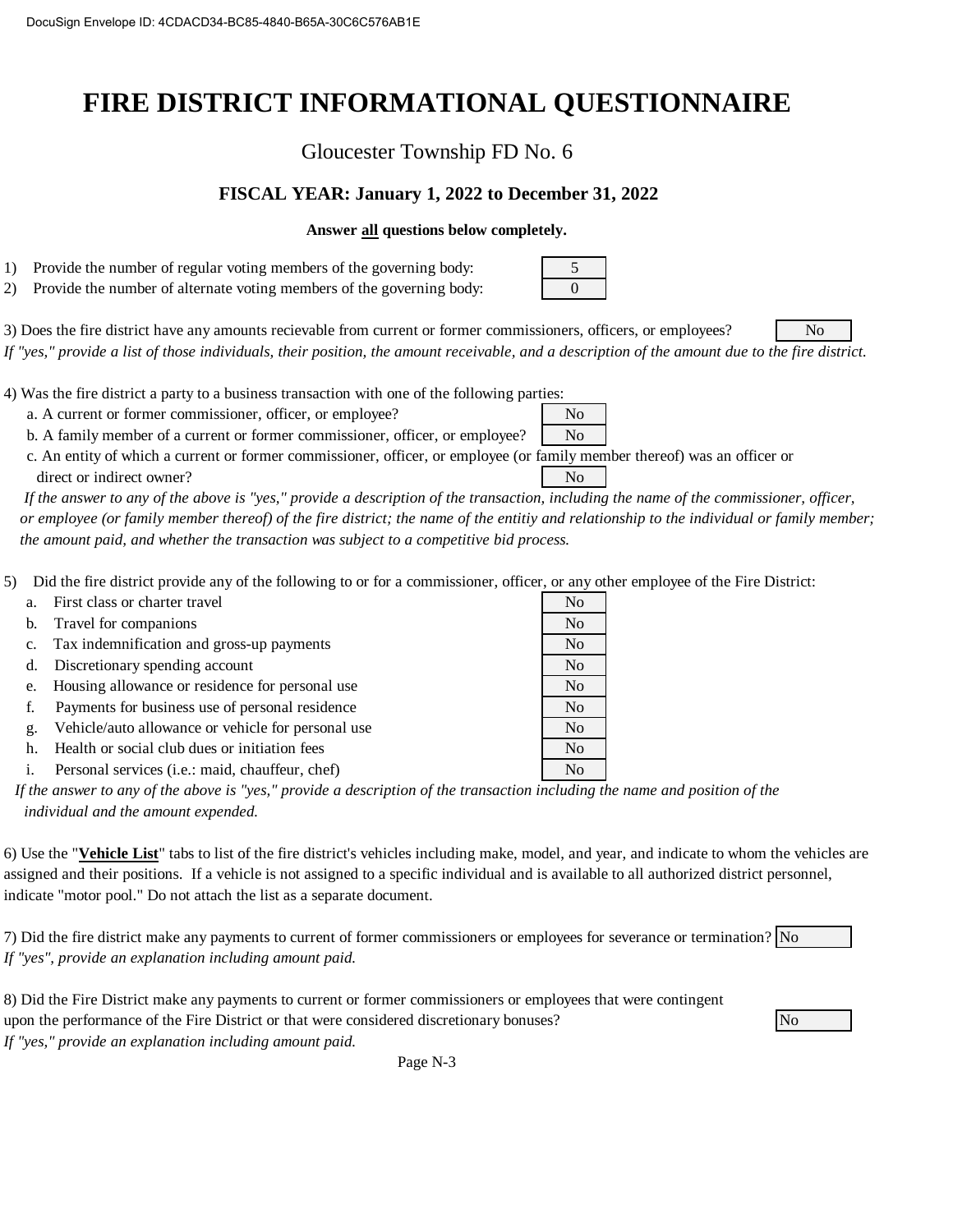### **FIRE DISTRICT INFORMATIONAL QUESTIONNAIRE (CONTINUED)**

Gloucester Township FD No. 6

#### **FISCAL YEAR: January 1, 2022 to December 31, 2022**

9) Does the Fire District contract with another entity (i.e.: volunteer fire company, neighboring municipality, etc.) to provide fire protection or EMS services within the Fire District? No

10) If the answer to #9 above is "yes," did the Fire District execute a written agreement with the entity that details the services that the entity will provide and the amount to be paid by the Fire District to the entity for the services provide  *If "yes," attach in FAST a copy of the agreement. If "no," provide a description of the arrangement for services with the entity including the services provided and the basis for the amount paid by the Fire District to the entity. Also explain why the Fire District does not have a formal written agreement with the entity.* 

| 11) Does the fire District have a Length of Services Award Program (LOSAP) plan?                                              | No             |
|-------------------------------------------------------------------------------------------------------------------------------|----------------|
| If "yes," indicate:                                                                                                           |                |
| a) the year it was implemented                                                                                                |                |
| b) the total number of volunteer members presently eligible to participate                                                    |                |
| c) the total number of volunteer members presently vested                                                                     |                |
| d) whether the annual contribution for each vested member is fixed or based on an automatic increase                          |                |
| e) the total LOSAP budgeted for the current year                                                                              |                |
| f) whether the Fire District has required the Plan Contractor to submit its annual financial statement to the Director of the |                |
| Division of Local Government Services pursuant to N.J.A.C. 5:30-14.49.                                                        | $\overline{N}$ |
|                                                                                                                               |                |

12) If the district's Board of Fire Commissioners authorizes its elected commissioners to receive any type of compensation for serving on the Board, did the district submit a copy of the compensation resolution to the municipal governing body for review and approval as required under N.J.S.A. 40A:14-88? Yes

*If "yes", provide a certified copy of the resolution, whenever adopted, fixing the level of compensation each commissioner is authorized to receive, and proof that the district submitted the resolution to the municipal clerk for governing body consideration. Only answer "N/A" if elected commissioners are not authorized to receive any compensation for their service on the Board.* 

- 13) Did the district make one or more supplemental emergency appropriations after adopting its current budget? No
- *If "yes", for each supplemental emergency appropriation:*
- a) Was a resolution adopted by at least two-thirds (2/3) of the Board of Commissioners' full membership declaring that an emergency exists requiring a supplemental emergency appropriation and setting out the nature of the emergency in full? No

b) Did the district submit the above-referenced resolution to the municipal clerk for municipal governing body considerat No

c) Did at least two-thirds (2/3) of the municipal governing body's full membership approve the district's emergency appropriation? No

*Provide (with the introduced budget) a certified copy of the Board's resolution authorizing the supplemental emergency appropriation with a certified copy of the municipal governing body's resolution approving the district's emergency appropriation.*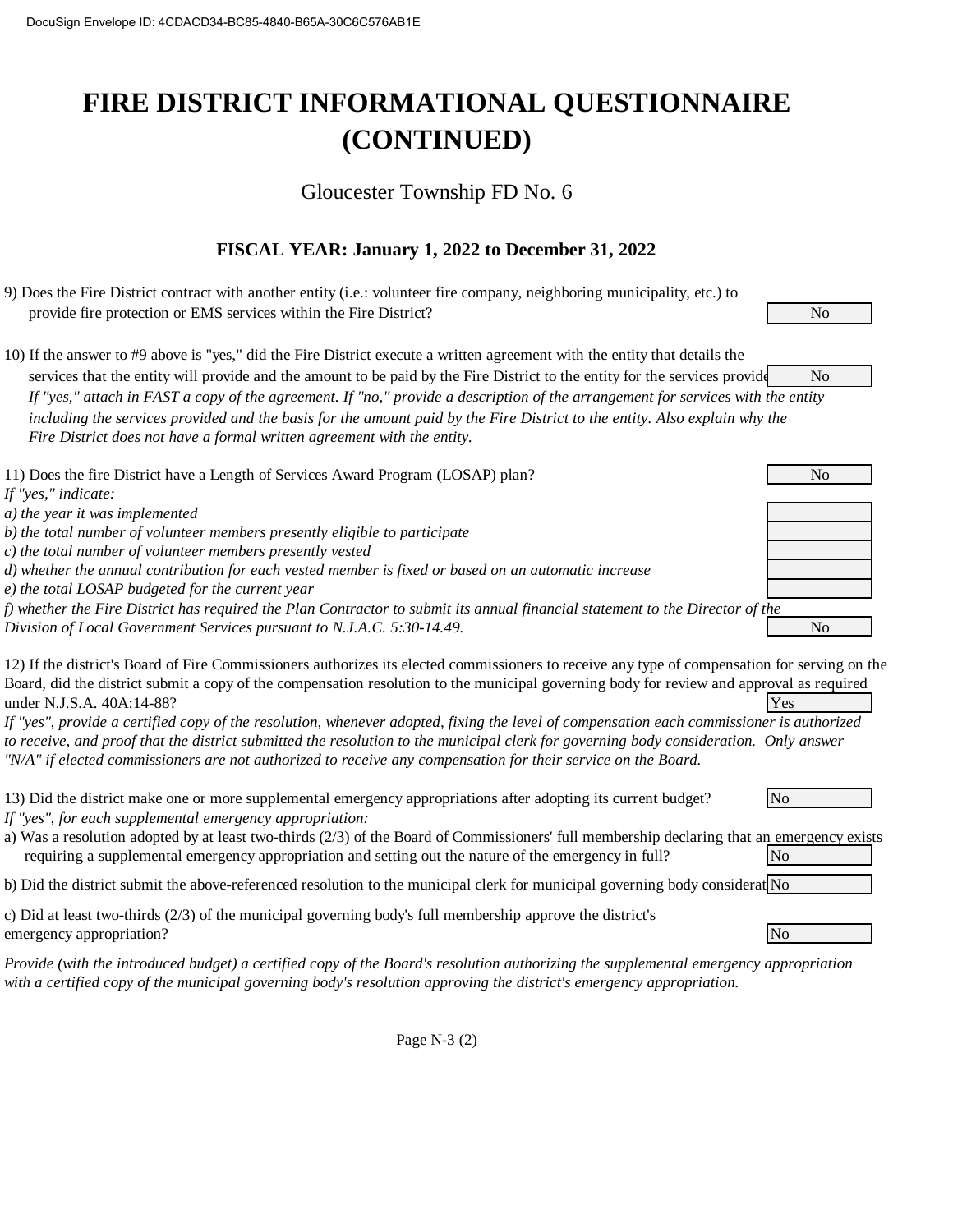### **FIRE DISTRICT INFORMATIONAL QUESTIONNAIRE FIRE DISTRICT VEHICLES**

Gloucester Township FD No. 6

#### **FISCAL YEAR: January 1, 2022 to December 31, 2022**

*Use the space below to list the fire district's motor vehicles. Do not attach list as a separate document.* 

| Year | <b>Make</b> | <b>Model</b> | <b>Assigned Staff</b> | <b>Staff Position</b> |
|------|-------------|--------------|-----------------------|-----------------------|
| 2018 | Chevrolet   | Tahoe        | Michael Breeze        | Chief                 |
| 2018 | Chevrolet   | Tahoe        | Christopher Brown     | Deputy Chief          |
| 2014 | Ford        | F350         | Motor Pool            |                       |
| 2007 | Dodge       | Durango      | Motor Pool            |                       |
|      |             |              |                       |                       |
|      |             |              |                       |                       |
|      |             |              |                       |                       |
|      |             |              |                       |                       |
|      |             |              |                       |                       |
|      |             |              |                       |                       |
|      |             |              |                       |                       |
|      |             |              |                       |                       |
|      |             |              |                       |                       |
|      |             |              |                       |                       |
|      |             |              |                       |                       |
|      |             |              |                       |                       |
|      |             |              |                       |                       |
|      |             |              |                       |                       |
|      |             |              |                       |                       |
|      |             |              |                       |                       |
|      |             |              |                       |                       |
|      |             |              |                       |                       |
|      |             |              |                       |                       |
|      |             |              |                       |                       |
|      |             |              |                       |                       |
|      |             |              |                       |                       |
|      |             |              |                       |                       |
|      |             |              |                       |                       |
|      |             |              |                       |                       |
|      |             |              |                       |                       |
|      |             |              |                       |                       |
|      |             |              |                       |                       |
|      |             |              |                       |                       |
|      |             |              |                       |                       |
|      |             |              |                       |                       |

Page N-3 (Vehicle List)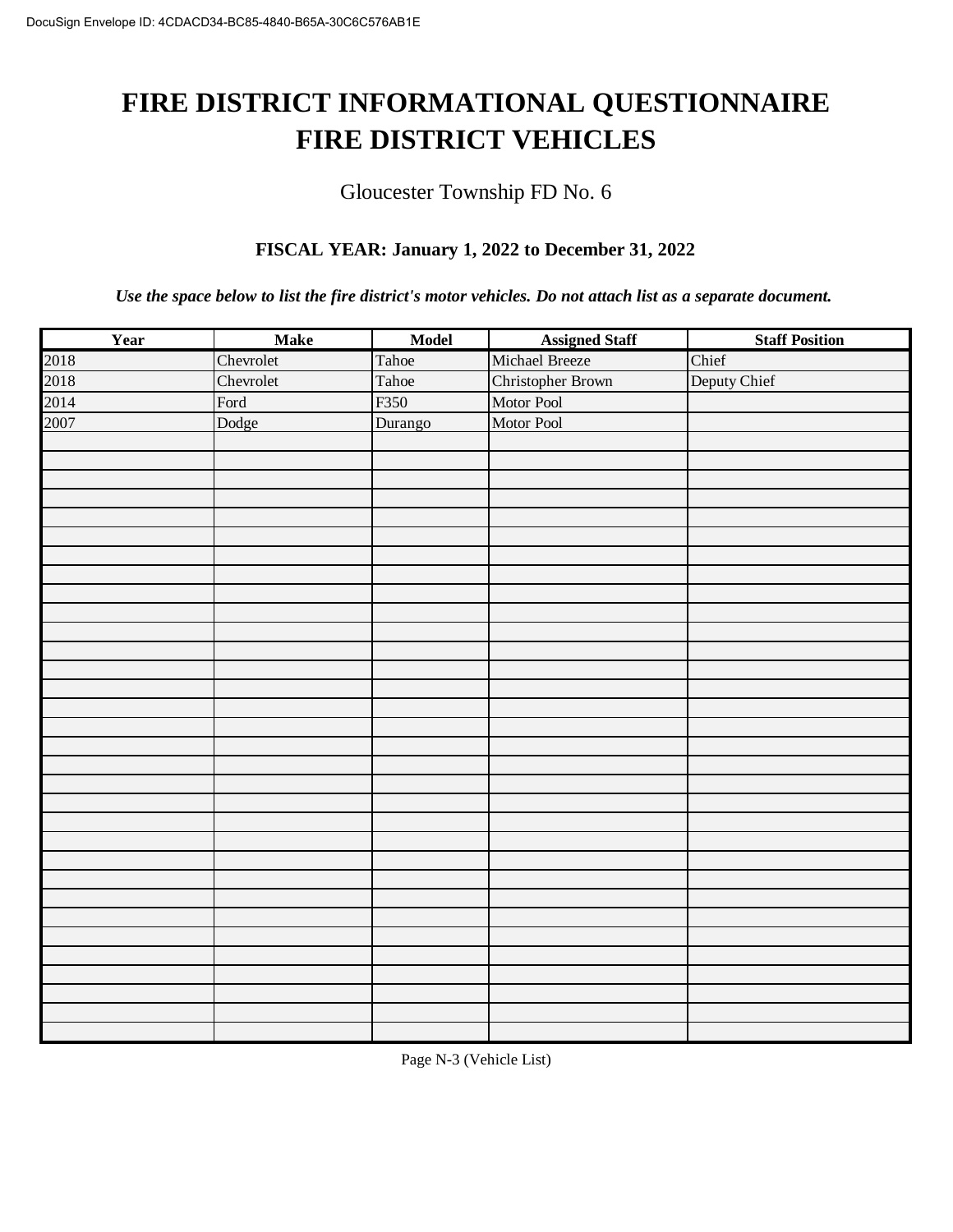#### **FIRE DISTRICT SCHEDULE OF COMMISSIONERS AND OFFICERS**

### Gloucester Township FD No. 6

#### **FISCAL YEAR: January 1, 2022 to December 31, 2022**

*Complete the attached table for all persons required to be listed per #1-2 below.*

- 1) List all of the Fire District's current commissioners and officers and amount of compensation from the Fire District. Enter zero if no compensation was paid.
- 2) List all of the Fire District's former commissioners and officers who received more than \$10,000 in reportable compensation from the Fire District during the most recent fiscal year completed.
- **Commissioner**: A member of the governing body of the Fire District with voting rights. Include alternates for the purposes of this schedule.
- **Officer**: A person elected or appointed to manage the Fire District's daily operations at any time during the year, such as the chairperson, vice-chairperson, secretary, or treasurer. For the purposes of this schedule, treat the Fire District's top management official and top financial officer as officers, if applicable. A member of the governing body may be both a commissioner and an officer for the purposes of this schedule.
- **Compensation**: All forms of cash and non-cash payments or benefits provided in exchange for services, including salaries and wages, bonuses, severance payments, deferred payments, retirement benefits, fringe benefits, and other financial arrangements or transaction such as personal vehicles, meals, housing, personal and family education benefits, below-market loans, payment of personal or family travel, entertainment, and personal use of the Fire District's propert. Compensation includes payments and other benefits provided to both employees and indpenedent contractors in exchange for services.

**Reportable Compensation:** The aggregate compensation that is reported (or is required to be reported) on Form W-2, box 1 or 5, whichever amount is greater, and/or Form 1099-MISC, box 7, for the calendar year.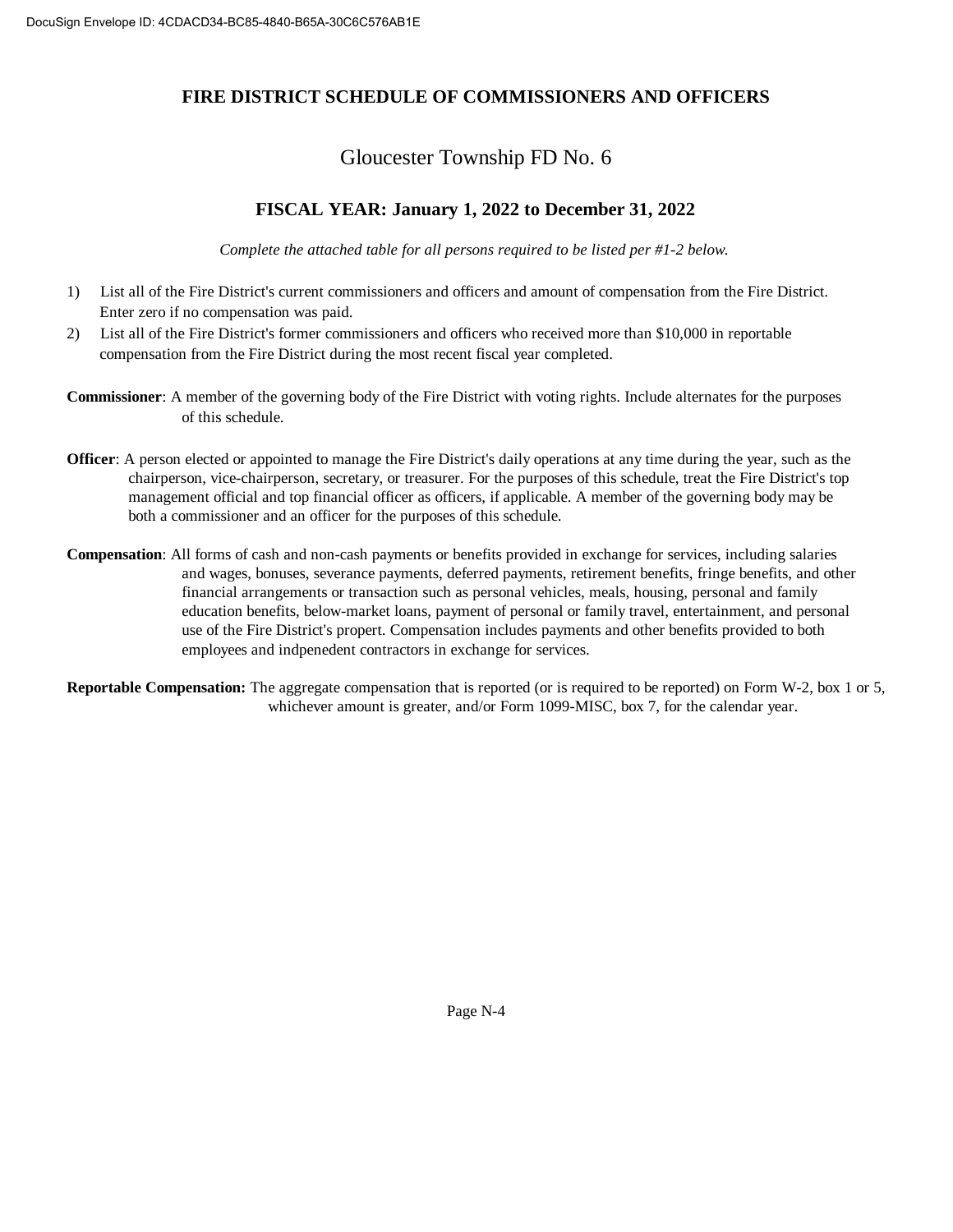|    |                  |                  |                | <b>Gloucester Township FD No. 6</b><br>Camden<br><b>Reportable Compensation from Fire District</b> |                           |        |    |                      |    |              |    |                 |                         |    |                           |
|----|------------------|------------------|----------------|----------------------------------------------------------------------------------------------------|---------------------------|--------|----|----------------------|----|--------------|----|-----------------|-------------------------|----|---------------------------|
|    |                  |                  |                |                                                                                                    | <b>Position</b>           |        |    |                      |    | $(W-2/1099)$ |    |                 |                         |    |                           |
|    |                  |                  |                |                                                                                                    |                           |        |    |                      |    |              |    | Other (auto     |                         |    |                           |
|    |                  |                  |                |                                                                                                    |                           |        |    |                      |    |              |    | allowance,      | <b>Estimated amount</b> |    |                           |
|    |                  |                  | Average        |                                                                                                    |                           |        |    |                      |    |              |    | expense         | of other                |    |                           |
|    |                  |                  | Hours per      |                                                                                                    |                           |        |    |                      |    |              |    | account,        | compensation from       |    |                           |
|    |                  |                  | Week           |                                                                                                    |                           |        |    |                      |    |              |    | payment in lieu | the Fire District       |    |                           |
|    |                  |                  | Dedicated      | Commissioner                                                                                       | Officer                   | Former |    |                      |    |              |    | of health       | (health benefits,       |    | <b>Total Compensation</b> |
|    | Name             | Title            | to Position    |                                                                                                    |                           |        |    | Base Salary/ Stipend |    | <b>Bonus</b> |    | benefits, etc.) | pension, etc.)          |    | from Fire District        |
|    | 1 George Brown   | Chairman         | <b>Various</b> | $\mathsf{X}^-$                                                                                     | $\mathbf{x}$              |        | \$ | 4,800.00             |    |              |    | 600.00          |                         |    | 5,400.00                  |
|    | 2 Brian Robinson | V. Chairman      | <b>Various</b> | $\mathsf{x}$                                                                                       | $\boldsymbol{\mathsf{x}}$ |        |    | 4,800.00             |    |              |    | 600.00          |                         |    | 5,400.00                  |
|    | 3 George Flinn   | Secretary        | <b>Various</b> | $\mathbf{x}$                                                                                       | $\boldsymbol{\mathsf{x}}$ |        |    | 4,800.00             |    |              |    | 600.00          |                         |    | 5,400.00                  |
|    | 4 S. Funkhouser  | <b>Treasurer</b> | <b>Various</b> | $\mathsf{x}$                                                                                       | $\boldsymbol{\mathsf{x}}$ |        | \$ | 4,800.00             |    |              |    | 600.00          |                         |    | 5,400.00                  |
|    | 5 Derek Grier    | Commissioner     | <b>Various</b> | $\mathsf{x}$                                                                                       |                           |        | \$ | 4,800.00             |    |              | Ś  | 600.00          |                         |    | 5,400.00                  |
| 6  |                  |                  |                |                                                                                                    |                           |        |    |                      |    |              |    |                 |                         |    |                           |
|    |                  |                  |                |                                                                                                    |                           |        |    |                      |    |              |    |                 |                         |    |                           |
|    |                  |                  |                |                                                                                                    |                           |        |    |                      |    |              |    |                 |                         |    |                           |
| 9  |                  |                  |                |                                                                                                    |                           |        |    |                      |    |              |    |                 |                         |    |                           |
| 10 |                  |                  |                |                                                                                                    |                           |        |    |                      |    |              |    |                 |                         |    |                           |
| 11 |                  |                  |                |                                                                                                    |                           |        |    |                      |    |              |    |                 |                         |    |                           |
| 12 |                  |                  |                |                                                                                                    |                           |        |    |                      |    |              |    |                 |                         |    |                           |
| 13 |                  |                  |                |                                                                                                    |                           |        |    |                      |    |              |    |                 |                         |    |                           |
| 14 |                  |                  |                |                                                                                                    |                           |        |    |                      |    |              |    |                 |                         |    |                           |
| 15 |                  |                  |                |                                                                                                    |                           |        |    |                      |    |              |    |                 |                         |    |                           |
|    | Total:           |                  |                |                                                                                                    |                           |        |    | 24,000.00            | \$ | $\sim$ $-$   | \$ | $3,000.00$ \$   |                         | \$ | 27,000.00                 |

Enter the total number of employees/ independent contractors who received more than \$100,000 in total reportable compensation for the most recent fiscal year completed: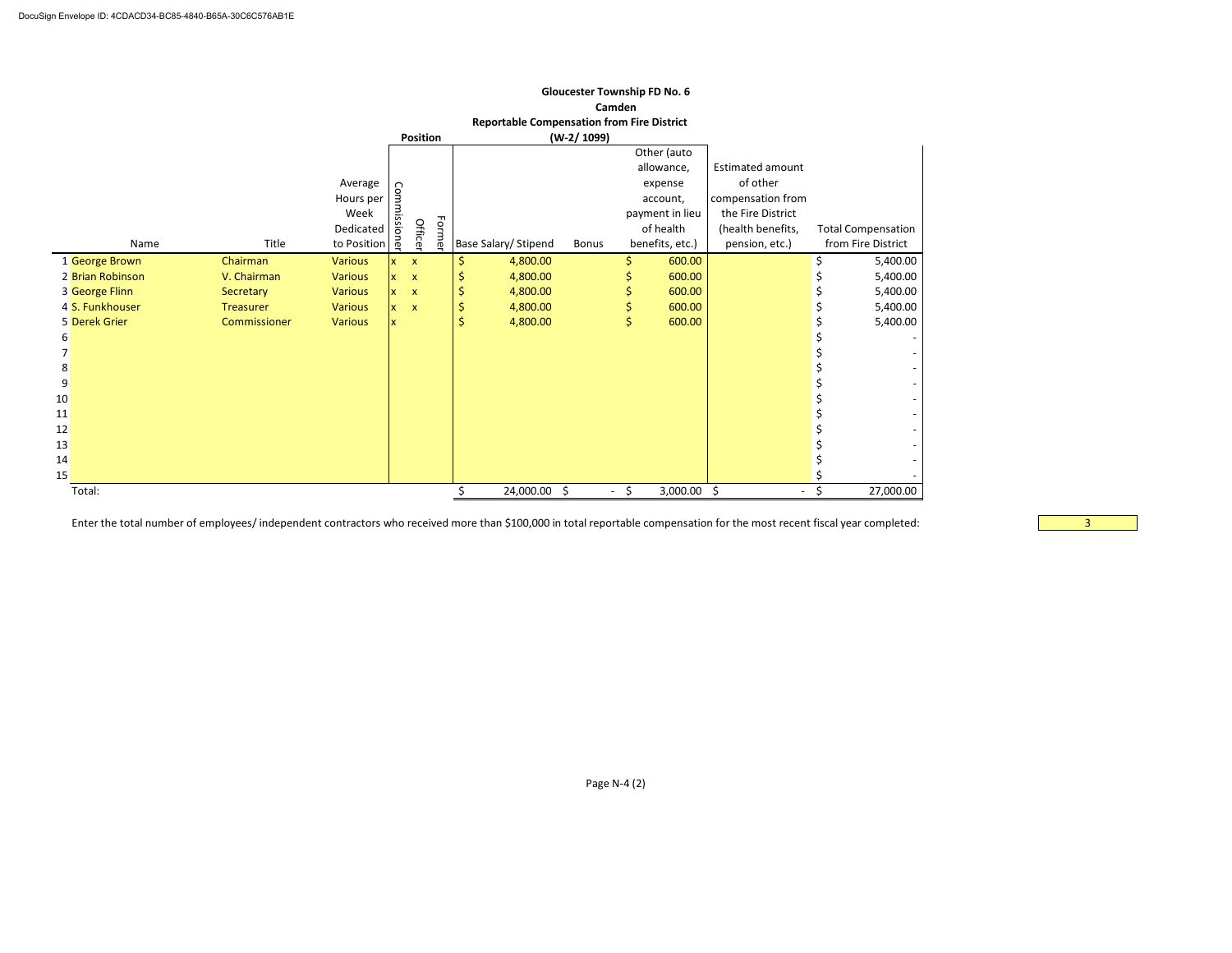|                                                           | # of Covered<br><b>Members (Medical</b><br>& Rx) Proposed<br><b>Budget</b> | <b>Annual Cost</b><br><b>Estimate per</b><br><b>Employee</b><br>Proposed<br><b>Budget</b> | <b>Total Cost</b><br><b>Estimate</b><br>Proposed<br><b>Budget</b> | # of Covered<br><b>Members</b><br>(Medical & Rx)<br><b>Current Year</b> | <b>Annual Cost</b><br>per Employee<br><b>Current Year</b> | <b>Total Current</b><br><b>Year Cost</b> | \$ Increase<br>(Decrease) | % Increase<br>(Decrease) |
|-----------------------------------------------------------|----------------------------------------------------------------------------|-------------------------------------------------------------------------------------------|-------------------------------------------------------------------|-------------------------------------------------------------------------|-----------------------------------------------------------|------------------------------------------|---------------------------|--------------------------|
| <b>Active Employees - Health Benefits - Annual Cost</b>   |                                                                            |                                                                                           |                                                                   |                                                                         |                                                           |                                          |                           |                          |
| Single Coverage                                           |                                                                            |                                                                                           |                                                                   | $\mathbf{1}$                                                            | 10,993.00                                                 | 10,993.00                                | (10,993.00)               | $-100.0%$                |
| Parent & Child                                            |                                                                            |                                                                                           |                                                                   |                                                                         |                                                           |                                          |                           | 0.0%                     |
| Employee & Spouse (or Partner)                            | $\mathbf{1}$                                                               | 22,968.00                                                                                 | 22,968.00                                                         | $\mathbf{1}$                                                            | 23,088.00                                                 | 23,088.00                                | (120.00)                  | $-0.5%$                  |
| Family                                                    | 5.                                                                         | 26,613.87                                                                                 | 133,069.35                                                        | $\overline{4}$                                                          | 32,760.00                                                 | 131,040.00                               | 2,029.35                  | 1.5%                     |
| Employee Cost Sharing Contribution (enter as negative - ) |                                                                            |                                                                                           |                                                                   |                                                                         |                                                           |                                          |                           | 0.0%                     |
| Subtotal                                                  | $6 \mid$                                                                   |                                                                                           | 156,037.35                                                        | $6 \mid$                                                                |                                                           | 165,121.00                               | (9,083.65)                | $-5.5%$                  |
|                                                           |                                                                            |                                                                                           |                                                                   |                                                                         |                                                           |                                          |                           |                          |
| <b>Commissioners - Health Benefits - Annual Cost</b>      |                                                                            |                                                                                           |                                                                   |                                                                         |                                                           |                                          |                           |                          |
| Single Coverage                                           |                                                                            |                                                                                           |                                                                   |                                                                         |                                                           |                                          |                           | 0.0%                     |
| Parent & Child                                            |                                                                            |                                                                                           |                                                                   |                                                                         |                                                           |                                          |                           | 0.0%                     |
| Employee & Spouse (or Partner)                            |                                                                            |                                                                                           |                                                                   |                                                                         |                                                           |                                          |                           | 0.0%                     |
| Family                                                    |                                                                            |                                                                                           |                                                                   |                                                                         |                                                           |                                          |                           | 0.0%                     |
| Employee Cost Sharing Contribution (enter as negative - ) |                                                                            |                                                                                           |                                                                   |                                                                         |                                                           |                                          |                           | 0.0%                     |
| Subtotal                                                  | $\overline{0}$                                                             |                                                                                           |                                                                   | $\overline{0}$                                                          |                                                           | $\overline{\phantom{a}}$                 |                           | 0.0%                     |
|                                                           |                                                                            |                                                                                           |                                                                   |                                                                         |                                                           |                                          |                           |                          |
| <b>Retirees - Health Benefits - Annual Cost</b>           |                                                                            |                                                                                           |                                                                   |                                                                         |                                                           |                                          |                           |                          |
| Single Coverage                                           | $\mathbf{1}$                                                               | 7,610.28                                                                                  | 7,610.28                                                          | $\mathbf{1}$                                                            | 6,988.00                                                  | 6,988.00                                 | 622.28                    | 8.9%                     |
| Parent & Child                                            |                                                                            |                                                                                           |                                                                   |                                                                         |                                                           |                                          |                           | 0.0%                     |
| Employee & Spouse (or Partner)                            |                                                                            |                                                                                           |                                                                   |                                                                         |                                                           |                                          |                           | 0.0%                     |
| Family                                                    |                                                                            |                                                                                           |                                                                   |                                                                         |                                                           |                                          |                           | 0.0%                     |
| Employee Cost Sharing Contribution (enter as negative - ) |                                                                            |                                                                                           |                                                                   |                                                                         |                                                           |                                          |                           | 0.0%                     |
| Subtotal                                                  |                                                                            |                                                                                           | 7,610.28                                                          | $1\vert$                                                                |                                                           | 6,988.00                                 | 622.28                    | 8.9%                     |
|                                                           |                                                                            |                                                                                           |                                                                   |                                                                         |                                                           |                                          |                           |                          |
| <b>GRAND TOTAL</b>                                        | $\overline{7}$                                                             |                                                                                           | 163,647.63                                                        | 7.00                                                                    |                                                           | 172,109.00                               | (8,461.37)                | $-4.9%$                  |
| Is medical coverage provided by the SHBP (Yes or No)?     |                                                                            |                                                                                           | Yes                                                               |                                                                         |                                                           |                                          |                           |                          |

**Is prescription drug coverage provided by the SHBP (Yes or No)?**

| <b>PS</b>       |  |
|-----------------|--|
| <b>PS</b><br>54 |  |

Page N-5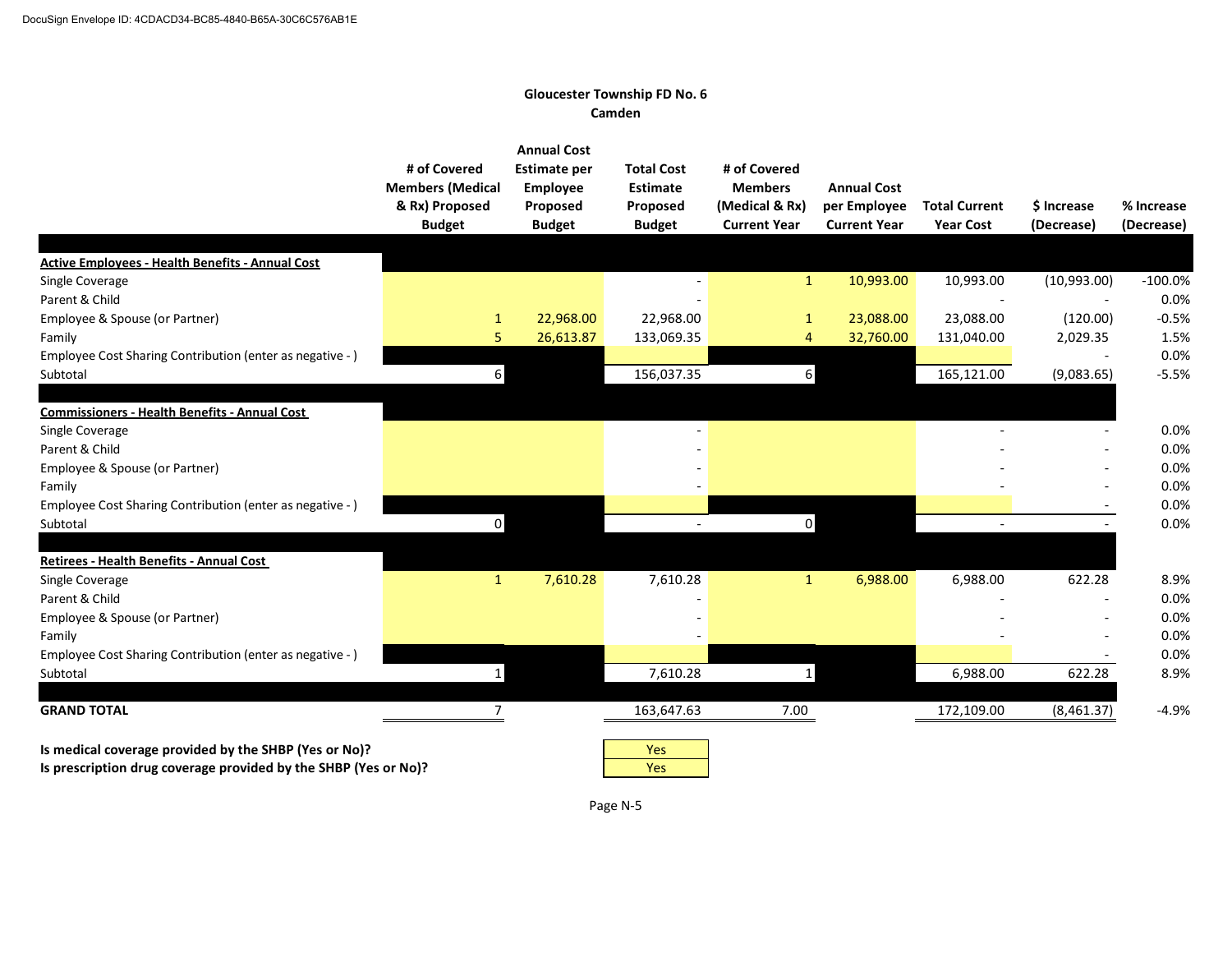*Complete the below table for the Fire District's accrued liability for compensated absences.* 

|                                         |                                  |                        | Legal Basis for Benefit        |            |                                       |
|-----------------------------------------|----------------------------------|------------------------|--------------------------------|------------|---------------------------------------|
|                                         |                                  | <b>Dollar Value of</b> |                                |            |                                       |
|                                         |                                  | <b>Accrued</b>         |                                |            |                                       |
|                                         | <b>Gross Days of Accumulated</b> | Compensated            |                                |            |                                       |
|                                         | <b>Compensated Absences at</b>   | Absence                |                                |            |                                       |
| <b>Individuals Eligible for Benefit</b> | <b>January 1, 2021</b>           | Liability              | Agreement<br>Approved<br>Labor | Resolution | Employment<br>Agreement<br>Individual |
| <b>BREZEE</b>                           | $35.35$ \$                       | 15,698.16              |                                |            | $\pmb{\mathsf{x}}$                    |
| <b>CRAIG</b>                            | $38.66$ \$                       | 6,841.38               | $\boldsymbol{\mathsf{X}}$      |            |                                       |
| <b>GOMEZ</b>                            | $16.96$ \$                       | 3,847.65               | $\pmb{\mathsf{x}}$             |            |                                       |
| <b>KENNEY</b>                           | $20.83$ \$                       | 6,058.36               | $\mathbf{x}$                   |            |                                       |
|                                         |                                  |                        |                                |            |                                       |
|                                         |                                  |                        |                                |            |                                       |
|                                         |                                  |                        |                                |            |                                       |
|                                         |                                  |                        |                                |            |                                       |
|                                         |                                  |                        |                                |            |                                       |
|                                         |                                  |                        |                                |            |                                       |
|                                         |                                  |                        |                                |            |                                       |
|                                         |                                  |                        |                                |            |                                       |
|                                         |                                  |                        |                                |            |                                       |
|                                         |                                  |                        |                                |            |                                       |
|                                         |                                  |                        |                                |            |                                       |
|                                         |                                  |                        |                                |            |                                       |
|                                         |                                  |                        |                                |            |                                       |
|                                         |                                  |                        |                                |            |                                       |

Total liability for accumulated compensated absences at January 1, 2021 (this page only) \$ 32,445.55

Page N-6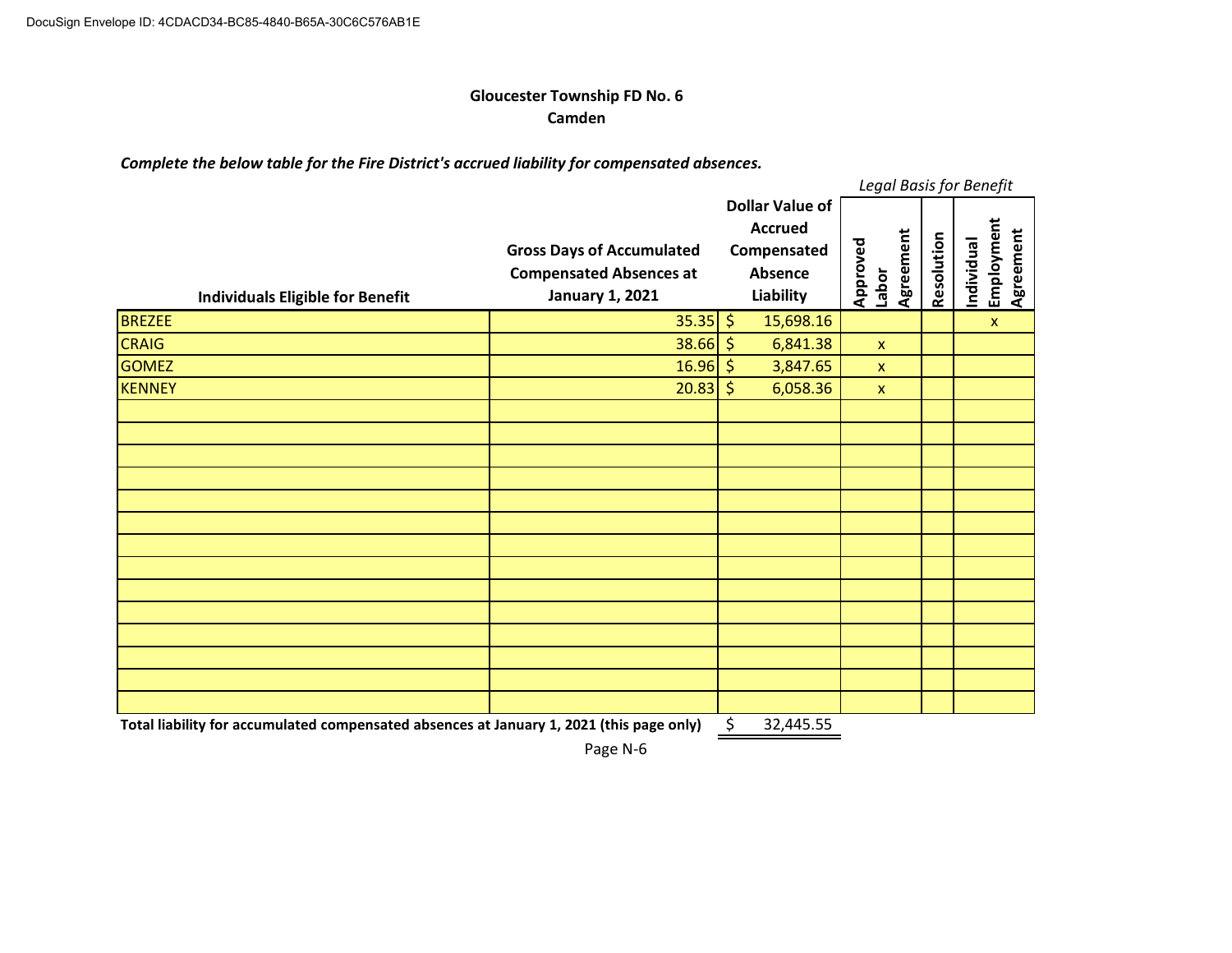*Complete the below table for the Fire District's accrued liability for compensated absences.* 

|                                                                                     |                                                                                              |                                                                                 |                                |            | Legal Basis for Benefit               |
|-------------------------------------------------------------------------------------|----------------------------------------------------------------------------------------------|---------------------------------------------------------------------------------|--------------------------------|------------|---------------------------------------|
| <b>Individuals Eligible for Benefit</b>                                             | <b>Gross Days of Accumulated</b><br><b>Compensated Absences at</b><br><b>January 1, 2021</b> | <b>Dollar Value of</b><br><b>Accrued</b><br>Compensated<br>Absence<br>Liability | Agreement<br>Approved<br>Labor | Resolution | Individual<br>Employment<br>Agreement |
|                                                                                     |                                                                                              |                                                                                 |                                |            |                                       |
|                                                                                     |                                                                                              |                                                                                 |                                |            |                                       |
|                                                                                     |                                                                                              |                                                                                 |                                |            |                                       |
|                                                                                     |                                                                                              |                                                                                 |                                |            |                                       |
|                                                                                     |                                                                                              |                                                                                 |                                |            |                                       |
|                                                                                     |                                                                                              |                                                                                 |                                |            |                                       |
|                                                                                     |                                                                                              |                                                                                 |                                |            |                                       |
|                                                                                     |                                                                                              |                                                                                 |                                |            |                                       |
|                                                                                     |                                                                                              |                                                                                 |                                |            |                                       |
|                                                                                     |                                                                                              |                                                                                 |                                |            |                                       |
|                                                                                     |                                                                                              |                                                                                 |                                |            |                                       |
|                                                                                     |                                                                                              |                                                                                 |                                |            |                                       |
|                                                                                     |                                                                                              |                                                                                 |                                |            |                                       |
|                                                                                     |                                                                                              |                                                                                 |                                |            |                                       |
|                                                                                     |                                                                                              |                                                                                 |                                |            |                                       |
|                                                                                     |                                                                                              |                                                                                 |                                |            |                                       |
| Total liability for accumulated compensated absences at January 1, 2021 (all pages) |                                                                                              | \$<br>32,445.55                                                                 |                                |            |                                       |

Page N-6 (Totals)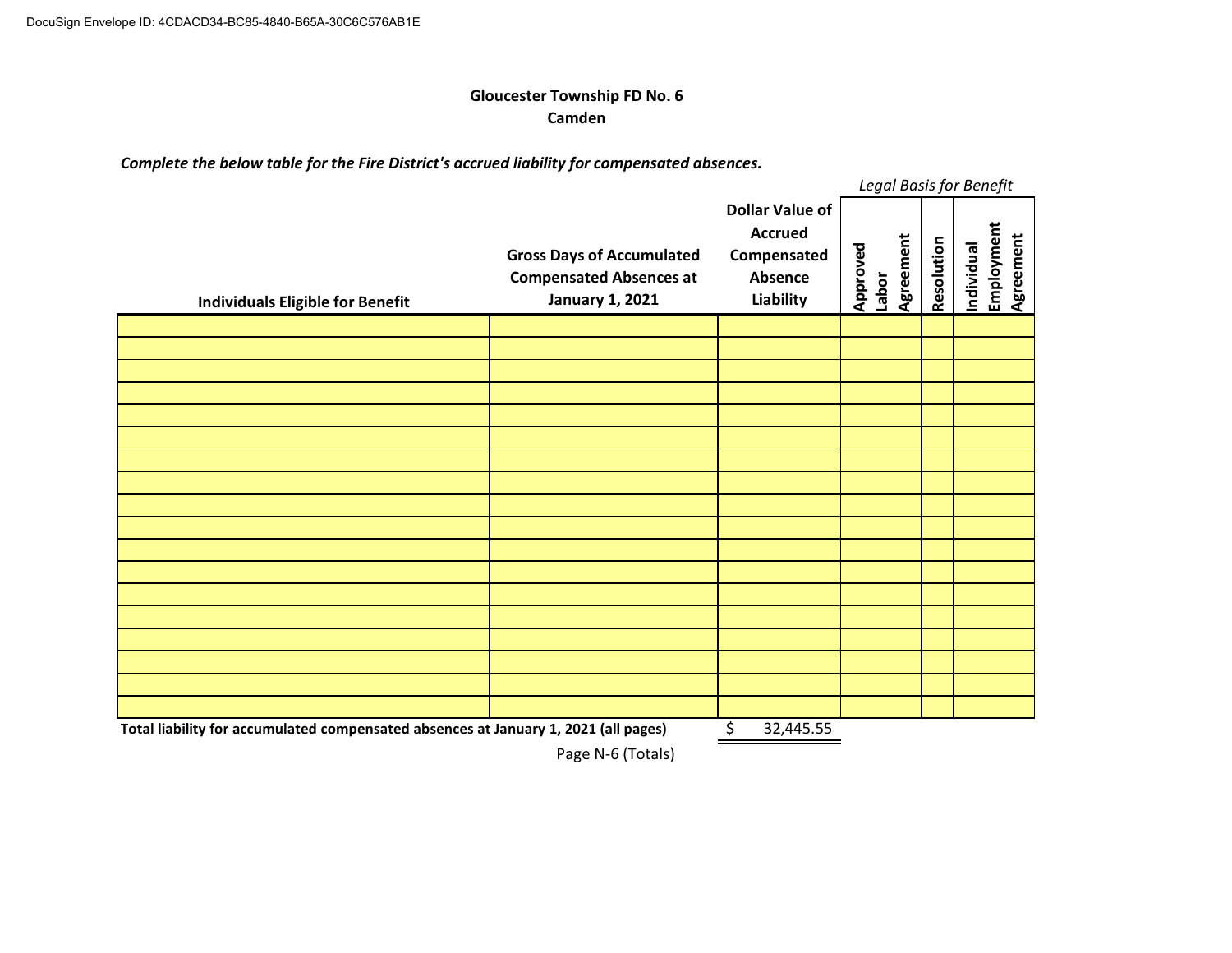### **2022 FIRE DISTRICT BUDGET FINANCIAL SCHEDULES SECTION**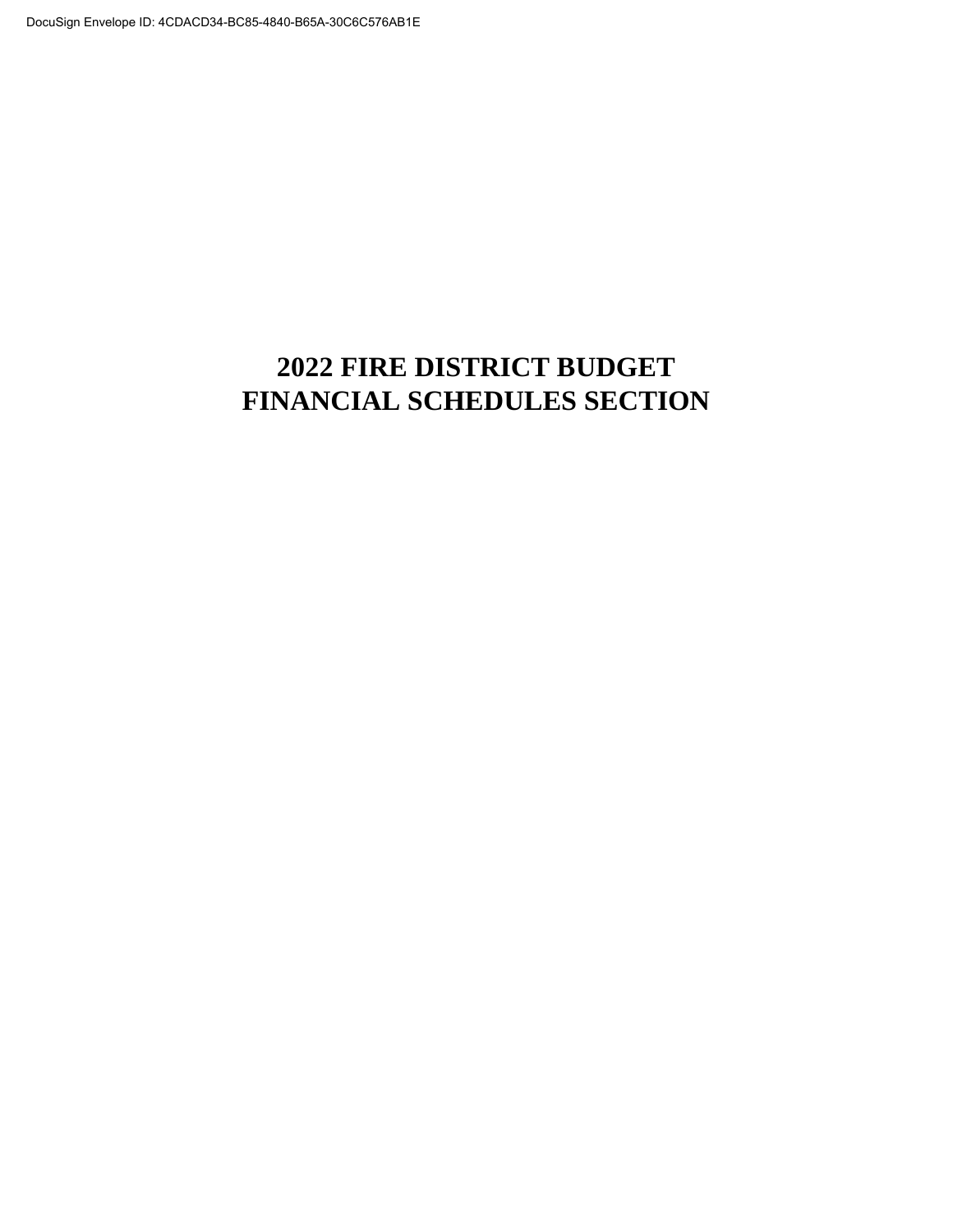#### **Instructions:**

Input requested information in highlighted boxes only. Information input into yellow boxes will automatically fill throughout the rest of the workbook. Please round to the nearest whole dollar. No pennies.

The Levy Cap worksheets simplify data entry by having the user enter most data on support pages and some from this sheet. By filling in the highlighted cells on this page, each worksheet will reflect the information and automatically calculate the formulas on each individiual worksheet.

| Name of Fire District: | <b>Gloucester Township FD No. 6</b> |
|------------------------|-------------------------------------|
| County:                | <b>ICamden</b>                      |
| <b>Year:</b>           | 2022                                |

| <b>Levy Cap Calculation Summary</b>                         |                    |  |  |  |  |  |  |
|-------------------------------------------------------------|--------------------|--|--|--|--|--|--|
| 2021 Adopted Budget - Amount to be Raised by Taxation       | 1,557,949.55       |  |  |  |  |  |  |
| Cap Bank Available from 2019 (See Levy Cap Certification)   | 32,470.00          |  |  |  |  |  |  |
| Cap Bank Available from 2020 (See Levy Cap Certification)   | \$<br>58,956.00    |  |  |  |  |  |  |
| Cap Bank Available from 2021 (See Levy Cap Certification)   |                    |  |  |  |  |  |  |
| Cap Bank Used from 2019                                     | 32,470.00          |  |  |  |  |  |  |
| Cap Bank Used from 2020                                     | 6,060.00           |  |  |  |  |  |  |
| Cap Bank Used from 2021                                     |                    |  |  |  |  |  |  |
| Changes in Service Provider (+/-)                           |                    |  |  |  |  |  |  |
| <b>DLGS Approved Adjustments</b>                            |                    |  |  |  |  |  |  |
| Cancelled or Unexpended Referendum Amount                   |                    |  |  |  |  |  |  |
| (Enter as a positive number)                                |                    |  |  |  |  |  |  |
| Assessed Valuation of District for adopted budget           | 1,049,663,900.00   |  |  |  |  |  |  |
| New Ratables - Increase in Valuations (New Construction and |                    |  |  |  |  |  |  |
| Additions)                                                  | \$<br>4,681,100.00 |  |  |  |  |  |  |
| Adopted Fire District Tax Rate (three decimals) per \$100   | \$0.149            |  |  |  |  |  |  |
| Projected Tax Rate based upon Proposed Levy                 | 0.156366753        |  |  |  |  |  |  |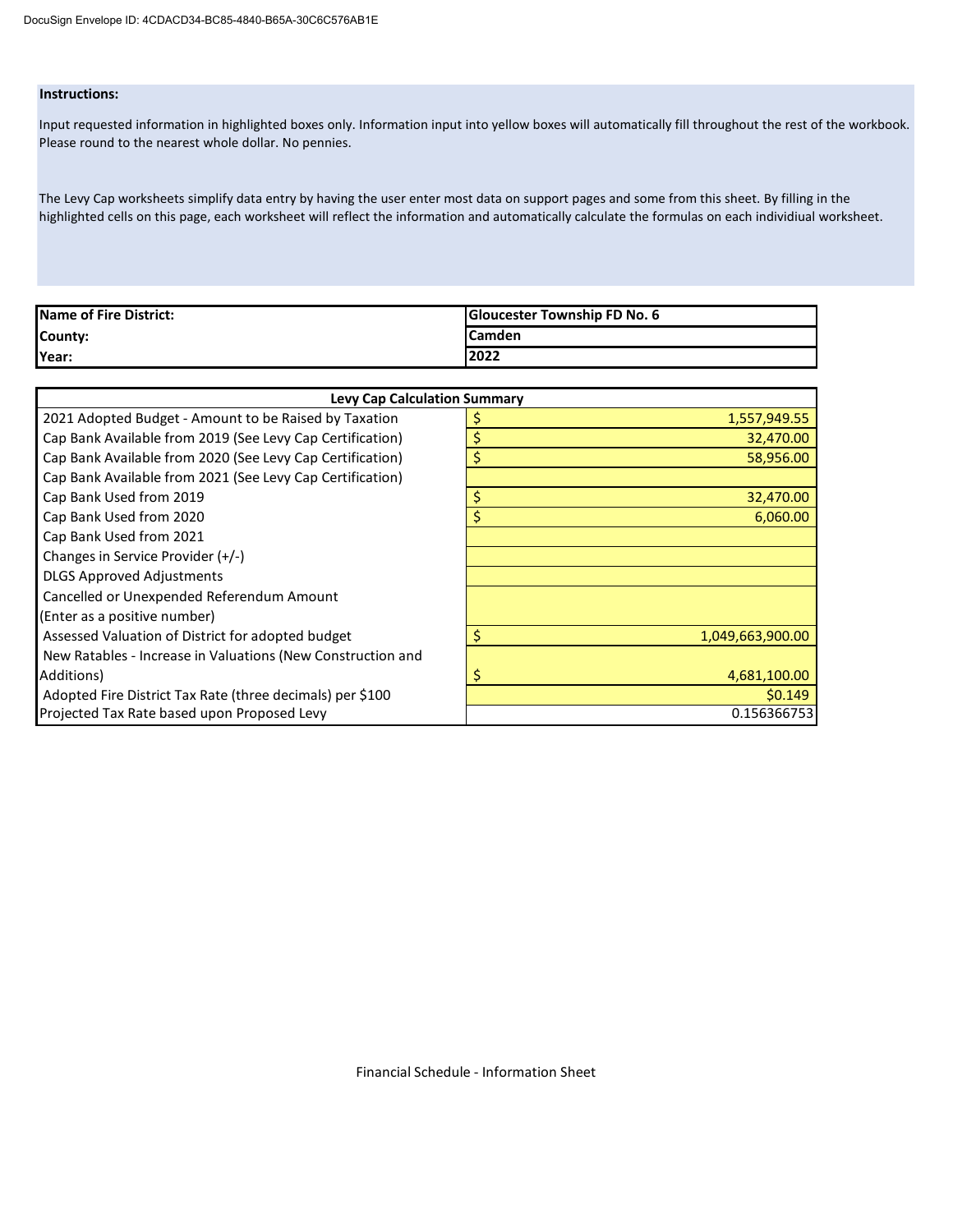### **Budget Summary**

### **Gloucester Township FD No. 6**

**Camden**

|                                                                                                                 | 2022 Proposed<br><b>Budget</b> | 2021 Adopted<br><b>Budget</b> | \$ Increase<br>(Decrease)<br>Proposed vs.<br>Adopted | % Increase<br>(Decrease)<br>Proposed vs.<br>Adopted |
|-----------------------------------------------------------------------------------------------------------------|--------------------------------|-------------------------------|------------------------------------------------------|-----------------------------------------------------|
| <b>REVENUES AND FUND BALANCE UTILIZED</b>                                                                       |                                |                               |                                                      |                                                     |
| <b>Total Fund Balance Utilized</b>                                                                              | 630,805.95                     | 370,313.39                    | 260,492.56                                           | 70.3%                                               |
| <b>Total Miscellaneous Anticipated Revenues</b>                                                                 |                                |                               |                                                      | 0.0%                                                |
| <b>Total Sale of Assets</b>                                                                                     |                                |                               |                                                      | 0.0%                                                |
| Total Interest on Investments & Deposits                                                                        | 1,000.00                       | 1,000.00                      |                                                      | 0.0%                                                |
| <b>Total Other Revenue</b>                                                                                      | 356.00                         | 140.00                        | 216.00                                               | 154.3%                                              |
| <b>Total Operating Grant Revenue</b>                                                                            | 3,620.00                       | 3,620.00                      |                                                      | 0.0%                                                |
| <b>Total Revenues Offset with Appropriations</b>                                                                | 31,021.00                      | 33,217.72                     | (2, 196.72)                                          | $-6.6%$                                             |
| <b>Total Revenues and Fund Balance Utilized</b>                                                                 | 666,802.95                     | 408,291.11                    | 258,511.84                                           | 63.3%                                               |
| Amount to be Raised by Taxation to Support Budget                                                               | 1,648,645.04                   | 1,557,949.55                  | 90,695.49                                            | 5.8%                                                |
| <b>Total Anticipated Revenues</b>                                                                               | 2,315,447.99                   | 1,966,240.66                  | 349,207.33                                           | 17.8%                                               |
| <b>APPROPRIATIONS</b>                                                                                           |                                |                               |                                                      |                                                     |
| <b>Total Administration</b>                                                                                     | 506,485.67                     | 409,458.66                    | 97,027.01                                            | 23.7%                                               |
| Total Cost of Operations & Maintenance                                                                          | 1,372,985.32                   | 1,324,356.00                  | 48,629.32                                            | 3.7%                                                |
| <b>Total Appropriations Offset with Revenue</b>                                                                 | 35,977.00                      | 32,426.00                     | 3,551.00                                             | 11.0%                                               |
| (must equal Revenues Offset with Appropriations)<br>Total Appropriated Duly Incorporated First Aid/Rescue Squad |                                |                               |                                                      | 0.0%                                                |
| <b>Total Deferred Charges</b>                                                                                   |                                |                               |                                                      | 0.0%                                                |
| Cash Deficit, Preceeding Year (N.J.S.A. 40A:14-78.6)                                                            |                                |                               |                                                      | 0.0%                                                |
| Length of Service Award Program (LOSAP) Contribution                                                            |                                |                               |                                                      | 0.0%                                                |
| <b>Total Capital Appropriations</b>                                                                             | 400,000.00                     | 200,000.00                    | 200,000.00                                           | 100.0%                                              |
| <b>Total Principal Payments on Debt Service</b>                                                                 |                                |                               |                                                      | 0.0%                                                |
| Total Interest Payments on Debt                                                                                 |                                |                               |                                                      | 0.0%                                                |
| <b>Total Appropriations</b>                                                                                     | 2,315,447.99                   | 1,966,240.66                  | 349,207.33                                           | 17.8%                                               |
| <b>ANTICIPATED SURPLUS (DEFICIT)</b>                                                                            |                                |                               |                                                      | 0.0%                                                |

Page F-1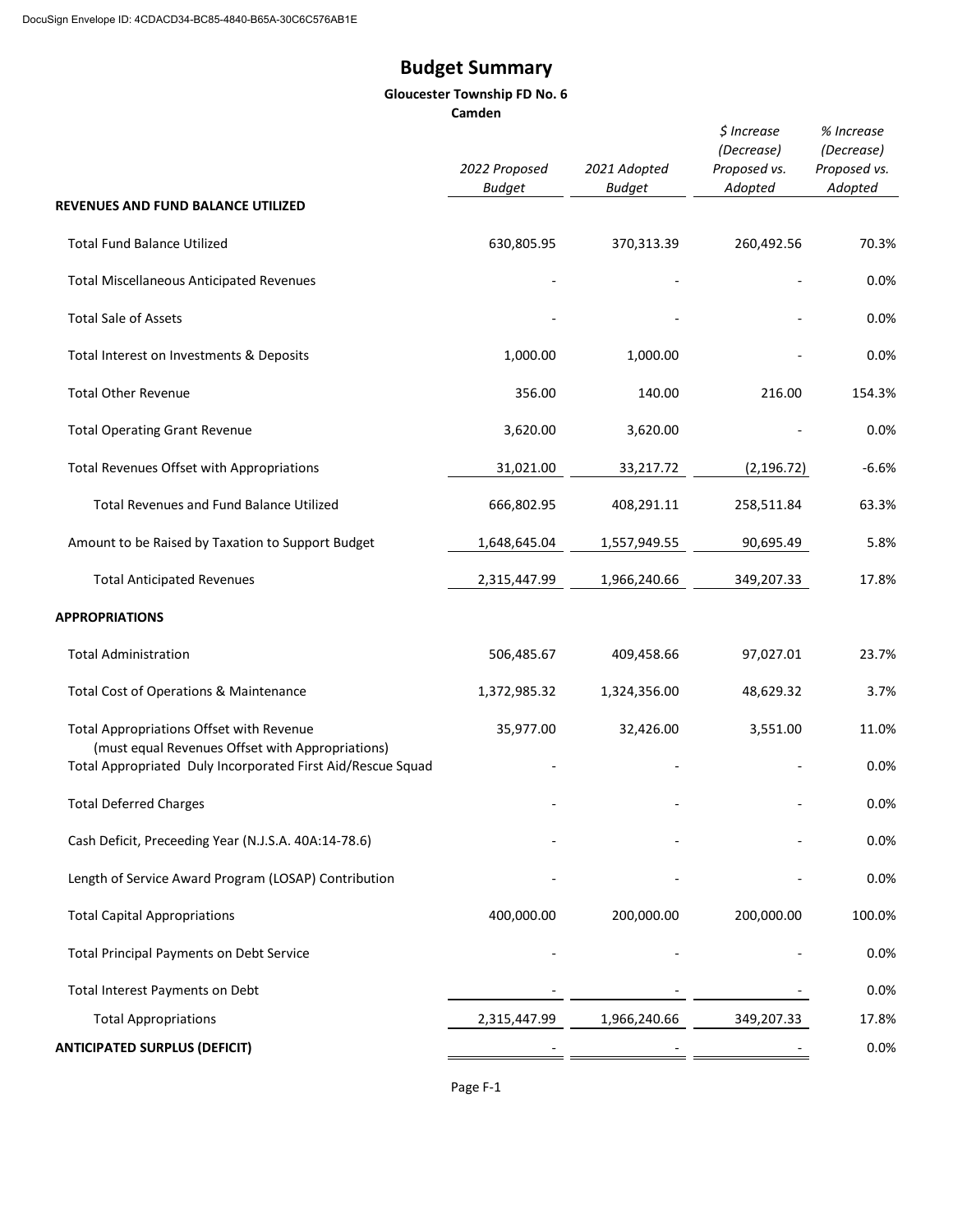| <b>Fund Balance Utilized</b><br><b>Unrestricted Fund Balance</b><br>370,313.39<br>16.3%<br>430,805.95<br>60,492.56<br>100.0%<br><b>Restricted Fund Balance</b><br>200,000.00<br>200,000.00<br><b>Total Fund Balance Utilized</b><br>70.3%<br>630,805.95<br>370,313.39<br>260,492.56<br>Miscellaneous Anticipated Revenues<br>Shared Services (N.J.S.A. 40A:65-1 et seq.)<br>0.0%<br>Joint Purchasing Agreements (N.J.S.A. 40A:10 & 11)<br>0.0%<br>Emergency Assistance (N.J.S.A. 40A:14-26)<br>0.0%<br>Municipal Assistance (N.J.S.A. 40A:14-34)<br>0.0%<br>0.0%<br>Municipal Assistance - Adjoin (N.J.S.A. 40A:14-35)<br>Contracts - Volunteer Fire Co (N.J.S.A. 40A:14-68)<br>0.0%<br>Leases - Local Municipality (N.J.S.A. 40A:14-83)<br>0.0%<br>Rental Income<br>0.0%<br>0.0%<br><b>Total Miscellaneous Anticipated Revenues</b><br>Sale of Assets (List Individually)<br>Asset #1<br>0.0%<br>Asset #2<br>0.0%<br>Asset #3<br>0.0%<br>0.0%<br>Asset #4<br><b>Total Sale of Assets</b><br>0.0%<br>Interest on Investments & Deposits (List Accounts Separately)<br>950.00<br>WILLIAM PENN BANK GENERAL ACCOUNT<br>950.00<br>0.0%<br>50.00<br>50.00<br>0.0%<br><b>WILLIAM PENN BANK PAYROLL ACCOUNT</b><br>0.0%<br><b>Investment Account #3</b><br>0.0%<br><b>Investment Account #4</b><br>1,000.00<br>0.0%<br>Total Interest on Investments & Deposits<br>1,000.00<br>Other Revenue (List in Detail)<br><b>FIRE REPORTS</b><br>140.00<br>140.00<br>0.0%<br>216.00<br>100.0%<br><b>UFSA Permits</b><br>216.00<br><b>Other Revenue #3</b><br>0.0%<br><b>Other Revenue #4</b><br>0.0%<br><b>Total Other Revenue</b><br>356.00<br>140.00<br>216.00<br>154.3%<br><b>Operating Grant Revenue (List in Detail)</b><br>Supplemental Fire Service Act (P.L.1985,c.295)<br>3,620.00<br>3,620.00<br>0.0%<br>Other Grant #1<br>0.0%<br>Other Grant #2<br>0.0%<br>Other Grant #3<br>0.0%<br>Other Grant #4<br>0.0%<br>0.0%<br><b>Other Grant #5</b><br>3,620.00<br>3,620.00<br>0.0%<br><b>Total Operating Grant Revenue</b><br>Revenues Offset with Appropriations<br>Uniform Fire Safety Act (P.L.1983,c.383)<br><b>Reserves Utilized</b><br>0.0%<br><b>Annual Registration Fees</b><br>(1,476.72)<br>$-11.6%$<br>11,299.00<br>12,775.72<br>Penalties and Fines<br>0.0%<br>500.00<br>500.00<br><b>Other Revenues</b><br>19,222.00<br>19,942.00<br>(720.00)<br>$-3.6%$<br><b>Total Uniform Fire Safety Act</b><br>31,021.00<br>33,217.72<br>(2, 196.72)<br>$-6.6%$<br>Other Revenues Offset with Appropriations (List)<br>Other Offset Revenues #1<br>0.0%<br>Other Offset Revenues #2<br>0.0%<br><b>Other Offset Revenues #3</b><br>0.0%<br>Other Offset Revenues #4<br>0.0%<br>Total Other Revenues Offset with Appropriations<br>0.0%<br>Total Revenues Offset with Appropriations<br>31,021.00<br>33,217.72<br>$-6.6%$<br>(2, 196.72)<br>666,802.95<br>258,511.84<br>TOTAL REVENUES AND FUND BALANCE UTILIZED<br>408,291.11<br>63.3% | 2022 Proposed<br><b>Budget</b> | 2021 Adopted<br><b>Budget</b> | $$$ Increase<br>(Decrease)<br>Proposed<br>vs.Adopted | % Increase<br>(Decrease)<br>Proposed vs.<br>Adopted |
|--------------------------------------------------------------------------------------------------------------------------------------------------------------------------------------------------------------------------------------------------------------------------------------------------------------------------------------------------------------------------------------------------------------------------------------------------------------------------------------------------------------------------------------------------------------------------------------------------------------------------------------------------------------------------------------------------------------------------------------------------------------------------------------------------------------------------------------------------------------------------------------------------------------------------------------------------------------------------------------------------------------------------------------------------------------------------------------------------------------------------------------------------------------------------------------------------------------------------------------------------------------------------------------------------------------------------------------------------------------------------------------------------------------------------------------------------------------------------------------------------------------------------------------------------------------------------------------------------------------------------------------------------------------------------------------------------------------------------------------------------------------------------------------------------------------------------------------------------------------------------------------------------------------------------------------------------------------------------------------------------------------------------------------------------------------------------------------------------------------------------------------------------------------------------------------------------------------------------------------------------------------------------------------------------------------------------------------------------------------------------------------------------------------------------------------------------------------------------------------------------------------------------------------------------------------------------------------------------------------------------------------------------------------------------------------------------------------------------------------------------------------------------------------------------------------------------------------------------------------------------------------------------------------------------------|--------------------------------|-------------------------------|------------------------------------------------------|-----------------------------------------------------|
|                                                                                                                                                                                                                                                                                                                                                                                                                                                                                                                                                                                                                                                                                                                                                                                                                                                                                                                                                                                                                                                                                                                                                                                                                                                                                                                                                                                                                                                                                                                                                                                                                                                                                                                                                                                                                                                                                                                                                                                                                                                                                                                                                                                                                                                                                                                                                                                                                                                                                                                                                                                                                                                                                                                                                                                                                                                                                                                                |                                |                               |                                                      |                                                     |
|                                                                                                                                                                                                                                                                                                                                                                                                                                                                                                                                                                                                                                                                                                                                                                                                                                                                                                                                                                                                                                                                                                                                                                                                                                                                                                                                                                                                                                                                                                                                                                                                                                                                                                                                                                                                                                                                                                                                                                                                                                                                                                                                                                                                                                                                                                                                                                                                                                                                                                                                                                                                                                                                                                                                                                                                                                                                                                                                |                                |                               |                                                      |                                                     |
|                                                                                                                                                                                                                                                                                                                                                                                                                                                                                                                                                                                                                                                                                                                                                                                                                                                                                                                                                                                                                                                                                                                                                                                                                                                                                                                                                                                                                                                                                                                                                                                                                                                                                                                                                                                                                                                                                                                                                                                                                                                                                                                                                                                                                                                                                                                                                                                                                                                                                                                                                                                                                                                                                                                                                                                                                                                                                                                                |                                |                               |                                                      |                                                     |
|                                                                                                                                                                                                                                                                                                                                                                                                                                                                                                                                                                                                                                                                                                                                                                                                                                                                                                                                                                                                                                                                                                                                                                                                                                                                                                                                                                                                                                                                                                                                                                                                                                                                                                                                                                                                                                                                                                                                                                                                                                                                                                                                                                                                                                                                                                                                                                                                                                                                                                                                                                                                                                                                                                                                                                                                                                                                                                                                |                                |                               |                                                      |                                                     |
|                                                                                                                                                                                                                                                                                                                                                                                                                                                                                                                                                                                                                                                                                                                                                                                                                                                                                                                                                                                                                                                                                                                                                                                                                                                                                                                                                                                                                                                                                                                                                                                                                                                                                                                                                                                                                                                                                                                                                                                                                                                                                                                                                                                                                                                                                                                                                                                                                                                                                                                                                                                                                                                                                                                                                                                                                                                                                                                                |                                |                               |                                                      |                                                     |
|                                                                                                                                                                                                                                                                                                                                                                                                                                                                                                                                                                                                                                                                                                                                                                                                                                                                                                                                                                                                                                                                                                                                                                                                                                                                                                                                                                                                                                                                                                                                                                                                                                                                                                                                                                                                                                                                                                                                                                                                                                                                                                                                                                                                                                                                                                                                                                                                                                                                                                                                                                                                                                                                                                                                                                                                                                                                                                                                |                                |                               |                                                      |                                                     |
|                                                                                                                                                                                                                                                                                                                                                                                                                                                                                                                                                                                                                                                                                                                                                                                                                                                                                                                                                                                                                                                                                                                                                                                                                                                                                                                                                                                                                                                                                                                                                                                                                                                                                                                                                                                                                                                                                                                                                                                                                                                                                                                                                                                                                                                                                                                                                                                                                                                                                                                                                                                                                                                                                                                                                                                                                                                                                                                                |                                |                               |                                                      |                                                     |
|                                                                                                                                                                                                                                                                                                                                                                                                                                                                                                                                                                                                                                                                                                                                                                                                                                                                                                                                                                                                                                                                                                                                                                                                                                                                                                                                                                                                                                                                                                                                                                                                                                                                                                                                                                                                                                                                                                                                                                                                                                                                                                                                                                                                                                                                                                                                                                                                                                                                                                                                                                                                                                                                                                                                                                                                                                                                                                                                |                                |                               |                                                      |                                                     |
|                                                                                                                                                                                                                                                                                                                                                                                                                                                                                                                                                                                                                                                                                                                                                                                                                                                                                                                                                                                                                                                                                                                                                                                                                                                                                                                                                                                                                                                                                                                                                                                                                                                                                                                                                                                                                                                                                                                                                                                                                                                                                                                                                                                                                                                                                                                                                                                                                                                                                                                                                                                                                                                                                                                                                                                                                                                                                                                                |                                |                               |                                                      |                                                     |
|                                                                                                                                                                                                                                                                                                                                                                                                                                                                                                                                                                                                                                                                                                                                                                                                                                                                                                                                                                                                                                                                                                                                                                                                                                                                                                                                                                                                                                                                                                                                                                                                                                                                                                                                                                                                                                                                                                                                                                                                                                                                                                                                                                                                                                                                                                                                                                                                                                                                                                                                                                                                                                                                                                                                                                                                                                                                                                                                |                                |                               |                                                      |                                                     |
|                                                                                                                                                                                                                                                                                                                                                                                                                                                                                                                                                                                                                                                                                                                                                                                                                                                                                                                                                                                                                                                                                                                                                                                                                                                                                                                                                                                                                                                                                                                                                                                                                                                                                                                                                                                                                                                                                                                                                                                                                                                                                                                                                                                                                                                                                                                                                                                                                                                                                                                                                                                                                                                                                                                                                                                                                                                                                                                                |                                |                               |                                                      |                                                     |
|                                                                                                                                                                                                                                                                                                                                                                                                                                                                                                                                                                                                                                                                                                                                                                                                                                                                                                                                                                                                                                                                                                                                                                                                                                                                                                                                                                                                                                                                                                                                                                                                                                                                                                                                                                                                                                                                                                                                                                                                                                                                                                                                                                                                                                                                                                                                                                                                                                                                                                                                                                                                                                                                                                                                                                                                                                                                                                                                |                                |                               |                                                      |                                                     |
|                                                                                                                                                                                                                                                                                                                                                                                                                                                                                                                                                                                                                                                                                                                                                                                                                                                                                                                                                                                                                                                                                                                                                                                                                                                                                                                                                                                                                                                                                                                                                                                                                                                                                                                                                                                                                                                                                                                                                                                                                                                                                                                                                                                                                                                                                                                                                                                                                                                                                                                                                                                                                                                                                                                                                                                                                                                                                                                                |                                |                               |                                                      |                                                     |
|                                                                                                                                                                                                                                                                                                                                                                                                                                                                                                                                                                                                                                                                                                                                                                                                                                                                                                                                                                                                                                                                                                                                                                                                                                                                                                                                                                                                                                                                                                                                                                                                                                                                                                                                                                                                                                                                                                                                                                                                                                                                                                                                                                                                                                                                                                                                                                                                                                                                                                                                                                                                                                                                                                                                                                                                                                                                                                                                |                                |                               |                                                      |                                                     |
|                                                                                                                                                                                                                                                                                                                                                                                                                                                                                                                                                                                                                                                                                                                                                                                                                                                                                                                                                                                                                                                                                                                                                                                                                                                                                                                                                                                                                                                                                                                                                                                                                                                                                                                                                                                                                                                                                                                                                                                                                                                                                                                                                                                                                                                                                                                                                                                                                                                                                                                                                                                                                                                                                                                                                                                                                                                                                                                                |                                |                               |                                                      |                                                     |
|                                                                                                                                                                                                                                                                                                                                                                                                                                                                                                                                                                                                                                                                                                                                                                                                                                                                                                                                                                                                                                                                                                                                                                                                                                                                                                                                                                                                                                                                                                                                                                                                                                                                                                                                                                                                                                                                                                                                                                                                                                                                                                                                                                                                                                                                                                                                                                                                                                                                                                                                                                                                                                                                                                                                                                                                                                                                                                                                |                                |                               |                                                      |                                                     |
|                                                                                                                                                                                                                                                                                                                                                                                                                                                                                                                                                                                                                                                                                                                                                                                                                                                                                                                                                                                                                                                                                                                                                                                                                                                                                                                                                                                                                                                                                                                                                                                                                                                                                                                                                                                                                                                                                                                                                                                                                                                                                                                                                                                                                                                                                                                                                                                                                                                                                                                                                                                                                                                                                                                                                                                                                                                                                                                                |                                |                               |                                                      |                                                     |
|                                                                                                                                                                                                                                                                                                                                                                                                                                                                                                                                                                                                                                                                                                                                                                                                                                                                                                                                                                                                                                                                                                                                                                                                                                                                                                                                                                                                                                                                                                                                                                                                                                                                                                                                                                                                                                                                                                                                                                                                                                                                                                                                                                                                                                                                                                                                                                                                                                                                                                                                                                                                                                                                                                                                                                                                                                                                                                                                |                                |                               |                                                      |                                                     |
|                                                                                                                                                                                                                                                                                                                                                                                                                                                                                                                                                                                                                                                                                                                                                                                                                                                                                                                                                                                                                                                                                                                                                                                                                                                                                                                                                                                                                                                                                                                                                                                                                                                                                                                                                                                                                                                                                                                                                                                                                                                                                                                                                                                                                                                                                                                                                                                                                                                                                                                                                                                                                                                                                                                                                                                                                                                                                                                                |                                |                               |                                                      |                                                     |
|                                                                                                                                                                                                                                                                                                                                                                                                                                                                                                                                                                                                                                                                                                                                                                                                                                                                                                                                                                                                                                                                                                                                                                                                                                                                                                                                                                                                                                                                                                                                                                                                                                                                                                                                                                                                                                                                                                                                                                                                                                                                                                                                                                                                                                                                                                                                                                                                                                                                                                                                                                                                                                                                                                                                                                                                                                                                                                                                |                                |                               |                                                      |                                                     |
|                                                                                                                                                                                                                                                                                                                                                                                                                                                                                                                                                                                                                                                                                                                                                                                                                                                                                                                                                                                                                                                                                                                                                                                                                                                                                                                                                                                                                                                                                                                                                                                                                                                                                                                                                                                                                                                                                                                                                                                                                                                                                                                                                                                                                                                                                                                                                                                                                                                                                                                                                                                                                                                                                                                                                                                                                                                                                                                                |                                |                               |                                                      |                                                     |
|                                                                                                                                                                                                                                                                                                                                                                                                                                                                                                                                                                                                                                                                                                                                                                                                                                                                                                                                                                                                                                                                                                                                                                                                                                                                                                                                                                                                                                                                                                                                                                                                                                                                                                                                                                                                                                                                                                                                                                                                                                                                                                                                                                                                                                                                                                                                                                                                                                                                                                                                                                                                                                                                                                                                                                                                                                                                                                                                |                                |                               |                                                      |                                                     |
|                                                                                                                                                                                                                                                                                                                                                                                                                                                                                                                                                                                                                                                                                                                                                                                                                                                                                                                                                                                                                                                                                                                                                                                                                                                                                                                                                                                                                                                                                                                                                                                                                                                                                                                                                                                                                                                                                                                                                                                                                                                                                                                                                                                                                                                                                                                                                                                                                                                                                                                                                                                                                                                                                                                                                                                                                                                                                                                                |                                |                               |                                                      |                                                     |
|                                                                                                                                                                                                                                                                                                                                                                                                                                                                                                                                                                                                                                                                                                                                                                                                                                                                                                                                                                                                                                                                                                                                                                                                                                                                                                                                                                                                                                                                                                                                                                                                                                                                                                                                                                                                                                                                                                                                                                                                                                                                                                                                                                                                                                                                                                                                                                                                                                                                                                                                                                                                                                                                                                                                                                                                                                                                                                                                |                                |                               |                                                      |                                                     |
|                                                                                                                                                                                                                                                                                                                                                                                                                                                                                                                                                                                                                                                                                                                                                                                                                                                                                                                                                                                                                                                                                                                                                                                                                                                                                                                                                                                                                                                                                                                                                                                                                                                                                                                                                                                                                                                                                                                                                                                                                                                                                                                                                                                                                                                                                                                                                                                                                                                                                                                                                                                                                                                                                                                                                                                                                                                                                                                                |                                |                               |                                                      |                                                     |
|                                                                                                                                                                                                                                                                                                                                                                                                                                                                                                                                                                                                                                                                                                                                                                                                                                                                                                                                                                                                                                                                                                                                                                                                                                                                                                                                                                                                                                                                                                                                                                                                                                                                                                                                                                                                                                                                                                                                                                                                                                                                                                                                                                                                                                                                                                                                                                                                                                                                                                                                                                                                                                                                                                                                                                                                                                                                                                                                |                                |                               |                                                      |                                                     |
|                                                                                                                                                                                                                                                                                                                                                                                                                                                                                                                                                                                                                                                                                                                                                                                                                                                                                                                                                                                                                                                                                                                                                                                                                                                                                                                                                                                                                                                                                                                                                                                                                                                                                                                                                                                                                                                                                                                                                                                                                                                                                                                                                                                                                                                                                                                                                                                                                                                                                                                                                                                                                                                                                                                                                                                                                                                                                                                                |                                |                               |                                                      |                                                     |
|                                                                                                                                                                                                                                                                                                                                                                                                                                                                                                                                                                                                                                                                                                                                                                                                                                                                                                                                                                                                                                                                                                                                                                                                                                                                                                                                                                                                                                                                                                                                                                                                                                                                                                                                                                                                                                                                                                                                                                                                                                                                                                                                                                                                                                                                                                                                                                                                                                                                                                                                                                                                                                                                                                                                                                                                                                                                                                                                |                                |                               |                                                      |                                                     |
|                                                                                                                                                                                                                                                                                                                                                                                                                                                                                                                                                                                                                                                                                                                                                                                                                                                                                                                                                                                                                                                                                                                                                                                                                                                                                                                                                                                                                                                                                                                                                                                                                                                                                                                                                                                                                                                                                                                                                                                                                                                                                                                                                                                                                                                                                                                                                                                                                                                                                                                                                                                                                                                                                                                                                                                                                                                                                                                                |                                |                               |                                                      |                                                     |
|                                                                                                                                                                                                                                                                                                                                                                                                                                                                                                                                                                                                                                                                                                                                                                                                                                                                                                                                                                                                                                                                                                                                                                                                                                                                                                                                                                                                                                                                                                                                                                                                                                                                                                                                                                                                                                                                                                                                                                                                                                                                                                                                                                                                                                                                                                                                                                                                                                                                                                                                                                                                                                                                                                                                                                                                                                                                                                                                |                                |                               |                                                      |                                                     |
|                                                                                                                                                                                                                                                                                                                                                                                                                                                                                                                                                                                                                                                                                                                                                                                                                                                                                                                                                                                                                                                                                                                                                                                                                                                                                                                                                                                                                                                                                                                                                                                                                                                                                                                                                                                                                                                                                                                                                                                                                                                                                                                                                                                                                                                                                                                                                                                                                                                                                                                                                                                                                                                                                                                                                                                                                                                                                                                                |                                |                               |                                                      |                                                     |
|                                                                                                                                                                                                                                                                                                                                                                                                                                                                                                                                                                                                                                                                                                                                                                                                                                                                                                                                                                                                                                                                                                                                                                                                                                                                                                                                                                                                                                                                                                                                                                                                                                                                                                                                                                                                                                                                                                                                                                                                                                                                                                                                                                                                                                                                                                                                                                                                                                                                                                                                                                                                                                                                                                                                                                                                                                                                                                                                |                                |                               |                                                      |                                                     |
|                                                                                                                                                                                                                                                                                                                                                                                                                                                                                                                                                                                                                                                                                                                                                                                                                                                                                                                                                                                                                                                                                                                                                                                                                                                                                                                                                                                                                                                                                                                                                                                                                                                                                                                                                                                                                                                                                                                                                                                                                                                                                                                                                                                                                                                                                                                                                                                                                                                                                                                                                                                                                                                                                                                                                                                                                                                                                                                                |                                |                               |                                                      |                                                     |
|                                                                                                                                                                                                                                                                                                                                                                                                                                                                                                                                                                                                                                                                                                                                                                                                                                                                                                                                                                                                                                                                                                                                                                                                                                                                                                                                                                                                                                                                                                                                                                                                                                                                                                                                                                                                                                                                                                                                                                                                                                                                                                                                                                                                                                                                                                                                                                                                                                                                                                                                                                                                                                                                                                                                                                                                                                                                                                                                |                                |                               |                                                      |                                                     |
|                                                                                                                                                                                                                                                                                                                                                                                                                                                                                                                                                                                                                                                                                                                                                                                                                                                                                                                                                                                                                                                                                                                                                                                                                                                                                                                                                                                                                                                                                                                                                                                                                                                                                                                                                                                                                                                                                                                                                                                                                                                                                                                                                                                                                                                                                                                                                                                                                                                                                                                                                                                                                                                                                                                                                                                                                                                                                                                                |                                |                               |                                                      |                                                     |
|                                                                                                                                                                                                                                                                                                                                                                                                                                                                                                                                                                                                                                                                                                                                                                                                                                                                                                                                                                                                                                                                                                                                                                                                                                                                                                                                                                                                                                                                                                                                                                                                                                                                                                                                                                                                                                                                                                                                                                                                                                                                                                                                                                                                                                                                                                                                                                                                                                                                                                                                                                                                                                                                                                                                                                                                                                                                                                                                |                                |                               |                                                      |                                                     |
|                                                                                                                                                                                                                                                                                                                                                                                                                                                                                                                                                                                                                                                                                                                                                                                                                                                                                                                                                                                                                                                                                                                                                                                                                                                                                                                                                                                                                                                                                                                                                                                                                                                                                                                                                                                                                                                                                                                                                                                                                                                                                                                                                                                                                                                                                                                                                                                                                                                                                                                                                                                                                                                                                                                                                                                                                                                                                                                                |                                |                               |                                                      |                                                     |
|                                                                                                                                                                                                                                                                                                                                                                                                                                                                                                                                                                                                                                                                                                                                                                                                                                                                                                                                                                                                                                                                                                                                                                                                                                                                                                                                                                                                                                                                                                                                                                                                                                                                                                                                                                                                                                                                                                                                                                                                                                                                                                                                                                                                                                                                                                                                                                                                                                                                                                                                                                                                                                                                                                                                                                                                                                                                                                                                |                                |                               |                                                      |                                                     |
|                                                                                                                                                                                                                                                                                                                                                                                                                                                                                                                                                                                                                                                                                                                                                                                                                                                                                                                                                                                                                                                                                                                                                                                                                                                                                                                                                                                                                                                                                                                                                                                                                                                                                                                                                                                                                                                                                                                                                                                                                                                                                                                                                                                                                                                                                                                                                                                                                                                                                                                                                                                                                                                                                                                                                                                                                                                                                                                                |                                |                               |                                                      |                                                     |
|                                                                                                                                                                                                                                                                                                                                                                                                                                                                                                                                                                                                                                                                                                                                                                                                                                                                                                                                                                                                                                                                                                                                                                                                                                                                                                                                                                                                                                                                                                                                                                                                                                                                                                                                                                                                                                                                                                                                                                                                                                                                                                                                                                                                                                                                                                                                                                                                                                                                                                                                                                                                                                                                                                                                                                                                                                                                                                                                |                                |                               |                                                      |                                                     |
|                                                                                                                                                                                                                                                                                                                                                                                                                                                                                                                                                                                                                                                                                                                                                                                                                                                                                                                                                                                                                                                                                                                                                                                                                                                                                                                                                                                                                                                                                                                                                                                                                                                                                                                                                                                                                                                                                                                                                                                                                                                                                                                                                                                                                                                                                                                                                                                                                                                                                                                                                                                                                                                                                                                                                                                                                                                                                                                                |                                |                               |                                                      |                                                     |
|                                                                                                                                                                                                                                                                                                                                                                                                                                                                                                                                                                                                                                                                                                                                                                                                                                                                                                                                                                                                                                                                                                                                                                                                                                                                                                                                                                                                                                                                                                                                                                                                                                                                                                                                                                                                                                                                                                                                                                                                                                                                                                                                                                                                                                                                                                                                                                                                                                                                                                                                                                                                                                                                                                                                                                                                                                                                                                                                |                                |                               |                                                      |                                                     |
|                                                                                                                                                                                                                                                                                                                                                                                                                                                                                                                                                                                                                                                                                                                                                                                                                                                                                                                                                                                                                                                                                                                                                                                                                                                                                                                                                                                                                                                                                                                                                                                                                                                                                                                                                                                                                                                                                                                                                                                                                                                                                                                                                                                                                                                                                                                                                                                                                                                                                                                                                                                                                                                                                                                                                                                                                                                                                                                                |                                |                               |                                                      |                                                     |
|                                                                                                                                                                                                                                                                                                                                                                                                                                                                                                                                                                                                                                                                                                                                                                                                                                                                                                                                                                                                                                                                                                                                                                                                                                                                                                                                                                                                                                                                                                                                                                                                                                                                                                                                                                                                                                                                                                                                                                                                                                                                                                                                                                                                                                                                                                                                                                                                                                                                                                                                                                                                                                                                                                                                                                                                                                                                                                                                |                                |                               |                                                      |                                                     |
|                                                                                                                                                                                                                                                                                                                                                                                                                                                                                                                                                                                                                                                                                                                                                                                                                                                                                                                                                                                                                                                                                                                                                                                                                                                                                                                                                                                                                                                                                                                                                                                                                                                                                                                                                                                                                                                                                                                                                                                                                                                                                                                                                                                                                                                                                                                                                                                                                                                                                                                                                                                                                                                                                                                                                                                                                                                                                                                                |                                |                               |                                                      |                                                     |
|                                                                                                                                                                                                                                                                                                                                                                                                                                                                                                                                                                                                                                                                                                                                                                                                                                                                                                                                                                                                                                                                                                                                                                                                                                                                                                                                                                                                                                                                                                                                                                                                                                                                                                                                                                                                                                                                                                                                                                                                                                                                                                                                                                                                                                                                                                                                                                                                                                                                                                                                                                                                                                                                                                                                                                                                                                                                                                                                |                                |                               |                                                      |                                                     |
|                                                                                                                                                                                                                                                                                                                                                                                                                                                                                                                                                                                                                                                                                                                                                                                                                                                                                                                                                                                                                                                                                                                                                                                                                                                                                                                                                                                                                                                                                                                                                                                                                                                                                                                                                                                                                                                                                                                                                                                                                                                                                                                                                                                                                                                                                                                                                                                                                                                                                                                                                                                                                                                                                                                                                                                                                                                                                                                                |                                |                               |                                                      |                                                     |
|                                                                                                                                                                                                                                                                                                                                                                                                                                                                                                                                                                                                                                                                                                                                                                                                                                                                                                                                                                                                                                                                                                                                                                                                                                                                                                                                                                                                                                                                                                                                                                                                                                                                                                                                                                                                                                                                                                                                                                                                                                                                                                                                                                                                                                                                                                                                                                                                                                                                                                                                                                                                                                                                                                                                                                                                                                                                                                                                |                                |                               |                                                      |                                                     |
|                                                                                                                                                                                                                                                                                                                                                                                                                                                                                                                                                                                                                                                                                                                                                                                                                                                                                                                                                                                                                                                                                                                                                                                                                                                                                                                                                                                                                                                                                                                                                                                                                                                                                                                                                                                                                                                                                                                                                                                                                                                                                                                                                                                                                                                                                                                                                                                                                                                                                                                                                                                                                                                                                                                                                                                                                                                                                                                                |                                |                               |                                                      |                                                     |
|                                                                                                                                                                                                                                                                                                                                                                                                                                                                                                                                                                                                                                                                                                                                                                                                                                                                                                                                                                                                                                                                                                                                                                                                                                                                                                                                                                                                                                                                                                                                                                                                                                                                                                                                                                                                                                                                                                                                                                                                                                                                                                                                                                                                                                                                                                                                                                                                                                                                                                                                                                                                                                                                                                                                                                                                                                                                                                                                |                                |                               |                                                      |                                                     |
|                                                                                                                                                                                                                                                                                                                                                                                                                                                                                                                                                                                                                                                                                                                                                                                                                                                                                                                                                                                                                                                                                                                                                                                                                                                                                                                                                                                                                                                                                                                                                                                                                                                                                                                                                                                                                                                                                                                                                                                                                                                                                                                                                                                                                                                                                                                                                                                                                                                                                                                                                                                                                                                                                                                                                                                                                                                                                                                                |                                |                               |                                                      |                                                     |
|                                                                                                                                                                                                                                                                                                                                                                                                                                                                                                                                                                                                                                                                                                                                                                                                                                                                                                                                                                                                                                                                                                                                                                                                                                                                                                                                                                                                                                                                                                                                                                                                                                                                                                                                                                                                                                                                                                                                                                                                                                                                                                                                                                                                                                                                                                                                                                                                                                                                                                                                                                                                                                                                                                                                                                                                                                                                                                                                |                                |                               |                                                      |                                                     |
|                                                                                                                                                                                                                                                                                                                                                                                                                                                                                                                                                                                                                                                                                                                                                                                                                                                                                                                                                                                                                                                                                                                                                                                                                                                                                                                                                                                                                                                                                                                                                                                                                                                                                                                                                                                                                                                                                                                                                                                                                                                                                                                                                                                                                                                                                                                                                                                                                                                                                                                                                                                                                                                                                                                                                                                                                                                                                                                                |                                |                               |                                                      |                                                     |
|                                                                                                                                                                                                                                                                                                                                                                                                                                                                                                                                                                                                                                                                                                                                                                                                                                                                                                                                                                                                                                                                                                                                                                                                                                                                                                                                                                                                                                                                                                                                                                                                                                                                                                                                                                                                                                                                                                                                                                                                                                                                                                                                                                                                                                                                                                                                                                                                                                                                                                                                                                                                                                                                                                                                                                                                                                                                                                                                |                                |                               |                                                      |                                                     |
|                                                                                                                                                                                                                                                                                                                                                                                                                                                                                                                                                                                                                                                                                                                                                                                                                                                                                                                                                                                                                                                                                                                                                                                                                                                                                                                                                                                                                                                                                                                                                                                                                                                                                                                                                                                                                                                                                                                                                                                                                                                                                                                                                                                                                                                                                                                                                                                                                                                                                                                                                                                                                                                                                                                                                                                                                                                                                                                                |                                |                               |                                                      |                                                     |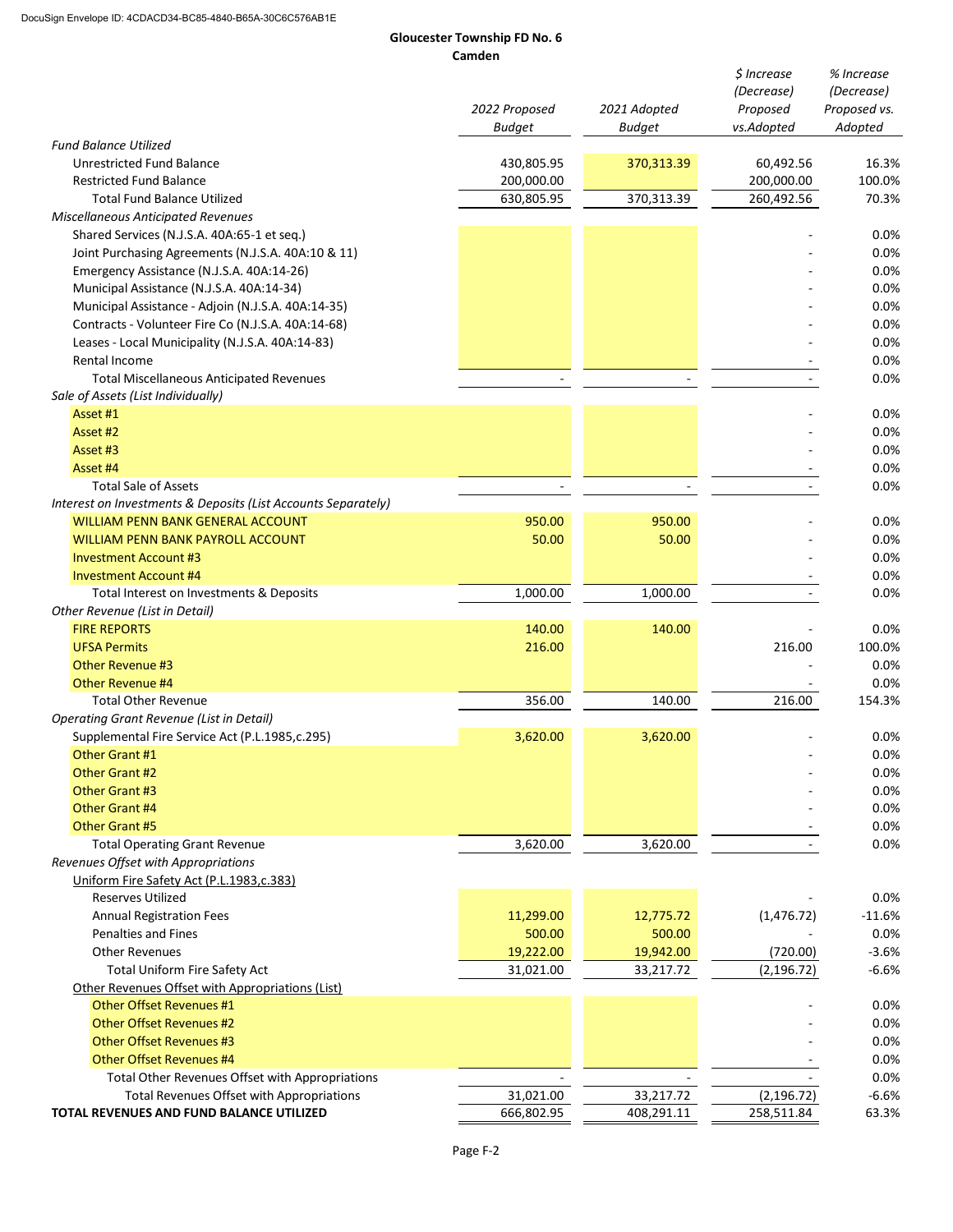|                                                                                                                              |               |               | $$$ Increase<br>(Decrease) | % Increase<br>(Decrease) |
|------------------------------------------------------------------------------------------------------------------------------|---------------|---------------|----------------------------|--------------------------|
|                                                                                                                              | 2022 Proposed | 2021 Adopted  | Proposed vs.               | Proposed vs.             |
|                                                                                                                              | <b>Budget</b> | <b>Budget</b> | Adopted                    | Adopted                  |
| Administration - Personnel                                                                                                   |               |               |                            |                          |
| Salary & Wages (excluding Commissioners)                                                                                     | 271,552.77    | 194,187.66    | 77,365.11                  | 39.8%                    |
| Commissioners                                                                                                                | 24,000.00     | 21,000.00     | 3,000.00                   | 14.3%                    |
| <b>Fringe Benefits</b>                                                                                                       | 156,532.90    | 139,871.00    | 16,661.90                  | 11.9%                    |
| <b>Total Administration - Personnel</b>                                                                                      | 452,085.67    | 355,058.66    | 97,027.01                  | 27.3%                    |
| Administration - Other (List)                                                                                                |               |               |                            |                          |
| Other Administration Expense #1                                                                                              | 54,400.00     | 54,400.00     |                            | 0.0%                     |
| <b>SEE APPROPRIATION DETAIL</b>                                                                                              |               |               |                            | 0.0%                     |
| Other Administration Expense #3                                                                                              |               |               |                            | 0.0%                     |
| <b>Contingent Expenses</b>                                                                                                   |               |               |                            | 0.0%                     |
| Other Assets, Non-Bondable #1                                                                                                |               |               |                            | 0.0%                     |
| Other Assets, Non-Bondable #2<br>Other Assets, Non-Bondable #3                                                               |               |               |                            | 0.0%<br>0.0%             |
| <b>Total Administration - Other</b>                                                                                          | 54,400.00     | 54,400.00     |                            | 0.0%                     |
| <b>Total Administration</b>                                                                                                  | 506,485.67    | 409,458.66    | 97,027.01                  | 23.7%                    |
| Cost of Operations & Maintenance - Personnel                                                                                 |               |               |                            |                          |
| Salary & Wages                                                                                                               | 350,297.61    | 353,576.00    | (3, 278.39)                | $-0.9%$                  |
| <b>Fringe Benefits</b>                                                                                                       | 257,473.71    | 226,660.00    | 30,813.71                  | 13.6%                    |
| Total Operations & Maintenance - Personnel                                                                                   | 607,771.32    | 580,236.00    | 27,535.32                  | 4.7%                     |
| Cost of Operations & Maintenance - Other (List)                                                                              |               |               |                            |                          |
| Other Operations & Maintenance Expense #1                                                                                    | 629,499.00    | 635,065.00    | (5,566.00)                 | $-0.9%$                  |
| Other Operations & Maintenance Expense #2                                                                                    |               |               |                            | 0.0%                     |
| Other Operations & Maintenance Expense #3                                                                                    |               |               |                            | 0.0%                     |
| <b>Contingent Expenses</b>                                                                                                   |               |               |                            | 0.0%                     |
| <b>SEE APPROPRIATION DETAIL</b>                                                                                              | 135,715.00    | 109,055.00    | 26,660.00                  | 24.4%                    |
| Other Assets, Non-Bondable #2                                                                                                |               |               |                            | 0.0%                     |
| Other Assets, Non-Bondable #3                                                                                                |               |               |                            | 0.0%                     |
| Total Operations & Maintenance - Other                                                                                       | 765,214.00    | 744,120.00    | 21,094.00                  | 2.8%                     |
| <b>Total Operations &amp; Maintenance</b>                                                                                    | 1,372,985.32  | 1,324,356.00  | 48,629.32                  | 3.7%                     |
| Appropriations Offset with Revenue - Personnel                                                                               |               |               |                            |                          |
| Salary & Wages                                                                                                               | 31,377.00     | 27,826.00     | 3,551.00                   | 12.8%                    |
| <b>Fringe Benefits</b>                                                                                                       |               |               |                            | 0.0%                     |
| Total Appropriations Offset with Revenue - Personnel                                                                         | 31,377.00     | 27,826.00     | 3,551.00                   | 12.8%                    |
| Appropriations Offset with Revenue - Other (List)                                                                            |               |               |                            |                          |
| <b>SEE APPROPRIATION DETAIL</b>                                                                                              | 4,600.00      | 4,600.00      |                            | 0.0%                     |
| Other Expense #2                                                                                                             |               |               |                            | 0.0%                     |
| Other Expense #3                                                                                                             |               |               |                            | 0.0%                     |
| <b>Contingent Expenses</b>                                                                                                   |               |               |                            | 0.0%                     |
| Other Assets, Non-Bondable #1                                                                                                |               |               |                            | 0.0%                     |
| Other Assets, Non-Bondable #2                                                                                                |               |               |                            | 0.0%                     |
| Other Assets, Non-Bondable #3                                                                                                |               |               |                            | 0.0%                     |
| Total Appropriations Offset with Revenue - Other                                                                             | 4,600.00      | 4,600.00      |                            | 0.0%                     |
| Total Appropriations Offset with Revenue                                                                                     | 35,977.00     | 32,426.00     | 3,551.00                   | 11.0%                    |
| Duly Incorporated First Aid/Rescue Squad Associations                                                                        |               |               |                            |                          |
| Vehicles                                                                                                                     |               |               |                            | 0.0%                     |
| Equipment                                                                                                                    |               |               |                            | 0.0%                     |
| <b>Materials &amp; Supplies</b>                                                                                              |               |               |                            | 0.0%                     |
| Total Duly Incorporated First Aid/Rescue Squad Associations<br><b>Emergency Appropriations &amp; Deferred Charges (List)</b> |               |               |                            | 0.0%                     |
| <b>Emergency Appropriation #1</b>                                                                                            |               |               |                            | 0.0%                     |
| <b>Emergency Appropriation #2</b>                                                                                            |               |               |                            | 0.0%                     |
| <b>Emergency Appropriation #3</b>                                                                                            |               |               |                            | 0.0%                     |
| Deferred Charge #1 (cite statute)                                                                                            |               |               |                            | 0.0%                     |
| Deferred Charge #2 (cite statute)                                                                                            |               |               |                            | 0.0%                     |
| Declared State of Emergency (N.J.S.A. 40A:4-45.45 10b)                                                                       |               |               |                            | 0.0%                     |
| <b>Total Deferred Charges</b>                                                                                                |               |               |                            | 0.0%                     |
|                                                                                                                              |               |               |                            |                          |

| Cash Deficit, Preceding Year (N.J.S.A. 40A:14-78.6)                         |              |              |            | 0.0%   |
|-----------------------------------------------------------------------------|--------------|--------------|------------|--------|
| Length of Service Award Program (LOSAP) Contribution (N.J.S.A. 40A:14-78.6) |              |              |            | 0.0%   |
| <b>Total Capital Appropriations</b>                                         | 400,000.00   | 200,000.00   | 200,000.00 | 100.0% |
| <b>Total Principal Payments on Debt Service</b>                             |              |              |            | 0.0%   |
| Total Interest Payments on Debt                                             |              |              |            | 0.0%   |
| <b>TOTAL APPROPRIATIONS</b>                                                 | 2,315,447.99 | 1,966,240.66 | 349,207.33 | 17.8%  |
| Page F-3                                                                    |              |              |            |        |
|                                                                             |              |              |            |        |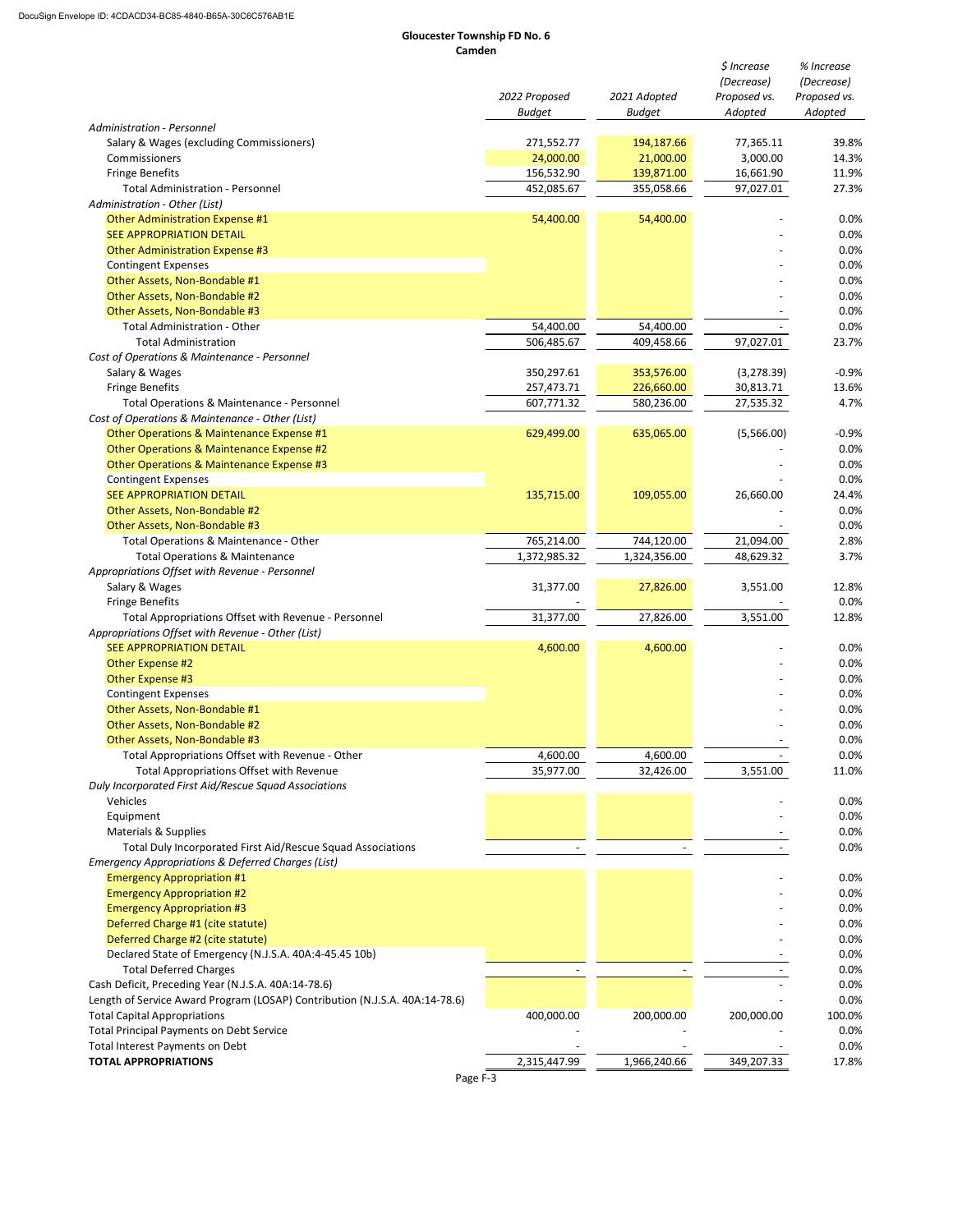### **FIRE DISTRICT PROPOSED APPROPRIATIONS APPROPRIATION DETAIL PAGE**

Gloucester Township FD No. 6

#### **FISCAL YEAR: January 1, 2022 to December 31, 2022**

*Use the space below to provide further detail of any Appropriations listed on "F-3 Appropriations (Proposed)"*

|                                  |                      |                            | \$ Change Proposed | % Change       |
|----------------------------------|----------------------|----------------------------|--------------------|----------------|
| Line Item:                       | Proposed 2022 Amount | <b>Adopted 2021 Amount</b> | vs. Adopted        | Proposed vs.   |
|                                  |                      |                            |                    | <b>Adopted</b> |
| OTHER ADMINISTRATIVE EXPENSES    |                      |                            |                    | 0.0%           |
|                                  |                      |                            |                    | 0.0%           |
| <b>ELECTION</b>                  | 4,700.00             | 4,700.00                   |                    | 0.0%           |
| <b>MEMBERSHIPS AND DUES</b>      | 2,000.00             | 2,000.00                   |                    | 0.0%           |
| <b>OFFICE EXPENSES</b>           | 3,500.00             | 3,500.00                   |                    | 0.0%           |
| <b>MISCELLANEOUS</b>             | 1,000.00             | 1,000.00                   |                    | 0.0%           |
| PROFESSIONAL SERVICES            | 43,200.00            | 43,200.00                  |                    | 0.0%           |
|                                  |                      |                            |                    | 0.0%           |
| <b>TOTAL OTHER ADMIN EXP</b>     | 54,400.00            | 54,400.00                  |                    | 0.0%           |
|                                  |                      |                            |                    | 0.0%           |
| OTHER OPS & MAINT EXPENSE        |                      |                            |                    | 0.0%           |
|                                  |                      |                            |                    | 0.0%           |
| LIFE HAZARD REGISTRATION         | 300.00               | 300.00                     |                    | 0.0%           |
| <b>ADVERTISING</b>               | 2,400.00             | 2,400.00                   |                    | 0.0%           |
| <b>INSURANCE</b>                 | 45,359.00            | 44,825.00                  | 534.00             | 1.2%           |
| <b>RENTAL CHARGES</b>            | 200,000.00           | 220,000.00                 | (20,000.00)        | $-9.1%$        |
| <b>SUPPLIES</b>                  | 13,000.00            | 11,350.00                  | 1,650.00           | 14.5%          |
| <b>TRAINING AND EDUCATION</b>    | 25,000.00            | 25,000.00                  |                    | 0.0%           |
| <b>TRAVEL EXPENSE</b>            | 3,000.00             | 3,000.00                   |                    | 0.0%           |
| <b>UNIFORMS</b>                  | 22,000.00            | 21,500.00                  | 500.00             | 2.3%           |
| <b>UTILITIES</b>                 | 53,300.00            | 53,300.00                  |                    | 0.0%           |
| RECRUITMENT AND RETENTION        | 25,600.00            | 20,600.00                  | 5,000.00           | 24.3%          |
| <b>PROMOTION</b>                 | 12,700.00            | 12,700.00                  |                    | 0.0%           |
| REIMBURSEMENT                    | 25,000.00            | 25,000.00                  |                    | 0.0%           |
| <b>SAFE SUPPLEMENT</b>           | 44,650.00            | 32,000.00                  | 12,650.00          | 39.5%          |
| <b>SFS GRANT EXPENDITURES</b>    | 3,620.00             | 3,620.00                   |                    | 0.0%           |
| REPAIRS AND MAINTENANCE          | 153,570.00           | 159,470.00                 | (5,900.00)         | $-3.7%$        |
|                                  |                      |                            |                    | 0.0%           |
| <b>TOTAL OPS &amp; MAINT EXP</b> | 629,499.00           | 635,065.00                 | (5,566.00)         | $-0.9%$        |
|                                  |                      |                            |                    | 0.0%           |
|                                  |                      |                            |                    | 0.0%           |
|                                  |                      |                            |                    | 0.0%           |
|                                  |                      |                            |                    | 0.0%           |
|                                  |                      |                            |                    | 0.0%           |
|                                  |                      |                            |                    | 0.0%           |
|                                  |                      |                            |                    | 0.0%           |

Page F-3 (Detail)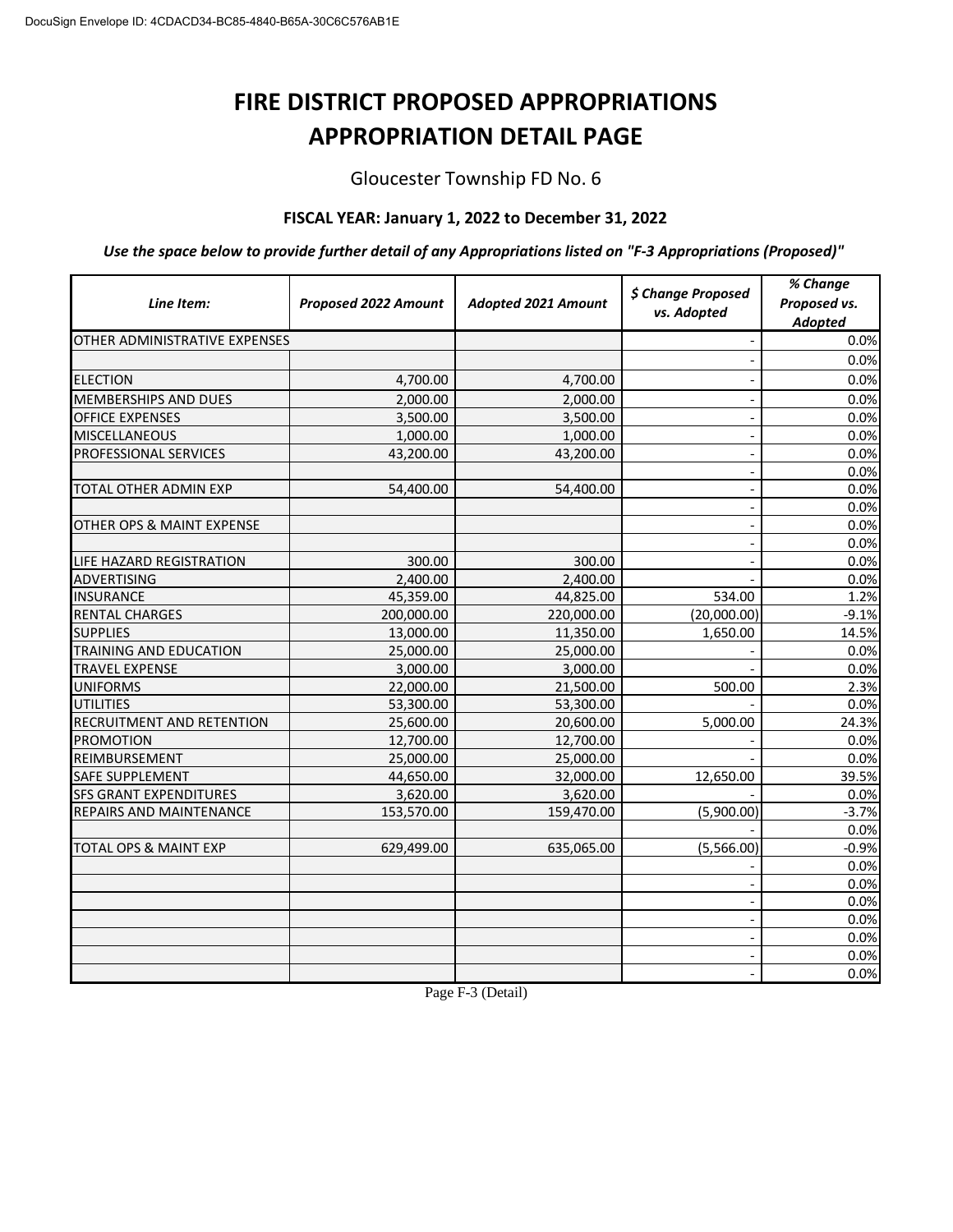### **FIRE DISTRICT PROPOSED APPROPRIATIONS APPROPRIATION DETAIL PAGE**

Gloucester Township FD No. 6

### **FISCAL YEAR: January 1, 2022 to December 31, 2022**

*Use the space below to provide further detail of any Appropriations listed on "F-3 Appropriations (Proposed)"*

| Line Item:                           | Proposed 2022 Amount | <b>Adopted 2021 Amount</b> | \$ Change Proposed<br>vs. Adopted | % Change<br>Proposed vs.<br><b>Adopted</b> |
|--------------------------------------|----------------------|----------------------------|-----------------------------------|--------------------------------------------|
| OPERATIONS OTHER ASSETS NON-BONDABLE |                      |                            |                                   | 0.0%                                       |
|                                      |                      |                            |                                   | 0.0%                                       |
| <b>FURNITURE AND EQUIPMENT</b>       | 32,000.00            | 13,000.00                  | 19,000.00                         | 146.2%                                     |
| FIRE DEPT EQUIPMENT                  | 30,000.00            | 30,000.00                  |                                   | 0.0%                                       |
| <b>TURNOUT GEAR</b>                  | 15,000.00            | 15,000.00                  |                                   | 0.0%                                       |
| IN STATION SUPPLIES                  | 15,000.00            | 10,000.00                  | 5,000.00                          | 50.0%                                      |
| COMMUNICATIONS EQUIPMENT             | 12,160.00            | 4,000.00                   | 8,160.00                          | 204.0%                                     |
| <b>COMPUTERS</b>                     | 28,555.00            | 34,055.00                  | (5,500.00)                        | $-16.2%$                                   |
| SHOP TOOLS AND EQUIPMENT             | 3,000.00             | 3,000.00                   |                                   | 0.0%                                       |
|                                      |                      |                            |                                   | 0.0%                                       |
| TOTAL OPERATIONS OTHER ASSETS        | 135,715.00           | 109,055.00                 | 26,660.00                         | 24.4%                                      |
|                                      |                      |                            |                                   | 0.0%                                       |
|                                      |                      |                            |                                   | 0.0%                                       |
| OTHER EXPENSES OFFSET BY REVENUE     |                      |                            |                                   | 0.0%                                       |
|                                      |                      |                            |                                   | 0.0%                                       |
| FIRE OFFICIAL SUPPLIES               | 2,600.00             | 2,600.00                   |                                   | 0.0%                                       |
| <b>FSA SUPPRESSION</b>               | 500.00               | 500.00                     |                                   | 0.0%                                       |
| <b>FSA PREVENTION</b>                | 500.00               | 500.00                     |                                   | 0.0%                                       |
| FIRE OFFICIAL INVESTIGATION EXPE     | 1,000.00             | 1,000.00                   |                                   | 0.0%                                       |
|                                      |                      |                            |                                   | 0.0%                                       |
| TOTAL OTHER EXPENSES OFFSET BY       | 4,600.00             | 4,600.00                   |                                   | 0.0%                                       |
|                                      |                      |                            |                                   | 0.0%                                       |
|                                      |                      |                            |                                   | 0.0%                                       |
|                                      |                      |                            |                                   | 0.0%                                       |
|                                      |                      |                            |                                   | 0.0%<br>0.0%                               |
|                                      |                      |                            |                                   | 0.0%                                       |
|                                      |                      |                            |                                   | 0.0%                                       |
|                                      |                      |                            |                                   | 0.0%                                       |
|                                      |                      |                            |                                   | 0.0%                                       |
|                                      |                      |                            |                                   | 0.0%                                       |
|                                      |                      |                            |                                   | 0.0%                                       |
|                                      |                      |                            |                                   | 0.0%                                       |
|                                      |                      |                            |                                   | 0.0%                                       |
|                                      |                      |                            |                                   | 0.0%                                       |
|                                      |                      |                            |                                   | 0.0%                                       |

Page F-3 (Detail 2)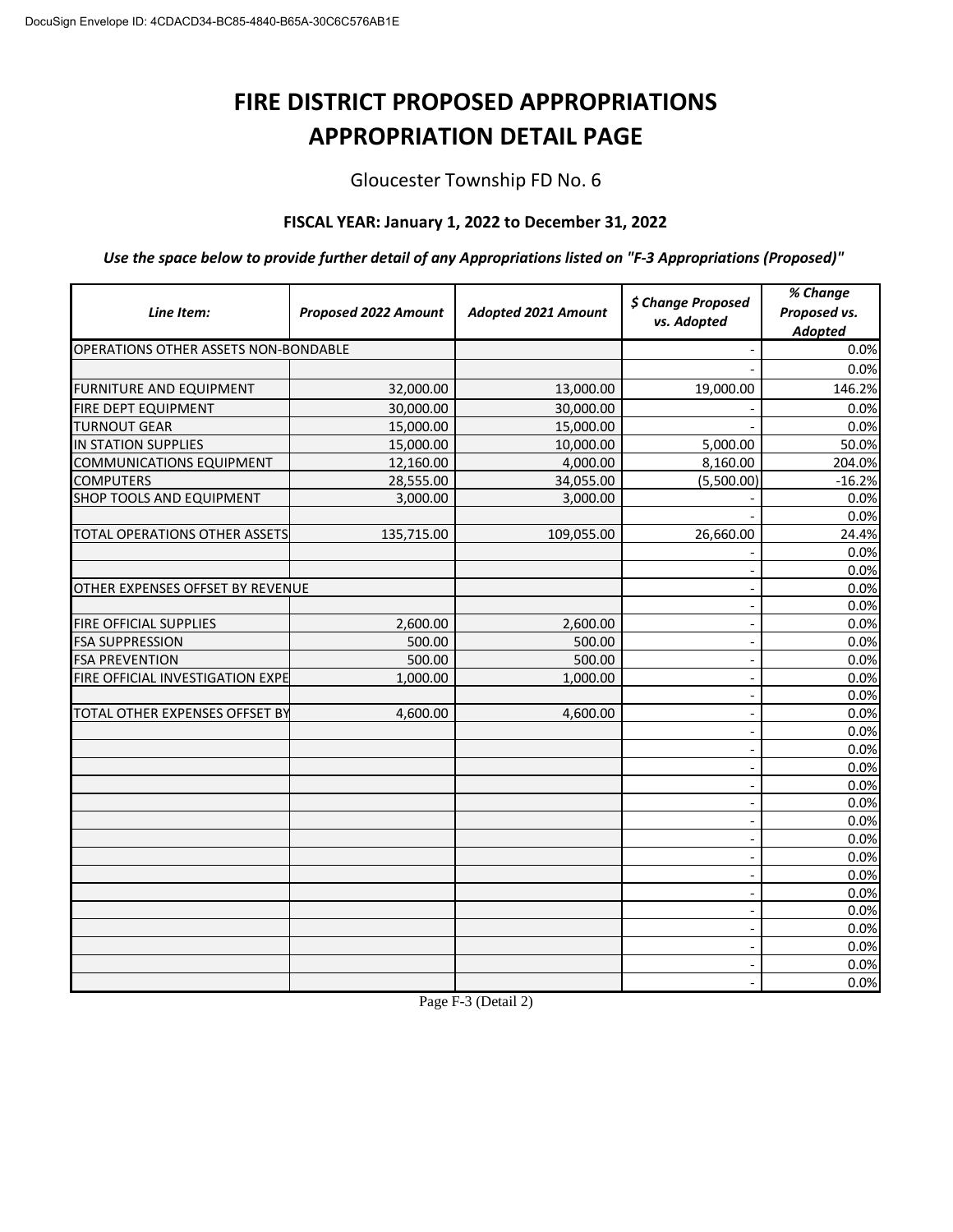|                                                               |                   |    |                     | Camden<br>2022 Proposed    |    |                          |                     |                         |    |                     | 2022 Proposed        |
|---------------------------------------------------------------|-------------------|----|---------------------|----------------------------|----|--------------------------|---------------------|-------------------------|----|---------------------|----------------------|
| <b>Administrative Positions Excluding Commissioners (List</b> | <b>Number</b>     |    |                     | <b>Budget Salary &amp;</b> |    |                          | <b>PFRS</b>         | <b>Employee Group</b>   |    | <b>Other Fringe</b> | <b>Budget Fringe</b> |
| Individually)                                                 | of Staff          |    | <b>Annual Wages</b> | <b>Wages</b>               |    | <b>PERS Contribution</b> | <b>Contribution</b> | <b>Health Insurance</b> |    | <b>Benefits</b>     | <b>Benefits</b>      |
| <b>CHIEF</b>                                                  | 1.00 <sub>1</sub> |    | $98,054.00$ \$      | 98,054.00                  |    |                          | 41,050.00           | 21,884.52               | -S | $14,582.80$ \$      | 77,517.32            |
| <b>ADMIN CLERK</b>                                            | 1.00              | -S | $59,513.95$ \$      | 59,513.95                  | -S | 8,168.00                 |                     | 34,203.78               | -S | $11,726.03$ \$      | 54,097.81            |
| ADMIN OVERTIME AND SUBS                                       | 2.00              | -S | $1,500.00$ \$       | 3,000.00                   |    |                          |                     |                         |    | $426.88$ \$         | 426.88               |
| <b>ADMIN VACATION AND SICK</b>                                | 2.00              | -S | $4,241.91$ \$       | 8,483.82                   |    |                          |                     |                         |    | $1,207.10$ \$       | 1,207.10             |
| <b>DEPUTY CLERK</b>                                           | 1.00              | -S | $35,000.00$ \$      | 35,000.00                  |    |                          |                     |                         |    | $4,979.56$ \$       | 4,979.56             |
| <b>COMMISSIONER FRINGE</b>                                    | 1.00              |    |                     |                            |    |                          |                     |                         |    | $8,700.00$ \$       | 8,700.00             |
| <b>ADMINISTRATOR</b>                                          | 1.00              | -S | $50,000.00$ \$      | 50,000.00                  |    |                          |                     |                         |    | $7,113.95$ \$       | 7,113.95             |
| <b>SEE DETAIL TAB</b>                                         | 1.00              |    | $17,501.00$ \$      | 17,501.00                  |    |                          |                     |                         |    | $2,490.28$ \$       | 2,490.28             |
| <b>Total Administration</b>                                   | 10.00             |    |                     | 271,552.77                 |    | 8,168.00                 | 41,050.00           | 56,088.30               |    | 51,226.60           | 156,532.90           |
|                                                               |                   |    |                     |                            |    |                          |                     |                         |    |                     |                      |

**Gloucester Township FD No. 6**

|                                              |                   |    |                     |    | 2022 Proposed              |    |                          |                     |    |                         |     |                     | 2022 Proposed        |
|----------------------------------------------|-------------------|----|---------------------|----|----------------------------|----|--------------------------|---------------------|----|-------------------------|-----|---------------------|----------------------|
| <b>Operation &amp; Maintenance Positions</b> | (List<br>Number   |    |                     |    | <b>Budget Salary &amp;</b> |    |                          | <b>PFRS</b>         |    | <b>Employee Group</b>   |     | <b>Other Fringe</b> | <b>Budget Fringe</b> |
| Individually)                                | of Staff          |    | <b>Annual Wages</b> |    | Wages                      |    | <b>PERS Contribution</b> | <b>Contribution</b> |    | <b>Health Insurance</b> |     | <b>Benefits</b>     | <b>Benefits</b>      |
| <b>FIREFIGHTER JASON</b>                     | 1.00              |    | $62,478.36$ \$      |    | 62,478.36                  |    |                          | 20,027.03           | -S | 27,717.29               | -S  | $14,911.00$ \$      | 62,655.32            |
| <b>OPERATIONS OVERTIME</b>                   | 1.00              |    | $24,138.74$ \$      |    | 24,138.74                  |    |                          |                     |    |                         |     | $5,156.82$ \$       | 5,156.82             |
| <b>OPERATIONS VACATION AND SICK</b>          | 1.00              |    | $4,895.05$ \$       |    | 4,895.05                   |    |                          |                     |    |                         |     | $1,045.45$ \$       | 1,045.45             |
| <b>OPERATION SUBSTITUTES</b>                 | 1.00              |    | $37,440.00$ \$      |    | 37,440.00                  |    |                          |                     |    |                         |     | $7,958.45$ \$       | 7,958.45             |
| <b>FIREFIGHTER ADAM</b>                      | 1.00              |    | $84,361.34$ \$      |    | 84,361.34                  |    |                          | $27,041.47$ \$      |    | 22,968.00               | - S | $18,169.29$ \$      | 68,178.76            |
| <b>FIREFIGHTER CARL</b>                      | 1.00              |    | $45,224.76$ \$      |    | 45,224.76                  |    |                          | $14,496.50$ \$      |    | $29,156.73$ \$          |     | $11,774.19$ \$      | 55,427.42            |
| <b>FIREFIGHTER TOM</b>                       | 1.00              |    | $62,478.36$ \$      |    | 62,478.36                  | -S | 8,168.00                 |                     | S  | 27,717.29               | -S  | $18,083.00$ \$      | 53,968.29            |
| <b>ALTERN. &amp; SUBS REFERENDUM</b>         | 1.00 <sub>1</sub> |    | $29,280.00$ \$      |    | 29,280.00                  |    |                          |                     |    |                         |     | $3,083.20$ \$       | 3,083.20             |
| <b>SEPERATION AGREEMENT</b>                  | 1.00 <sub>1</sub> | -S | 1.00                | -S | 1.00                       |    |                          |                     |    |                         |     |                     |                      |
| Position #10                                 |                   |    |                     |    |                            |    |                          |                     |    |                         |     |                     |                      |
| Position #11                                 |                   |    |                     |    |                            |    |                          |                     |    |                         |     |                     |                      |
| Position #12                                 |                   |    |                     |    |                            |    |                          |                     |    |                         |     |                     |                      |
| Position #13                                 |                   |    |                     |    |                            |    |                          |                     |    |                         |     |                     |                      |
| Position #14                                 |                   |    |                     |    |                            |    |                          |                     |    |                         |     |                     |                      |
| <b>Total Operation &amp; Maintenance</b>     | 9.00              |    |                     |    | 350,297.61                 |    | 8,168.00                 | 61,565.00           |    | 107,559.31              |     | 80,181.40           | 257,473.71           |

|                                                      |               |    |                     | 2022 Proposed              |                          |                     |                         |    |                     | 2022 Proposed            |  |
|------------------------------------------------------|---------------|----|---------------------|----------------------------|--------------------------|---------------------|-------------------------|----|---------------------|--------------------------|--|
| <b>Salary Offset by Revenue Positions</b>            | <b>Number</b> |    |                     | <b>Budget Salary &amp;</b> |                          | <b>PFRS</b>         | <b>Employee Group</b>   |    | <b>Other Fringe</b> | <b>Budget Fringe</b>     |  |
| (List Individually)                                  | of Staff      |    | <b>Annual Wages</b> | <b>Wages</b>               | <b>PERS Contribution</b> | <b>Contribution</b> | <b>Health Insurance</b> |    | <b>Benefits</b>     | <b>Benefits</b>          |  |
| <b>FIRE OFFICIAL</b>                                 | 1.00          |    | $28,377.00$ \$      | 28,377.00                  |                          |                     |                         |    |                     |                          |  |
| <b>CLERK STIPEND</b>                                 | 1.00          | -S | $3,000.00$ \$       | 3,000.00                   |                          |                     |                         |    |                     |                          |  |
| Position #3                                          |               |    |                     |                            |                          |                     |                         |    |                     |                          |  |
| Position #4                                          |               |    |                     |                            |                          |                     |                         |    |                     | $\overline{\phantom{a}}$ |  |
| Position #5                                          |               |    |                     |                            |                          |                     |                         |    |                     |                          |  |
| Position #6                                          |               |    |                     |                            |                          |                     |                         |    |                     |                          |  |
| Position #7                                          |               |    |                     |                            |                          |                     |                         |    |                     |                          |  |
| Position #8                                          |               |    |                     |                            |                          |                     |                         |    |                     |                          |  |
| Total Offset by Revenue                              | 2.00          |    |                     | 31,377.00                  |                          |                     |                         |    |                     |                          |  |
| Total Administration, Operations & Offset by Revenue | 21.00         |    |                     | 653,227.38                 | 16,336.00                | 102,615.00 \$       | 163,647.61              | -S | 131,408.00 \$       | 414,006.61               |  |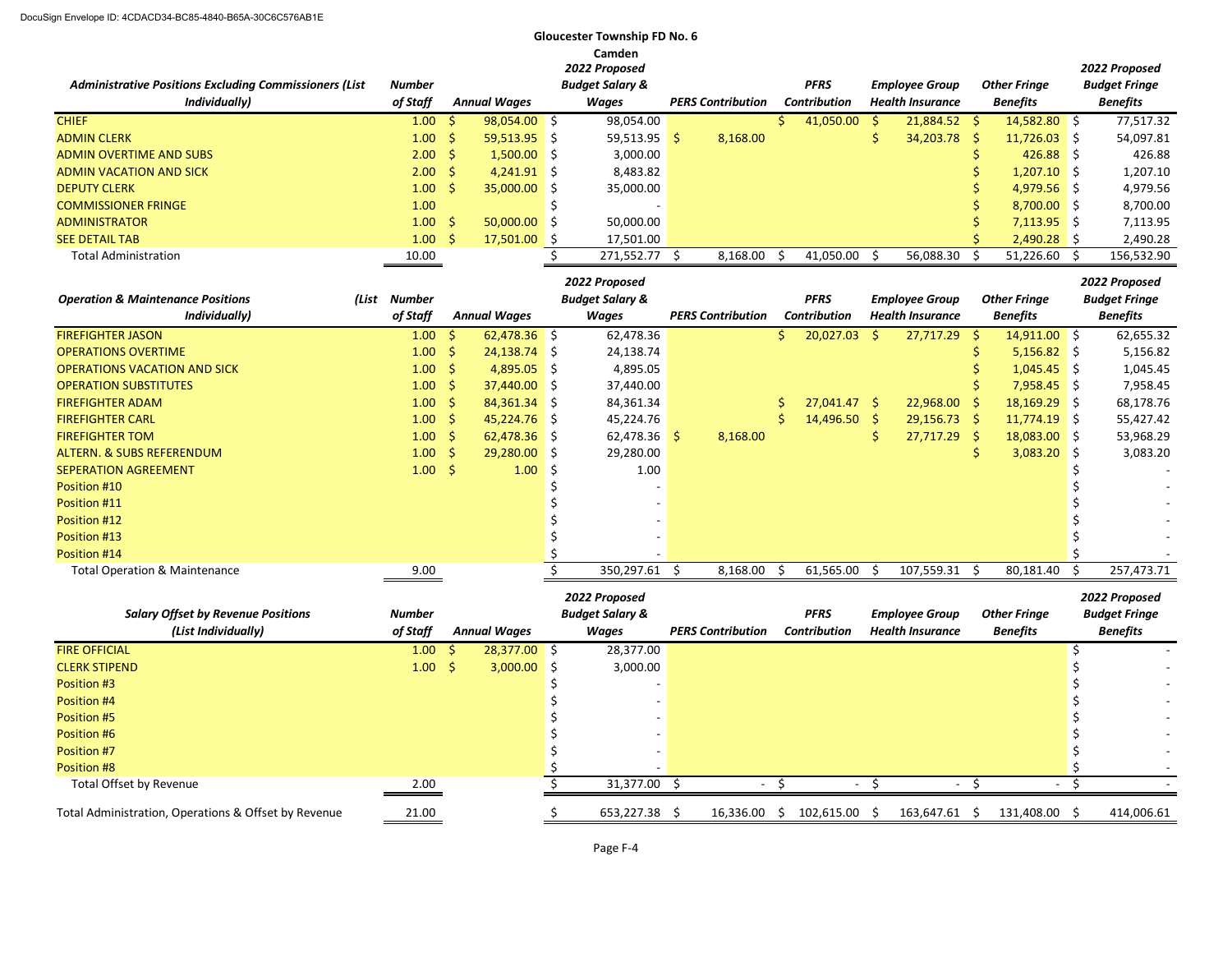### **SALARY & BENEFIT DETAIL**

Gloucester Township FD No. 6

#### **FISCAL YEAR: January 1, 2022 to December 31, 2022**

*Use the space below to provide further detail of personnel listed on sheet F-4 "Salary & Benefits Schedule".*

| <b>Other Positions Excluding Commissioners</b> | <b>Number</b><br>of Staff | <b>Annual Wages</b> | <b>Proposed</b><br><b>Budget Salary</b><br>& Wages | <b>PERS</b><br><b>PFRS</b><br>Contribution<br><b>Contribution</b> |                      | <b>Employee</b><br><b>Group Health</b><br><b>Insurance</b> | <b>Other Fringe</b><br><b>Benefits</b> |    | <b>Proposed</b><br><b>Budget Total</b><br><b>Fringe</b><br><b>Benefits</b> |
|------------------------------------------------|---------------------------|---------------------|----------------------------------------------------|-------------------------------------------------------------------|----------------------|------------------------------------------------------------|----------------------------------------|----|----------------------------------------------------------------------------|
| <b>VOLUNTEER FIRE CHIEF</b>                    | $\mathbf{1}$              | 17,500.00<br>\$     | \$<br>17,500.00                                    |                                                                   |                      |                                                            | \$<br>2,490.28                         | \$ | 2,490.28                                                                   |
| SEPERATION AGREEMENT                           | $\mathbf{1}$              | \$<br>1.00          | \$<br>1.00                                         |                                                                   |                      |                                                            |                                        | \$ | $\overline{\phantom{a}}$                                                   |
|                                                |                           |                     | $\overline{\phantom{a}}$                           |                                                                   |                      |                                                            |                                        | Ś  | $\overline{\phantom{a}}$                                                   |
|                                                |                           |                     | \$<br>$ \,$                                        |                                                                   |                      |                                                            |                                        | Ś  | $\sim$                                                                     |
|                                                |                           |                     | $ \,$                                              |                                                                   |                      |                                                            |                                        |    | $\sim$                                                                     |
|                                                |                           |                     | \$<br>$\overline{\phantom{a}}$                     |                                                                   |                      |                                                            |                                        |    | $\sim$                                                                     |
|                                                |                           |                     | Ś<br>$\overline{\phantom{a}}$                      |                                                                   |                      |                                                            |                                        | \$ | $\sim$                                                                     |
|                                                |                           |                     | \$<br>$\overline{\phantom{a}}$                     |                                                                   |                      |                                                            |                                        |    | $\blacksquare$                                                             |
|                                                |                           |                     | \$<br>$\overline{\phantom{a}}$                     |                                                                   |                      |                                                            |                                        |    | $\overline{\phantom{a}}$                                                   |
|                                                |                           |                     | $\overline{\phantom{a}}$                           |                                                                   |                      |                                                            |                                        |    | $\sim$                                                                     |
|                                                |                           |                     | $ \,$                                              |                                                                   |                      |                                                            |                                        |    | $\sim$                                                                     |
|                                                |                           |                     | Ś<br>$ \,$                                         |                                                                   |                      |                                                            |                                        |    | $\sim$                                                                     |
|                                                |                           |                     | Ś<br>$\overline{\phantom{a}}$                      |                                                                   |                      |                                                            |                                        |    | $\sim$                                                                     |
|                                                |                           |                     | \$<br>$\overline{\phantom{a}}$                     |                                                                   |                      |                                                            |                                        |    | $\sim$                                                                     |
|                                                |                           |                     | \$<br>$\overline{\phantom{a}}$                     |                                                                   |                      |                                                            |                                        | \$ | $\overline{\phantom{a}}$                                                   |
|                                                |                           |                     | \$<br>$-$                                          |                                                                   |                      |                                                            |                                        |    | $\overline{\phantom{a}}$                                                   |
|                                                |                           |                     | $-$                                                |                                                                   |                      |                                                            |                                        |    | $\sim$                                                                     |
|                                                |                           |                     | \$<br>$-$                                          |                                                                   |                      |                                                            |                                        | \$ | $\sim$                                                                     |
|                                                |                           |                     | \$<br>$\overline{\phantom{a}}$                     |                                                                   |                      |                                                            |                                        | Ś  | $\sim$                                                                     |
|                                                |                           |                     | \$<br>$-$                                          |                                                                   |                      |                                                            |                                        | \$ | $\sim$                                                                     |
| <b>Totals</b>                                  | $\overline{2}$            | 17,501.00<br>\$     | \$<br>17,501.00                                    | \$<br>$\blacksquare$                                              | \$<br>$\blacksquare$ | \$<br>$\blacksquare$                                       | \$<br>2,490.28                         | \$ | 2,490.28                                                                   |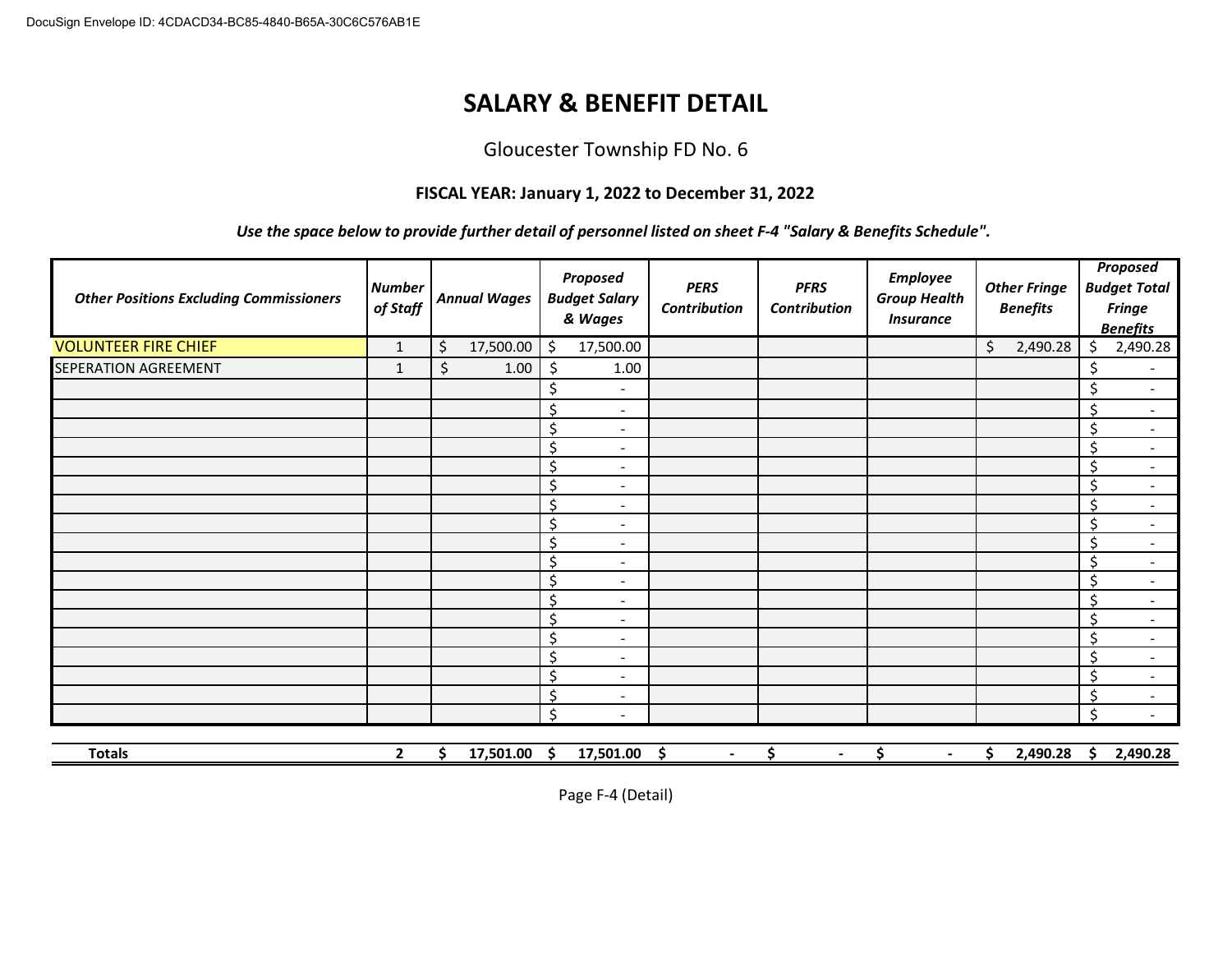#### **CAPITAL IMPROVEMENTS (N.J.S.A. 40A:14-84)**

| List Project Separately           | Asset Type         | <b>Time of General</b><br>Election<br>February or<br>November | Date of<br>Approval | Affirmative<br>Vote<br>Percentage | 2022 Proposed<br><b>Budget</b> | 2021 Adopted<br><b>Budget</b> |
|-----------------------------------|--------------------|---------------------------------------------------------------|---------------------|-----------------------------------|--------------------------------|-------------------------------|
| <b>FIRE STATION ROOF</b>          | <b>IMPROVEMENT</b> | February                                                      | 12/11/21            | $100\%$ \$                        | $400,000.00$ \$                | 200,000.00                    |
| Capital Improvement #2            |                    |                                                               |                     |                                   |                                |                               |
| Capital Improvement #3            |                    |                                                               |                     |                                   |                                |                               |
| Capital Improvement #4            |                    |                                                               |                     |                                   |                                |                               |
| Capital Improvement #5            |                    |                                                               |                     |                                   |                                |                               |
| Capital Improvement #6            |                    |                                                               |                     |                                   |                                |                               |
| Capital Improvement #7            |                    |                                                               |                     |                                   |                                |                               |
| <b>Total Capital Improvements</b> |                    |                                                               |                     |                                   | 400,000.00                     | 200,000.00                    |
|                                   |                    |                                                               |                     |                                   |                                |                               |

#### **DOWN PAYMENTS/CAPITAL FINANCED IMPROVEMENTS (N.J.S.A. 40A:14-85)**

|                                                      |            | Date of Local        |               | Affirmative |                          |               |
|------------------------------------------------------|------------|----------------------|---------------|-------------|--------------------------|---------------|
|                                                      |            | <b>Finance Board</b> | Date of Voter | Vote        | 2022 Proposed            | 2021 Adopted  |
| List Project Separately                              | Asset Type | Approval             | Approval      | Percentage  | <b>Budget</b>            | <b>Budget</b> |
| Capital Improvement #1                               |            |                      |               |             |                          |               |
| Capital Improvement #2                               |            |                      |               |             |                          |               |
| Capital Improvement #3                               |            |                      |               |             |                          |               |
| Capital Improvement #4                               |            |                      |               |             |                          |               |
| Capital Improvement #5                               |            |                      |               |             |                          |               |
| Capital Improvement #6                               |            |                      |               |             |                          |               |
| Capital Improvement #7                               |            |                      |               |             |                          |               |
| <b>Total Down Payments</b>                           |            |                      |               |             | $\overline{\phantom{a}}$ | Ś             |
| Total Capital Improvements & Down Payments           |            |                      |               |             | $400,000.00$ \$          | 200,000.00    |
| <b>RESERVE FOR FUTURE CAPITAL OUTLAYS</b>            |            |                      |               |             |                          |               |
| <b>TOTAL CAPITAL APPROPRIATIONS</b>                  |            |                      |               |             | 400,000.00               | 200,000.00    |
|                                                      |            |                      |               |             |                          |               |
| Capital Appropriations Offset with Restricted Fund   |            |                      |               |             | 200,000.00               |               |
| Capital Appropriations Offset with Grants            |            |                      |               |             |                          |               |
| Capital Appropriations Offset with Unrestricted Fund |            |                      |               |             | 200,000.00               |               |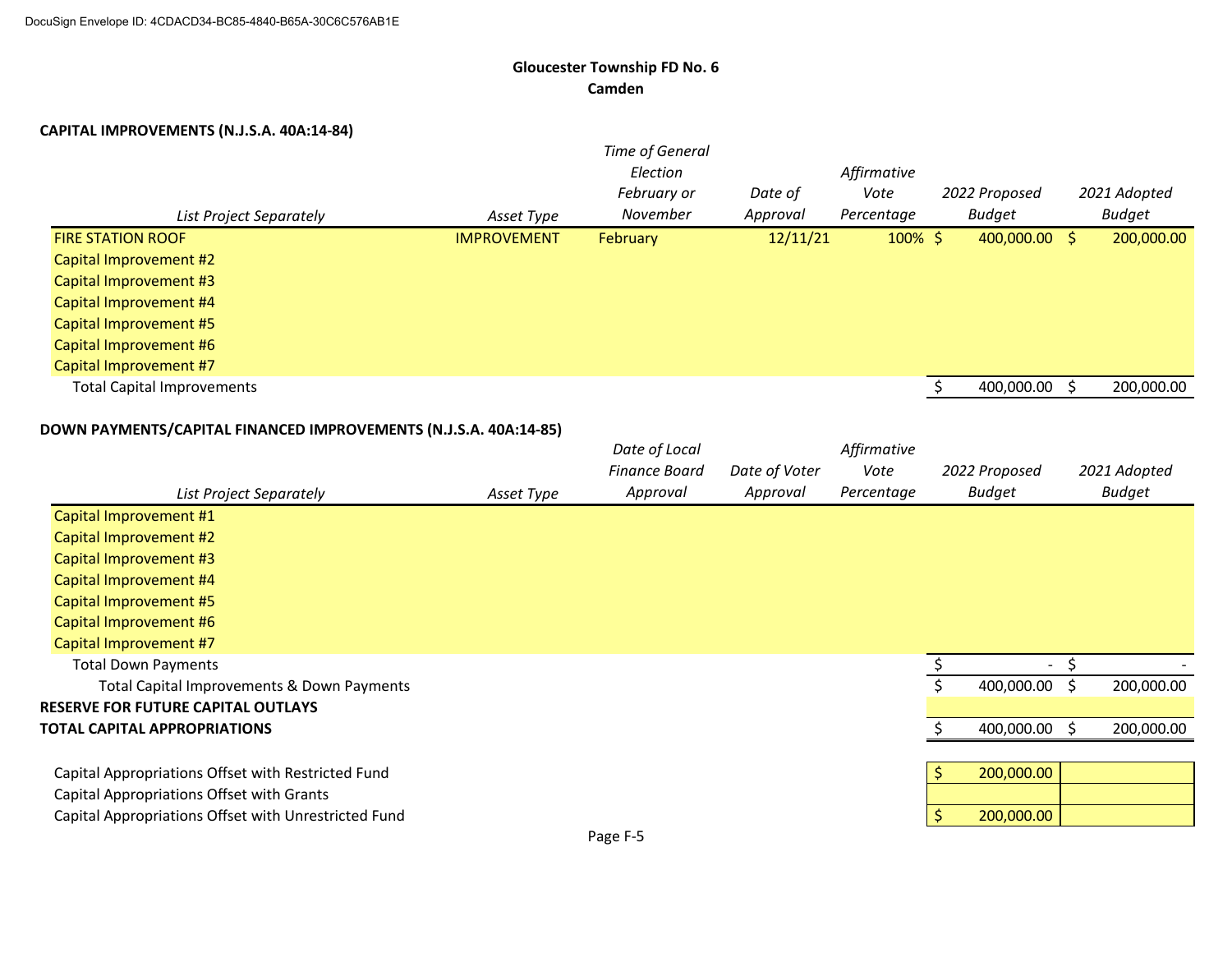|                                                                                         | Date of<br>Voter | % of<br>Voter<br>Approval Approval | Date of Local<br><b>Finance</b><br><b>Board</b><br>Approval | <b>Current Year</b><br>2021 |         | 2022   |               | 2023 |                          | 2024 |                          | 2025 |                          | 2026 |        | 2027 |                          | <b>Thereafter</b> | <b>Total Principal</b><br><b>Outstanding</b> |  |
|-----------------------------------------------------------------------------------------|------------------|------------------------------------|-------------------------------------------------------------|-----------------------------|---------|--------|---------------|------|--------------------------|------|--------------------------|------|--------------------------|------|--------|------|--------------------------|-------------------|----------------------------------------------|--|
| <b>General Obligation Bonds</b>                                                         |                  |                                    |                                                             |                             |         |        |               |      |                          |      |                          |      |                          |      |        |      |                          |                   |                                              |  |
| <b>General Obligation Bond #1</b>                                                       |                  |                                    |                                                             |                             |         |        |               |      |                          |      |                          |      |                          |      |        |      |                          |                   | -S                                           |  |
| <b>General Obligation Bond #2</b>                                                       |                  |                                    |                                                             |                             |         |        |               |      |                          |      |                          |      |                          |      |        |      |                          |                   |                                              |  |
| <b>General Obligation Bond #3</b>                                                       |                  |                                    |                                                             |                             |         |        |               |      |                          |      |                          |      |                          |      |        |      |                          |                   |                                              |  |
| <b>General Obligation Bond #4</b>                                                       |                  |                                    |                                                             |                             |         |        |               |      |                          |      |                          |      |                          |      |        |      |                          |                   |                                              |  |
| <b>Total Principal - General Obligation Bonds</b>                                       |                  |                                    |                                                             | $\zeta$<br>$\sim$           | $\zeta$ | $\sim$ | $\frac{1}{2}$ |      | $-5$                     |      | $-5$                     |      | $-5$                     |      | $-5$   |      | $-5$                     |                   | $\mathsf{S}$                                 |  |
| <b>Bond Anticipation Notes</b>                                                          |                  |                                    |                                                             |                             |         |        |               |      |                          |      |                          |      |                          |      |        |      |                          |                   |                                              |  |
| <b>BAN#1</b>                                                                            |                  |                                    |                                                             |                             |         |        |               |      |                          |      |                          |      |                          |      |        |      |                          |                   |                                              |  |
| <b>BAN#2</b>                                                                            |                  |                                    |                                                             |                             |         |        |               |      |                          |      |                          |      |                          |      |        |      |                          |                   |                                              |  |
| <b>BAN#3</b>                                                                            |                  |                                    |                                                             |                             |         |        |               |      |                          |      |                          |      |                          |      |        |      |                          |                   |                                              |  |
| <b>BAN #4</b>                                                                           |                  |                                    |                                                             |                             |         |        |               |      |                          |      |                          |      |                          |      |        |      |                          |                   |                                              |  |
| <b>Total Principal - BANs</b>                                                           |                  |                                    |                                                             |                             |         |        |               |      | $\overline{\phantom{a}}$ |      | $\overline{\phantom{a}}$ |      | $\overline{\phantom{a}}$ |      | $\sim$ |      | $\overline{\phantom{a}}$ |                   |                                              |  |
| Capital Leases                                                                          |                  |                                    |                                                             |                             |         |        |               |      |                          |      |                          |      |                          |      |        |      |                          |                   |                                              |  |
| Capital Lease #1                                                                        |                  |                                    |                                                             |                             |         |        |               |      |                          |      |                          |      |                          |      |        |      |                          |                   |                                              |  |
| Capital Lease #2                                                                        |                  |                                    |                                                             |                             |         |        |               |      |                          |      |                          |      |                          |      |        |      |                          |                   |                                              |  |
| Capital Lease #3                                                                        |                  |                                    |                                                             |                             |         |        |               |      |                          |      |                          |      |                          |      |        |      |                          |                   |                                              |  |
| Capital Lease #4                                                                        |                  |                                    |                                                             |                             |         |        |               |      |                          |      |                          |      |                          |      |        |      |                          |                   |                                              |  |
| <b>Total Principal - Capital Leases</b>                                                 |                  |                                    |                                                             |                             |         |        |               |      |                          |      |                          |      |                          |      |        |      |                          |                   |                                              |  |
| Intergovernmental Loans                                                                 |                  |                                    |                                                             |                             |         |        |               |      |                          |      |                          |      |                          |      |        |      |                          |                   |                                              |  |
| Intergovernmental #1                                                                    |                  |                                    |                                                             |                             |         |        |               |      |                          |      |                          |      |                          |      |        |      |                          |                   |                                              |  |
| Intergovernmental #2                                                                    |                  |                                    |                                                             |                             |         |        |               |      |                          |      |                          |      |                          |      |        |      |                          |                   |                                              |  |
| Intergovernmental #3                                                                    |                  |                                    |                                                             |                             |         |        |               |      |                          |      |                          |      |                          |      |        |      |                          |                   |                                              |  |
| Intergovernmental #4                                                                    |                  |                                    |                                                             |                             |         |        |               |      |                          |      |                          |      |                          |      |        |      |                          |                   |                                              |  |
| Total Principal - Intergovernmental Loans                                               |                  |                                    |                                                             |                             |         |        |               |      |                          |      |                          |      |                          |      |        |      |                          |                   |                                              |  |
| <b>Other Bonds or Notes Payable</b>                                                     |                  |                                    |                                                             |                             |         |        |               |      |                          |      |                          |      |                          |      |        |      |                          |                   |                                              |  |
| Other Bonds or Notes #1                                                                 |                  |                                    |                                                             |                             |         |        |               |      |                          |      |                          |      |                          |      |        |      |                          |                   |                                              |  |
| Other Bonds or Notes #2                                                                 |                  |                                    |                                                             |                             |         |        |               |      |                          |      |                          |      |                          |      |        |      |                          |                   |                                              |  |
| Other Bonds or Notes #3                                                                 |                  |                                    |                                                             |                             |         |        |               |      |                          |      |                          |      |                          |      |        |      |                          |                   |                                              |  |
| Other Bonds or Notes #4                                                                 |                  |                                    |                                                             |                             |         |        |               |      |                          |      |                          |      |                          |      |        |      |                          |                   |                                              |  |
| <b>Total Principal - Other Bonds or Notes</b><br><b>TOTAL PRINCIPAL ALL OBLIGATIONS</b> |                  |                                    |                                                             |                             |         |        |               |      |                          |      |                          |      |                          |      |        |      |                          |                   |                                              |  |

Capital Appropriations Offset with Restricted Fund Capital Appropriations Offset with Grants Capital Appropriations Offset with Unrestricted Fund

Page F-6

*Enter each debt issuance separately according to type of debt obligation above. Enter the principal due for each year indicated and thereafter until maturity.* 

#### **Gloucester Township FD No. 6 Camden**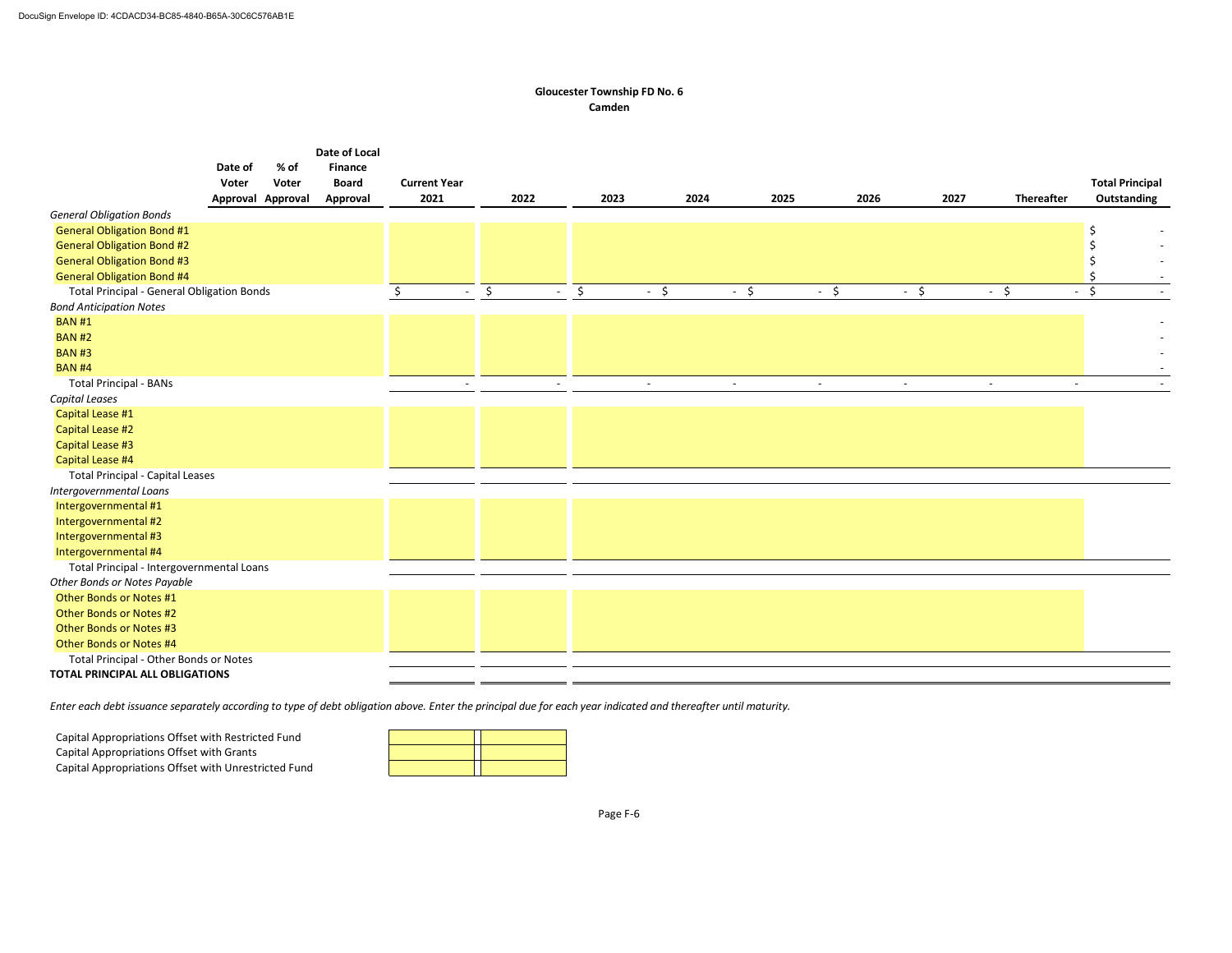

*Enter the interest payment due for each year indicated and thereafter until maturity. Enter each debt issuance separately according to type of debt obligation on the "Debt Service - Principal" tab. The debt issuance description will carry to this schedule from data entered on that worksheet.* 

Capital Appropriations Offset with Restricted Fund Capital Appropriations Offset with Grants Capital Appropriations Offset with Unrestricted Fund

Page F-7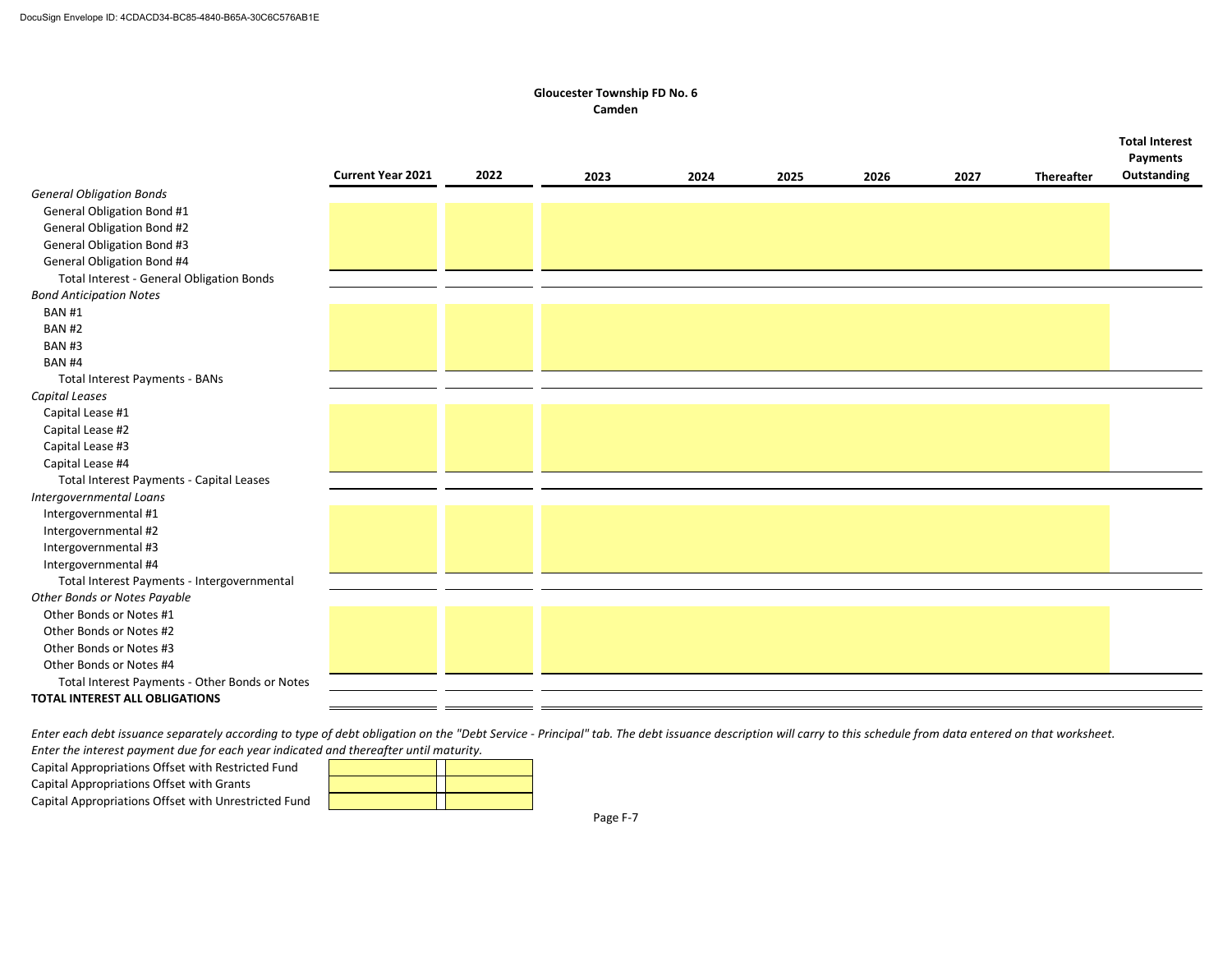| <b>UNRESTRICTED FUND BALANCE</b>                                                |    |              |
|---------------------------------------------------------------------------------|----|--------------|
| Beginning balance January 1, 2021 (1)                                           | \$ | 1,149,023.53 |
| Plus: Accrued Unfunded Pension Liability (1)                                    |    |              |
| Plus: Accrued Unfunded Other Post-Employment Benefit Liability (1)              |    |              |
| Less: Utilized in 2021 Adopted Budget                                           | \$ | 370,313.39   |
| Proposed balance available                                                      | \$ | 778,710.14   |
| Estimated results of operations for the year ending December 31, 2021           | \$ | 215,000.00   |
| Anticipated balance December 31, 2021                                           | \$ | 993,710.14   |
| Less: Fund Balance utilized in 2022 Proposed Budget                             | \$ | 430,805.95   |
| Proposed balance after utilization in 2022 Proposed Budget                      | Ś  | 562,904.19   |
|                                                                                 |    |              |
| <b>RESTRICTED FUND BALANCE</b>                                                  |    |              |
| Beginning balance January 1, 2021 (1)                                           | \$ | 1,063,511.00 |
| Less: Utilized in 2021 Adopted Budget                                           | \$ |              |
| Proposed balance available                                                      | \$ | 1,063,511.00 |
| Estimated results of operations for the year ending December 31, 2021           | \$ | 200,000.00   |
| Anticipated balance December 31, 2021                                           | \$ | 1,263,511.00 |
| Less: Restricted Fund Balance used in 2022 Proposed Budget for Capital Purposes | \$ | 200,000.00   |
| Less: Restricted Fund Balance released via Referendum Resolution                | \$ |              |
| Proposed balance after utilization in 2022 Proposed Budget                      |    | 1,063,511.00 |
|                                                                                 |    |              |

*(1) This line item must agree to audited financial statements.*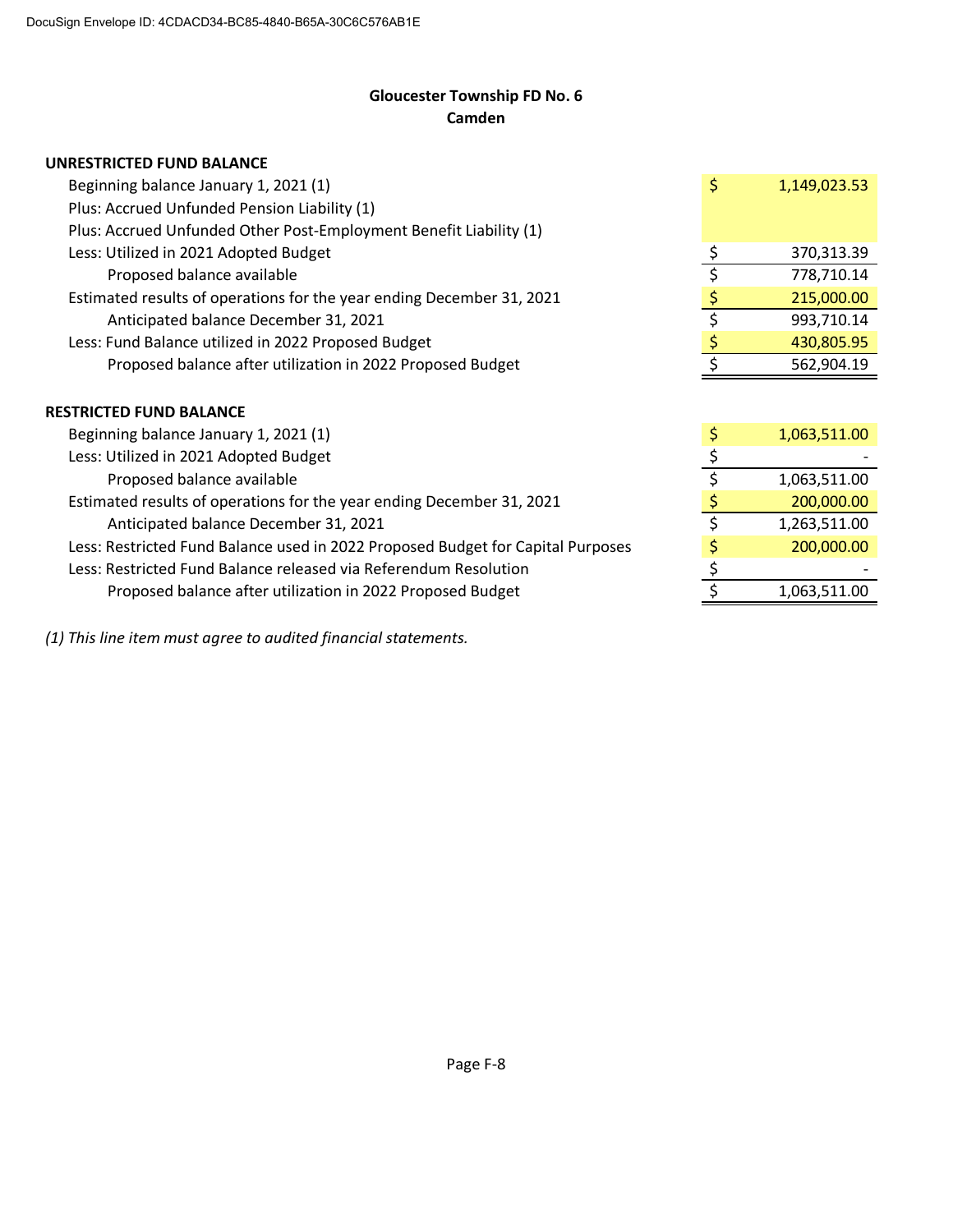|                                         | 2022 Proposed        |                   |
|-----------------------------------------|----------------------|-------------------|
|                                         | <b>Budget Amount</b> |                   |
| <b>Summary of Referendum Line Items</b> | Requested            | 2021 Final Budget |
|                                         |                      |                   |
|                                         |                      |                   |
|                                         |                      |                   |
|                                         |                      |                   |
|                                         |                      |                   |
|                                         |                      |                   |
|                                         |                      |                   |
| Total Referendum Line Items \$          |                      |                   |
|                                         |                      |                   |

Tax Levy Requested minus Maximum Allowable Levy and the state of the state of the state of the state of the state of the state of the state of the state of the state of the state of the state of the state of the state of t As this page is adjusted this amount changes, should =  $$0$ (For Reference Purposes Only - from Levy Cap Summary based on Information provided by the district- see instructions.)

|                                                                     | 2022 Proposed<br><b>Budget Amount</b> |                   |
|---------------------------------------------------------------------|---------------------------------------|-------------------|
| Summary of Release of Restricted Fund Balance Referendum Line Items | Requested                             | 2021 Final Budget |
|                                                                     |                                       |                   |
|                                                                     |                                       |                   |
|                                                                     |                                       |                   |
|                                                                     |                                       |                   |
|                                                                     |                                       |                   |
|                                                                     |                                       |                   |
|                                                                     |                                       |                   |
| Total Release of Restricted Fund Balance \$                         |                                       |                   |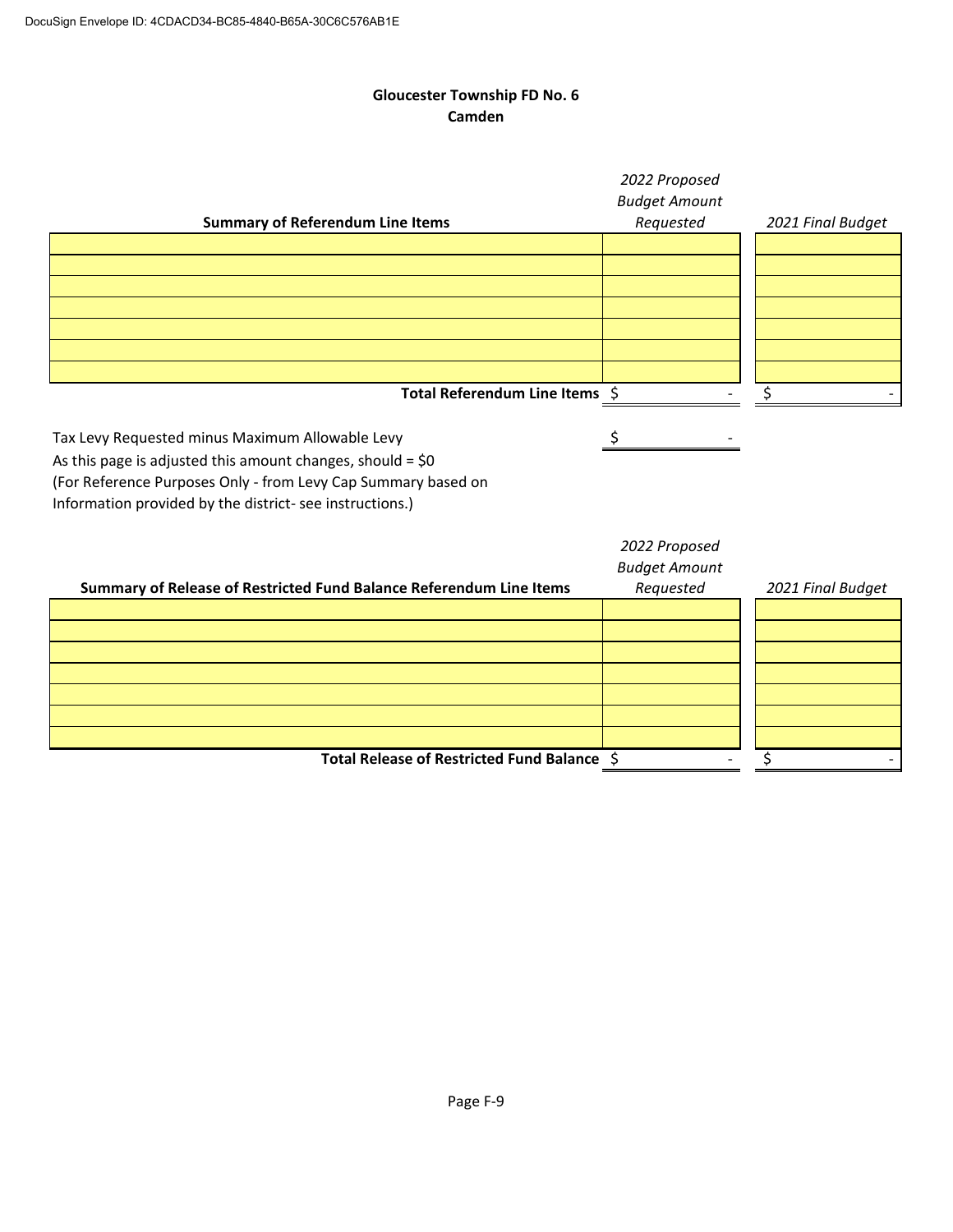| LEVY CAP CALCULATION                                                  |              |              |
|-----------------------------------------------------------------------|--------------|--------------|
| Prior Year Amount to be Raised by Taxation for Fire District Purposes |              | 1,557,949.55 |
| Changes in Service Provider (+/-)                                     |              |              |
| <b>DLGS Approved Adjustments</b>                                      |              |              |
| Net Prior Year Tax Levy for Municipal Purposes for Cap Calculation    |              | 1,557,949.55 |
| Plus: 2% Cap Increase                                                 |              | 31,158.99    |
| <b>ADJUSTED TAX LEVY PRIOR TO EXCLUSIONS</b>                          | 1,589,108.54 |              |
| Exclusions                                                            |              |              |
| <b>Shared Service Exclusion</b>                                       |              |              |
| Change in Total Debt Service Appropriation                            |              |              |
| <b>Allowable Pension Increases</b>                                    |              | 12,892.00    |
| Allowable Increase in Health Care Costs                               |              | 1,139.66     |
| Changes in LOSAP Contributions (+/-)                                  |              |              |
| Extraordinary Costs due to a "Declared" Emergency                     |              |              |
| Net Capital Improvement Fund and/or Down Payment on Improvements      |              |              |
| <b>Total Exclusions</b>                                               |              | 14,031.66    |
| Less: Cancelled or Unexpended Referendum Amounts                      |              |              |
| Increase in Ratable Valuation (New Construction/Additions)            | 4,681,100.00 |              |
| Prior Year Local Fire District Tax Rate (3 decimals/\$100)            | \$0.149      | 6,974.84     |
| <b>ADJUSTED TAX LEVY</b>                                              |              | 1,610,115.04 |
| Amount Utilized from Levy Cap Bank from 2019                          |              | 32,470.00    |
| Amount Utilized from Levy Cap Bank from 2020                          |              | 6,060.00     |
| Amount Utilized from Levy Cap Bank from 2021                          |              |              |
| Maximum Tax Levy Before Referendum                                    |              | 1,648,645.04 |
| Amount Proposed for Levy Cap Referendum                               |              |              |
| MAXIMUM ALLOWABLE AMOUNT TO BE RAISED BY TAXATION                     |              | 1,648,645.04 |
| <b>CAP BANK CALCULATION</b>                                           |              |              |
| Amount to be Raised by Taxation                                       | 1,648,645.04 |              |
| Cap Bank Available from Prior Year (2019) for 2022 Budget             | 32,470.00    |              |
| Cap Bank Available from Prior Year (2020) for 2022 Budget             | 58,956.00    |              |
| Revised Cap Bank from Prior Year (2021) Available for 2022 Budget     |              | 52,896.00    |
| Cap Bank Available from Prior Year (2021) for 2022 Budget             |              |              |
| Revised Cap Bank from Prior Year (2021) Available for 2023 Budget     |              |              |
| Cap Bank from Current Year (2022) Available for 2023 Budget           |              | (38, 530.00) |
| Cap Bank Available from (2022) for 2023 Budget                        |              | 0.00         |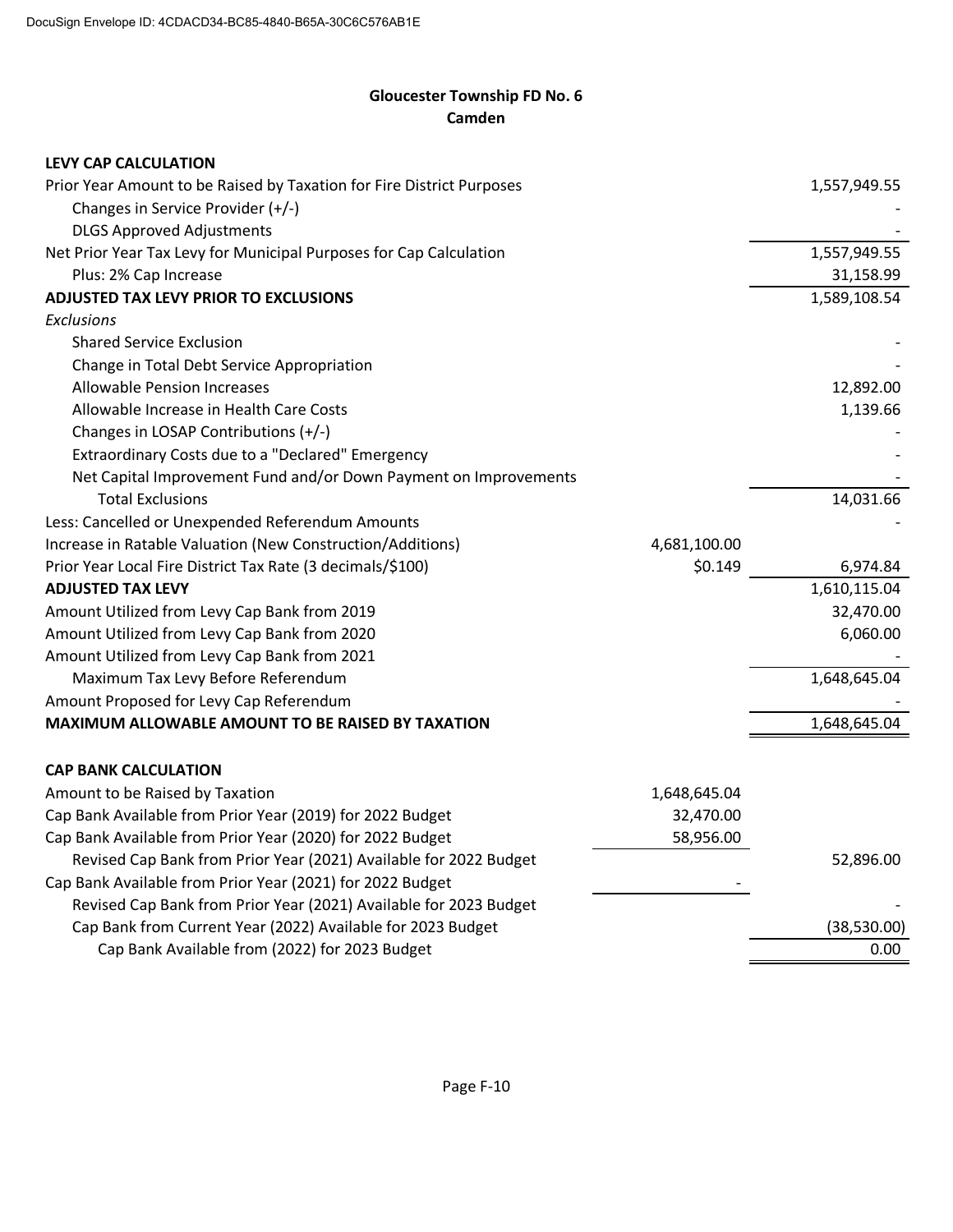|                                            |                                                              |          | <b>Health Care Costs</b> | <b>Pension Costs</b>     |         | <b>Debt Service Costs</b> |         | <b>Capital Improvement Costs</b> Declared Emergency Costs |         |          | <b>Total Shared Services Cost</b> |                          | <b>Salary Costs</b>      |          | <b>Other Costs</b> |          | Total   |                          |               |
|--------------------------------------------|--------------------------------------------------------------|----------|--------------------------|--------------------------|---------|---------------------------|---------|-----------------------------------------------------------|---------|----------|-----------------------------------|--------------------------|--------------------------|----------|--------------------|----------|---------|--------------------------|---------------|
| Name of Entity<br><b>Providing Service</b> | Type of Shared Service<br>Provided (List Each<br>Separately) | Proposed | Adopted                  | Proposed                 | Adopted | Proposed                  | Adopted | Proposed                                                  | Adopted | Proposed | Adopted                           | Proposed                 | Adopted                  | Proposed | Adopted            | Proposed | Adopted | Proposed                 | Adopted       |
|                                            |                                                              |          |                          |                          |         |                           |         |                                                           |         |          |                                   |                          |                          |          |                    |          |         |                          | $\sim$        |
|                                            |                                                              |          |                          |                          |         |                           |         |                                                           |         |          |                                   | $\overline{\phantom{0}}$ |                          |          |                    |          |         | $\overline{\phantom{0}}$ | $\sim$        |
|                                            |                                                              |          |                          |                          |         |                           |         |                                                           |         |          |                                   | $\overline{\phantom{0}}$ |                          |          |                    |          |         | $\overline{\phantom{0}}$ | $\sim$        |
|                                            |                                                              |          |                          |                          |         |                           |         |                                                           |         |          |                                   | $\sim$                   | $\sim$                   |          |                    |          |         | $\overline{\phantom{0}}$ | $\sim$ $\sim$ |
|                                            |                                                              |          |                          |                          |         |                           |         |                                                           |         |          |                                   | $\overline{\phantom{0}}$ | $\sim$                   |          |                    |          |         | $\overline{\phantom{0}}$ | $\sim$        |
|                                            |                                                              |          |                          |                          |         |                           |         |                                                           |         |          |                                   | $\overline{\phantom{0}}$ | $\sim$                   |          |                    |          |         | $\overline{\phantom{0}}$ | $\sim$        |
|                                            |                                                              |          |                          |                          |         |                           |         |                                                           |         |          |                                   | $\overline{\phantom{0}}$ | $\overline{\phantom{0}}$ |          |                    |          |         | $\overline{\phantom{0}}$ | $\sim$        |
|                                            |                                                              |          |                          |                          |         |                           |         |                                                           |         |          |                                   | $\overline{\phantom{0}}$ |                          |          |                    |          |         | $\overline{\phantom{a}}$ | $\sim$        |
|                                            |                                                              |          |                          |                          |         |                           |         |                                                           |         |          |                                   | $\overline{\phantom{0}}$ |                          |          |                    |          |         | $\overline{\phantom{0}}$ | $\sim$        |
|                                            |                                                              |          |                          |                          |         |                           |         |                                                           |         |          |                                   | $\overline{\phantom{0}}$ |                          |          |                    |          |         | $\overline{\phantom{0}}$ | $\sim$        |
|                                            |                                                              |          |                          |                          |         |                           |         |                                                           |         |          |                                   | $\overline{\phantom{0}}$ | $\sim$                   |          |                    |          |         | $\overline{\phantom{0}}$ | $\sim$ $-$    |
|                                            |                                                              |          |                          |                          |         |                           |         |                                                           |         |          |                                   | $\overline{\phantom{0}}$ | $\sim$                   |          |                    |          |         | $\overline{\phantom{0}}$ | $\sim$        |
|                                            |                                                              |          |                          |                          |         |                           |         |                                                           |         |          |                                   | $\overline{\phantom{0}}$ | $\sim$                   |          |                    |          |         | $\overline{\phantom{0}}$ | $\sim$ $-$    |
| <b>Total</b>                               |                                                              | $-$      | $\sim$                   | $\overline{\phantom{0}}$ |         | $\overline{\phantom{a}}$  |         |                                                           |         |          | $\sim$                            | $\overline{\phantom{0}}$ |                          |          |                    |          | $\sim$  | $\overline{\phantom{0}}$ | $\sim$        |